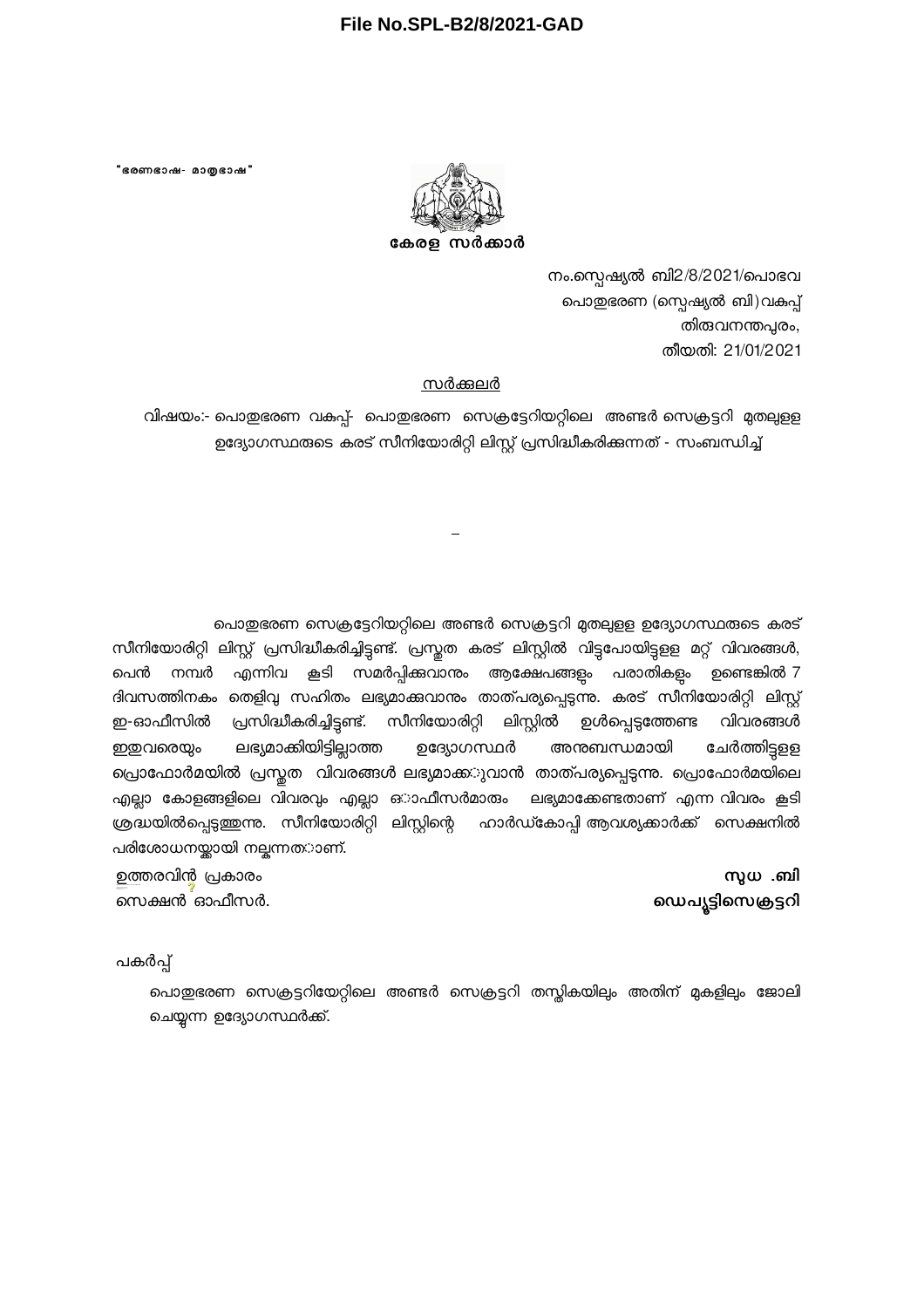## STATEMENT TO BE FILLED UP BY THE NEWLY PROMOTED SECTION OFFICERS TO THE CADRE OF UNDER SECRETARY TO GOVERNMENT

|                | Name & PEN of the          |  |
|----------------|----------------------------|--|
|                | Officer                    |  |
| $\overline{2}$ | Department                 |  |
| 3              | Date of Birth              |  |
| $\overline{4}$ | Religion and Caste         |  |
| 5              | Whether belongs to         |  |
|                | SC/ST/OBC, Specify         |  |
| 6              | Educational qualification  |  |
|                | specify the University     |  |
|                |                            |  |
|                |                            |  |
| $\overline{7}$ | Departmental Tests passed  |  |
|                |                            |  |
| 8              | Date of joining in the     |  |
|                | <b>Secretariat Service</b> |  |
| 9              | Entry cadre in Secretariat |  |
| 10             | Charge assuming date as    |  |
|                | <b>Under Secretary to</b>  |  |
|                | Government. (Please        |  |
|                | Enclose copy of RTC).      |  |

 I, Shri/Smt…………………………………………………….hereby declare that the details given above are true to my knowledge and belief.

Signature of the Officer

Phone Number

To

 The Additional Secretary to Government General Administration (Spl.B) Department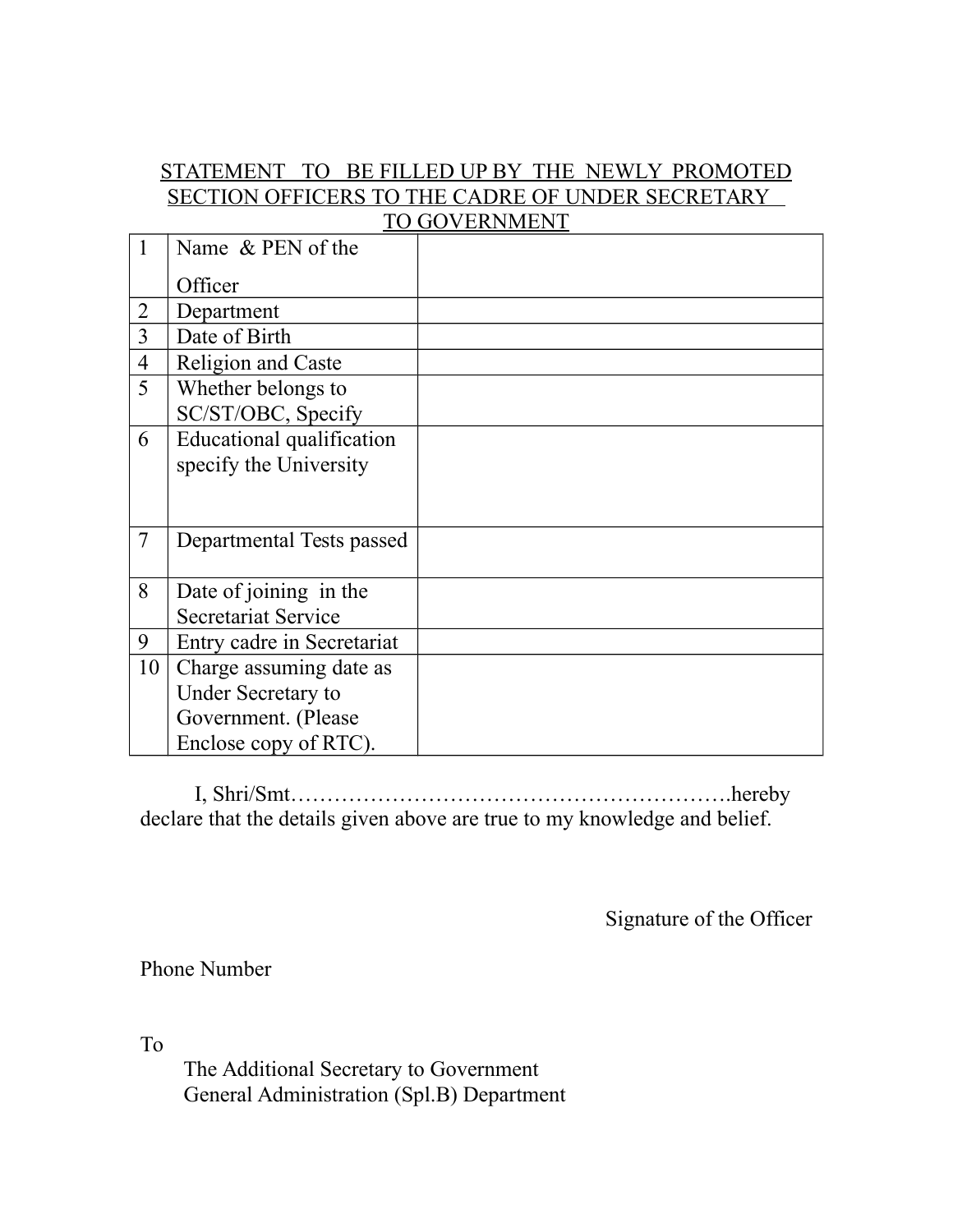|                                |                                      |                       | SPECIAL SECRETARY TO GOVT            |                              |                              |            |                                                                         |
|--------------------------------|--------------------------------------|-----------------------|--------------------------------------|------------------------------|------------------------------|------------|-------------------------------------------------------------------------|
|                                |                                      | <b>QUALIFICATIONS</b> |                                      | Date of                      | appomunentun tne<br>in Govt. | present    |                                                                         |
| Sl.No.                         | <b>Name</b>                          | <b>General</b>        | <b>Special</b>                       | birth                        | service.                     | category   | <b>Remarks</b>                                                          |
|                                |                                      |                       |                                      |                              |                              |            |                                                                         |
|                                |                                      |                       | SM, A/c Test                         |                              |                              |            | Secretary, Kerala State Commission                                      |
| $\mathbf{1}$                   | Anitha Damodaran 132098              | <b>BSC</b>            | (L)                                  | 30.05.1966                   | 24.01.1987                   | 28/07/17   | for Protection of Child Rights (Depn)                                   |
| $\overline{2}$                 |                                      | <b>BSC</b>            | SM, A/c Test<br>(L)                  | 21.04.1966                   | 13.03.1987                   | 05/05/18   |                                                                         |
|                                | R. Gopakumar-126801                  |                       | SM, A/c Test                         |                              |                              |            | General Administration(SC) Dept.<br>Private Secretary to                |
| 3                              | P V Manoj-132329                     | Bsc                   | (Lower)                              | 01.05.1966                   | 21.03.1987                   | 07/08/18   | Minister(Agriculture)                                                   |
|                                |                                      |                       | $A/c$ test                           |                              |                              |            |                                                                         |
| 4                              | $\mathbb{R}$ S Kannan-132196         | BSc                   | L&H                                  | 19.05.1966                   | 07.08.1987                   | 13/08/19   | <b>LSGD</b>                                                             |
|                                |                                      |                       | A/c Test (L),                        |                              |                              |            |                                                                         |
| 5                              | <b>B.R.Yamuna-132292</b>             | <b>B.Com</b>          | <b>SM</b>                            | 26.05.1967                   | 30.11.1987                   | 08/06/2020 | GAD                                                                     |
|                                |                                      | B.Sc, ICWAI,          | $A/c$ Test $(H)$ ,                   |                              |                              |            | <b>Special Secretary (Inspection</b>                                    |
| 6                              | K George Thomas-132223               | PGDCA, PGDT           | SM                                   | 24.04.1967                   | 05.12.1987                   | 11/09/2020 | Authority), KIFFB (Depn)                                                |
|                                |                                      |                       | SM, A/c Test                         |                              |                              |            | Secretary Kerala State Election                                         |
| 7                              | A Santhosh-131886                    | BSc                   | (L&H)                                | 06.05.1967                   | 21.11.1988                   | 11/09/2020 | Commission                                                              |
| 8                              | Sheela Rani .R-132266                |                       |                                      | 14.05.1966                   | 19.05.1988                   | 11/09/2020 | Home Department                                                         |
| 9                              |                                      | ΒA                    | SM, A/c Test                         | 30.05.1968                   | 08.12.1988                   | 11/09/2020 | Secretary Kerala Development and<br><b>Innovation Strategic Council</b> |
|                                | P.P. Sajitha-101205                  |                       | (Higher)<br>SM, A/c Test             |                              |                              |            |                                                                         |
| 10                             | Rari Rajan-132391                    | BSc, MA               | (lower)                              | 01.04.1968                   | 12.12.1988                   | 01.06.2014 | Revenue Dept                                                            |
|                                |                                      |                       |                                      |                              |                              |            |                                                                         |
|                                |                                      |                       |                                      | ADDITIONAL SECRETARY TO GOVT |                              |            |                                                                         |
|                                |                                      |                       | SM, A/c Test<br>(L& H)               | 08.02.1966                   | 23.06.1989                   | 02.09.2014 |                                                                         |
| $\mathbf{1}$<br>$\overline{2}$ | Bency J-101675<br>Bhooshan. V-101536 | MA, MBA<br>MA         | SM, A/c Test 28.12.1965              |                              | 28.06.1989                   | 01.12.2014 | <b>Revenue Dept</b><br><b>Ayush Department</b>                          |
|                                |                                      |                       | SM, A/c                              |                              |                              |            |                                                                         |
| 3                              | Shylasree.K-101633                   | MA                    | Test(L&H)                            | 30.05.1966                   | 13.02.1990                   | 02.05.2015 | Parliamentary Affairs Dept                                              |
|                                |                                      |                       | $A/c$ Test(L),                       |                              |                              |            | Registrar, Kerala State Commission                                      |
| $\overline{\mathcal{A}}$       | Ramankutty C.-131954                 | <b>B.Com</b>          | SOM                                  | 09.04.1965                   | 20.01.1989                   | 28/10/16   | for Backward Classes on (Depn)                                          |
|                                |                                      |                       | $A/c$ Test $(L)$ ,                   |                              |                              |            | Secretary Kerala State Youth                                            |
| 5                              | Jayashree T.K.-101453                | B.Sc                  | SOM                                  | 29.08.1970                   | 31.12.1991                   | 28/10/16   | Commision (Depn)                                                        |
|                                |                                      |                       | $A/c$ Test $(L)$ ,                   |                              |                              |            |                                                                         |
| 6                              | Asokan K (Jr)-136167                 | B.A, B.Ed, LLB        | <b>SOM</b>                           | 11.05.1966                   | 22.04.1992                   | 28/10/16   | Personal staff of Minister (Fisheries)                                  |
|                                |                                      |                       | A/c Test (L),                        |                              |                              |            |                                                                         |
| 7                              | Rajesh P. S.-101751                  | B.Sc                  | SOM                                  | 31.05.1967                   | 22.04.1992                   | 28/10/16   | Co operation Dept                                                       |
| 8                              | BinduThankachyM.K 101420 M.Sc, B.Ed  |                       | A/c Test<br>$(L&H)$ , SOM 15.05.1966 |                              | 27.04.1992                   | 28/12/16   | <b>SCSTDD</b>                                                           |
|                                |                                      |                       |                                      |                              |                              |            |                                                                         |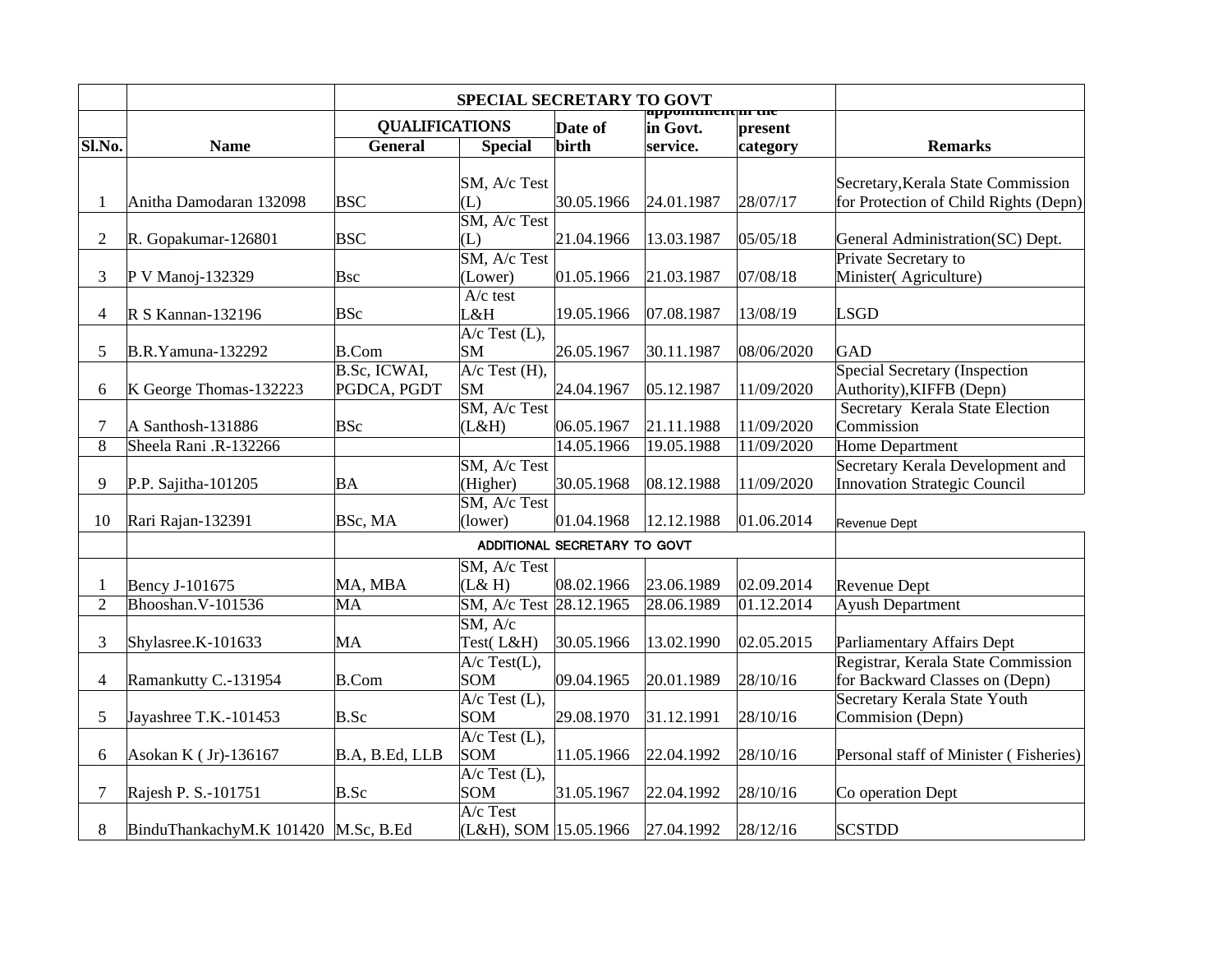|    |                                         |                   | $A/c$ Test (L),                  |            |            |            |                                         |
|----|-----------------------------------------|-------------------|----------------------------------|------------|------------|------------|-----------------------------------------|
| 9  | Malathy S-104509                        | M.A, B.Ed         | <b>SOM</b>                       | 31.05.1966 | 18.04.1992 | 28.12.2016 | <b>Transport Department</b>             |
|    |                                         |                   | $A/c$ Test (L),                  |            |            |            |                                         |
| 10 | Madhu R-104508                          | <b>B.Com</b>      | <b>SOM</b>                       | 26.09.1965 | 20.04.1992 | 22/02/17   | Science & Technology Dept               |
|    |                                         |                   | $A/c$ Test (L),                  |            |            |            | Registrar, Institute of Integrated      |
| 11 | Dilipkhan A.-101691                     | M.Sc              | <b>SOM</b>                       | 09.02.1965 | 21.04.1992 | 22/02/17   | Medical Sciences, Palakkad ((Depn))     |
|    | Vilasachandran Nair. V.-                |                   | $A/c$ Test (L),                  |            |            |            |                                         |
| 12 | 199996                                  | B.A               | <b>SOM</b>                       | 14.04.1965 | 25.06.1992 | 16/05/17   | Revenue (Devaswom) Dept                 |
|    | Rajagopalan Nair K.K.-                  |                   | $A/c$ Test (L),                  |            |            |            |                                         |
| 13 | 101335                                  | <b>B.A 101335</b> | <b>SOM</b>                       | 24.05.1965 | 09.07.1992 | 16/05/17   | Associate Fellow, IMG, Tvpm(Depn)       |
|    |                                         |                   | $A/c$ Test $(L)$ ,               |            |            |            |                                         |
| 14 | Reetha S. Prabha-101431                 | M.Phil, M.B.A     | <b>SOM</b>                       | 30.05.1965 | 01.07.1992 | 09/06/17   | <b>PWD</b>                              |
|    |                                         |                   | $A/c$ Test $(L)$ ,               |            |            |            |                                         |
| 15 | Manu B.101369                           | M.A, B.Ed         | <b>SOM</b>                       | 03.02.1966 | 12.11.1992 | 09/06/17   | H & FW Dept                             |
|    |                                         |                   | $A/c$ Test (L),                  |            |            |            |                                         |
| 16 | Nisha S.-101638                         | B.Sc              | <b>SOM</b><br>$A/c$ Test $(L)$ , | 25.05.1966 | 13.01.1993 | 09/06/17   | Labour&Skills Dept.                     |
| 17 | Unnikrishnan J.-101207                  | <b>B.Com</b>      | <b>SOM</b>                       | 15.03.1965 | 11.01.1993 | 09/06/17   | <b>PWD</b>                              |
|    |                                         |                   | $\overline{A/c}$                 |            |            |            |                                         |
|    |                                         |                   | Test(Lower),                     |            |            |            | Asst Dir, Police Academy,               |
| 18 | Rajendran Chettiar .C-101392  B.A, B.Ed |                   | <b>SOM</b>                       | 15.5.1966  | 5.11.1992  | 09/06/17   | (F&OP), Thrissur (Depn)                 |
|    |                                         | M.Sc, B.Ed,       | A/c                              |            |            |            |                                         |
|    |                                         | MA(Public         | Test(Lower),                     |            |            |            |                                         |
| 19 | Asokkumar.P, -101417                    | Administration)   | <b>SOM</b>                       | 13.04.1965 | 14.01.1993 | 09/06/17   | <b>Water Resource</b>                   |
|    |                                         |                   | $A/c$ Test $(H)$ ,               |            |            |            |                                         |
| 20 | Geetha K.-101333                        | <b>B.Tech</b>     | <b>SOM</b>                       | 20.04.1965 | 07.01.1993 | 09/06/17   | Taxes Dept                              |
|    |                                         |                   | $A/c$ Test $(L)$ ,               |            |            |            | Associate Fellow, IMG,                  |
| 21 | Venu K-101441                           | <b>Bsc</b>        | <b>SOM</b><br>$A/c$ Test $(L)$ , | 30/05/65   | 08/01/93   | 09/06/17   | Tvpm(Depn)<br>Secretary Kerala Devaswam |
| 22 | R.Unnikrishnan-101668                   | M.Sc              | <b>SOM</b>                       | 07.09.1966 | 30.11.1992 | 09/06/17   | Recruitment Board (Depn)                |
|    |                                         |                   | $A/c$ Test(L),                   |            |            |            | <b>Registrar SCSTD Commission</b>       |
| 23 | P.Sherli-101354                         | B.Sc              | <b>SOM</b>                       | 17.03.1967 | 23.05.1993 | 09/06/17   | (Depn)                                  |
|    |                                         |                   | $A/c$ Test(H)                    |            |            |            | <b>AS Kerala State Election</b>         |
| 24 | S. Mohandas-101602                      | B.A, LLB          | <b>SOM</b>                       | 19.05.1967 | 27.05.1993 | 09/06/17   | Commission                              |
|    |                                         | M.Sc, B.Ed,       | $A/c$ Test(L),                   |            |            |            | Secretary, Kerala State Electricity     |
| 25 | Unnikrishnan .P. G.-101399              | PGDCA             | <b>SOM</b>                       | 13.03.1965 | 24.05.1993 | 07/07/17   | Board (Depn)                            |
|    |                                         |                   | $A/c$ Test(L),                   |            |            |            |                                         |
| 26 | Tessy P.Jose-101486                     | M.A               | <b>SOM</b>                       | 11.05.1968 | 25.08.1993 | 28/07/17   | Leave                                   |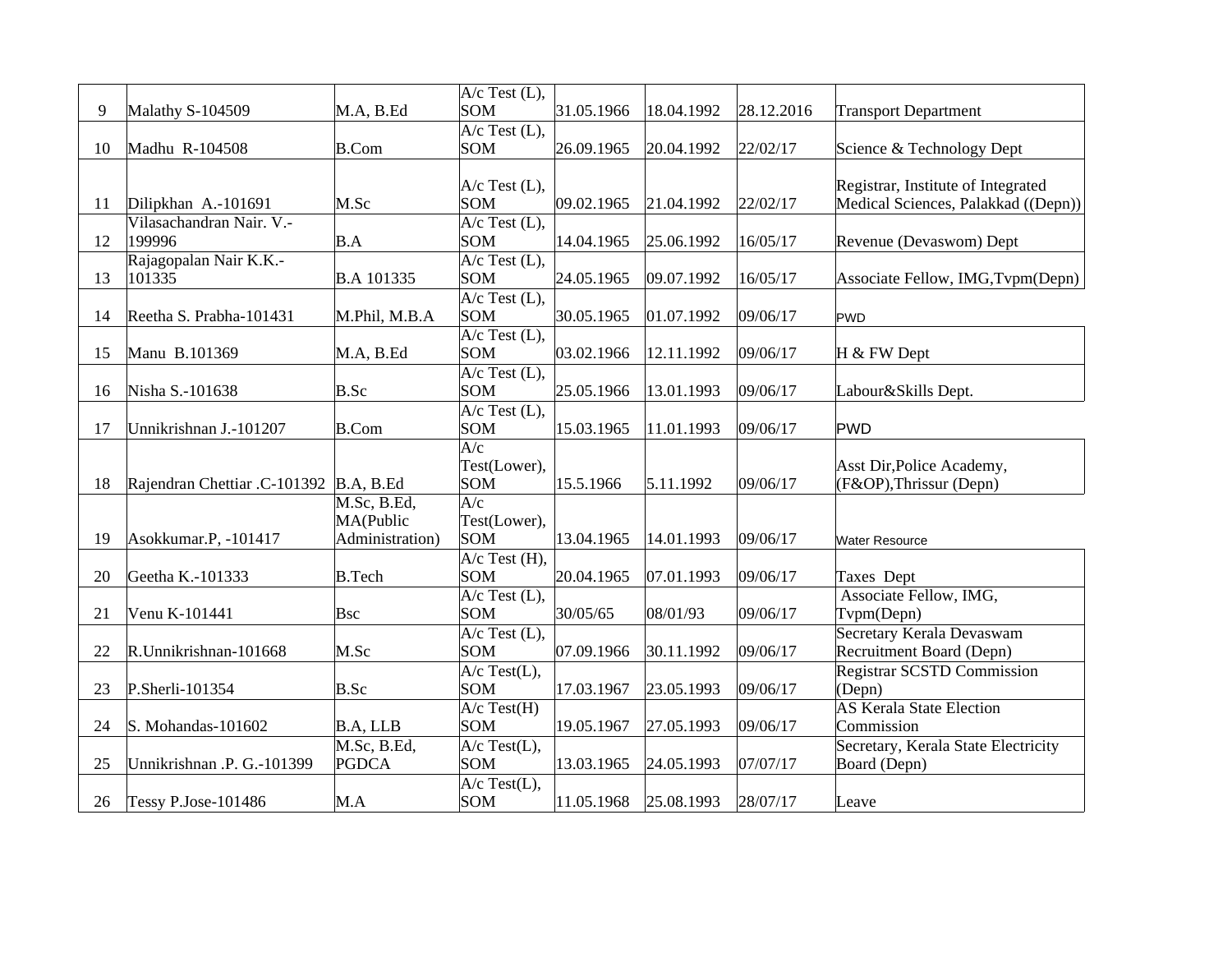|    |                                       |                     | A/c                        |            |            |          |                                                                    |
|----|---------------------------------------|---------------------|----------------------------|------------|------------|----------|--------------------------------------------------------------------|
|    |                                       |                     | Test(Lower),               |            |            |          | Administrative Officer, Sarva Siksha                               |
| 27 | E.P.Sajeev-101673                     | B.Sc                | SOM                        | 20.06.1972 | 08.11.1993 | 28/07/17 | Abhiyan (Depn)                                                     |
|    |                                       |                     | $A/c$ Test(L),             |            |            |          | General Manager, KS Beverages                                      |
| 28 | E. Saheed-101409                      | B.A                 | SOM                        | 20.05.1968 | 20.11.1993 | 28/07/17 | Corpn(Depn)                                                        |
|    |                                       |                     | $A/c$ Test $(L)$ ,         |            |            |          | Regional Performance Audit                                         |
| 29 | B. Saji-106215                        | B.Sc                | SOM                        | 08.05.1966 | 15.11.1993 | 28/07/17 | Officer, KKD                                                       |
|    |                                       |                     | $A/c$ Test $(L)$ ,         |            |            |          |                                                                    |
| 30 | A. Muraleedharan-103493               | B.Sc                | SOM                        | 08.04.1965 | 08.12.1993 | 11/09/17 | Secretary, IMG, Tvpm (Depn)                                        |
|    |                                       |                     | SOM, A/c                   |            |            |          | Regional Director, IMG,                                            |
| 31 | M. Salim-101396                       | <b>BSc</b>          | Test $(L)$                 | 14.05.1965 | 14.05.1992 | 11/09/17 | Kozhikkode(Depn)                                                   |
|    |                                       |                     | $\overline{A/c}$           |            |            |          |                                                                    |
|    |                                       |                     | Test(L&H),                 |            |            |          |                                                                    |
| 32 | R. Tharadevi -101644                  | B.Sc 9446549362 SOM |                            | 23.02.1967 | 21.02.1994 | 23/11/17 | <b>Higher Education Department</b>                                 |
| 33 |                                       |                     | A/c Test                   |            |            |          | <b>Additional Secretary III</b><br><b>Election Commission Dept</b> |
|    | Remesan.M.K-101456                    | B.A, B.Ed           | (L&H), SOM 16.05.1966      |            | 10.02.1994 | 23/11/17 |                                                                    |
| 34 |                                       | B.A.                | A/cTest(Low                | 25.05.1966 | 11.02.1994 |          | Registrar, Higher Education Council                                |
|    | B.Sivaprasad-100989                   |                     | er) SM<br>$\overline{A/c}$ |            |            | 23/11/17 | (Depn)                                                             |
|    |                                       |                     | Test(Lower)                |            |            |          |                                                                    |
| 35 | D. Lal-101618                         | M.A                 | SM                         | 20.05.1967 | 11.02.1994 | 23/11/17 | Labour & Skills Dept                                               |
|    |                                       |                     | $A/c$ Test                 |            |            |          | <b>NORKA Certificate Authentication</b>                            |
| 36 | K. Radhakrishnan (Cherthala)- $B.$ Sc |                     | (L&H), SOM 15.12.1966      |            | 22.02.1994 | 05/05/18 | Officer, EKM                                                       |
|    |                                       |                     | $A/c$ Test                 |            |            |          | Administrative Officer, Kerala State                               |
| 37 | V. Mini-101613                        | B.Sc                | (L&H), SOM 28.05.1968      |            | 24.03.1994 | 05/05/18 | <b>Biodiversity Board (Depn)</b>                                   |
|    |                                       | $M.A, Dip.$ in      | $A/c$ Test $(L)$ ,         |            |            |          |                                                                    |
| 38 | K. Radhakrishnan-101753               | Journalism          | SOM                        | 22.02.1965 | 24.05.1993 | 18/05/18 | <b>Industries Department</b>                                       |
|    |                                       |                     | $A/c$ Test                 |            |            |          |                                                                    |
| 39 | Anitha Kumari .K.B101786              | BSc, BEd            | Higher, SOM 30.01.1967     |            | 1.01.1993  | 18/05/18 | Sr AO, Higher Secondary Education                                  |
|    |                                       |                     | $A/c$ Test                 |            |            |          | <b>AS&amp;Additional Chief Electoral</b>                           |
| 40 | Surendran Pillai.B.-101664            | BSc, B.Ed           | (L&H), SOM 5.05.1968       |            | 23.05.1994 | 08/06/18 | Officer, Election Dept                                             |
|    |                                       |                     | $A/c$ Test                 |            |            |          |                                                                    |
|    |                                       |                     | (Lower),                   |            |            |          | Secretary, Kerala State Commission                                 |
| 41 | Usha Rani. P.101579                   | MA, B.Ed            | SOM                        | 25.11.1965 | 10.10.1994 | 08/06/18 | for Women (Depn)                                                   |
|    |                                       |                     | A/c Test                   |            |            |          | Associate Fellow,                                                  |
| 42 | Xavier Sebastian-101504               | MA, M.Phil          | (l&H)                      | 20.03.1966 | 20.02.1995 | 08/06/18 | IMG, TVPM(Depn)                                                    |
|    |                                       |                     | $A/c$ Test                 |            |            |          |                                                                    |
| 43 | Remani Mathew-102308                  | BA, HDC             | (L&H), SOM 20.05.1966      |            | 20.02.1995 | 08/06/18 | <b>LSGD</b>                                                        |
|    |                                       |                     | SOM, A/c                   |            |            |          | Authentication Officer, Norka                                      |
| 44 | Johny.K.-101923,9495727136 BSc        |                     | Test (1&H)                 | 3.02.1967  | 20.02.1995 | 08/06/18 | Roots, Tvpm                                                        |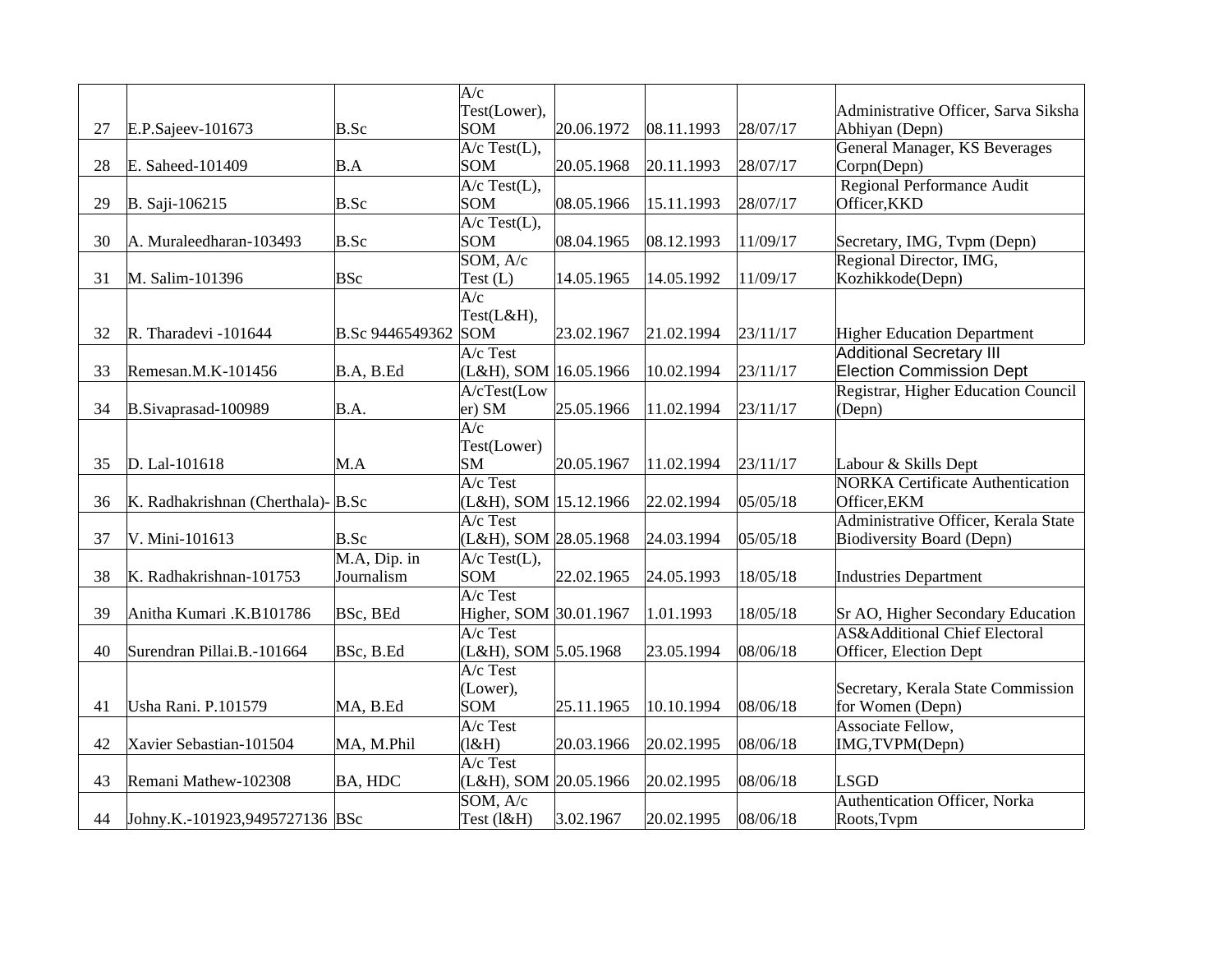|    |                             |                             | SOM, A/c                       |            |            |            |                                                                                   |
|----|-----------------------------|-----------------------------|--------------------------------|------------|------------|------------|-----------------------------------------------------------------------------------|
| 45 | Ranjith kumar.M.G. -104150  | MA, MEd                     | Test (H)                       | 12.04.1968 | 20.02.1995 | 08/06/18   | GA(Cordn)Dept                                                                     |
| 46 | Beenakumari.S.-101340 (SC   | ΒA                          |                                | 31.03.1966 | 21.04.1992 | 08/06/18   | <b>Industries Department</b>                                                      |
|    |                             |                             | SOM, A/c                       |            |            |            | A O Kerala Institute of Travel and                                                |
| 47 | Manju.S.-101570             | BSc, BEd                    | Test L                         | 24.05.1965 | 10.10.1994 | 08/06/18   | Tourism Studies-KITTS (Depn)                                                      |
|    |                             |                             | SOM, A/c                       |            |            |            |                                                                                   |
| 48 | James Raj A.-101302         | <b>B.Com</b>                | Test (L&H)<br>Tyc Test (L),    | 21.02.1965 | 20.02.1995 | 08/06/18   | Director of Printing                                                              |
| 49 | Shiny George-101759         | ΒA                          | SOM                            | 29.05.1970 | 20.02.1995 | 07/08/18   | Planning Dept                                                                     |
|    |                             |                             | SOM, A/c                       |            |            |            |                                                                                   |
| 50 | Sudha.K.S.-101694           | B.com                       | Test (H)                       | 10.05.1965 | 13.03.1995 | 07/08/18   | <b>Housing Dept</b>                                                               |
| 51 | Sarath Chandran.C.S.-101019 | <b>MA</b>                   | SOM, A/c<br>Test(L)            | 31.05.1973 | 13.03.1995 | 07/08/18   | Member Secretary, Kerala State<br><b>Commission for Minority</b><br>Welfare(Depn) |
| 52 | Sunil Kumar S.D             | <b>BSc</b>                  | $A/c$ Test $(L)$               | 26.05.1965 | 14.03.1995 | 17.08.2018 | Regional Performance Audit Officer,<br>Kollam                                     |
|    |                             |                             | SOM, A/c                       |            |            |            | Director (A &F), Kudumbasree                                                      |
| 53 | Asha Varghese-101231        | MA, BEd                     | Test (L&H)                     | 29.05.1967 | 21.03.1995 | 17.08.2018 | (Depn)                                                                            |
|    |                             |                             | SOM, A/c                       |            |            |            |                                                                                   |
| 54 | Sadasivan Nair.T.R.-        | MA, BEd                     | Test(L)                        | 20.05.1965 | 18.05.1994 | 17.08.2018 | Director of Culture                                                               |
| 55 | T.Sreekumar-101724          | MA                          | SOM, A/c<br>Test (Lower)       | 19.05.1965 | 2.08.1995  | 18/01/19   | Secretary, Kerala State Farmers Debt<br>Releif Cmmission (Depn)                   |
|    |                             |                             | $A/c$ Test                     |            |            |            | <b>NORKA Certificate Authentication</b>                                           |
| 56 | M.Thajuddin-101910,         | MA 9495826354               | (Lower)                        | 22.05.1965 | 2.08.1995  | 18/01/19   | Officer, KKD                                                                      |
| 57 | C.N.Achuthan Nair 101270    | M.Com                       | SOM, A/c                       | 30.05.1967 | 21.07.1995 | 18/01/19   | Regional Performance Audit Officer,<br>Ernakulam                                  |
|    |                             |                             | Test(L)<br>$A/c$ Test $(L)$ ,  |            |            |            |                                                                                   |
| 58 | Sabir Hussain.S.-101240     | MSc, MPhil,<br><b>PGDCA</b> | SOM, PSC<br>Manual             | 16.05.1968 | 17.10.1995 | 18/01/19   | Agri                                                                              |
|    | Sureshkumar.P.N.-101222     |                             |                                |            |            |            |                                                                                   |
| 59 | (SC)                        | MSc, MEd                    | $A/c$ Test $(L)$               | 27.04.1965 | 19.05.1994 | 16/04/19   | <b>BCDD</b> Department                                                            |
| 60 | C.M.Ajaya Mohan-101434      | <b>BSc</b>                  | $A/c$ Test $(L)$<br>& (H), SOM | 30.05.1970 | 13.03.1995 | 16/04/19   | Leave                                                                             |
| 61 | P.Chandrasekharan-101563    | MSc, Bed<br>9447429857      | SOM, A/c<br>Test (L)           | 30.05.1965 | 15.12.1995 | 16/04/19   | General Manager.ANERT(Depn)                                                       |
|    |                             |                             | SOM, A/c                       |            |            |            |                                                                                   |
| 62 | K.B.Vinodkumar-101562       | Bsc9447454345               | Test (L&H)                     | 30.01.1965 | 15.12.1995 | 16/04/19   | Associate Fellow, IMG, Kkd(Depn)                                                  |
|    |                             |                             | $A/c$ Test $(L)$               |            |            |            | Deputy Registrar, Kerala                                                          |
| 63 | Sajikumar J 101404          | MA, BEd, TTC                | & (H), SOM                     | 15.05.1971 | 11.06.1996 | 16/04/19   | <b>Administrative Tribunal</b>                                                    |
| 64 | Shibu Issac                 | <b>BA</b>                   | SOM, A/c<br>Test (L)           | 23.05.1971 | 16.07.1996 | 16/04/19   | Secretary, Kerala Police Complaint<br>Authority (Depn)                            |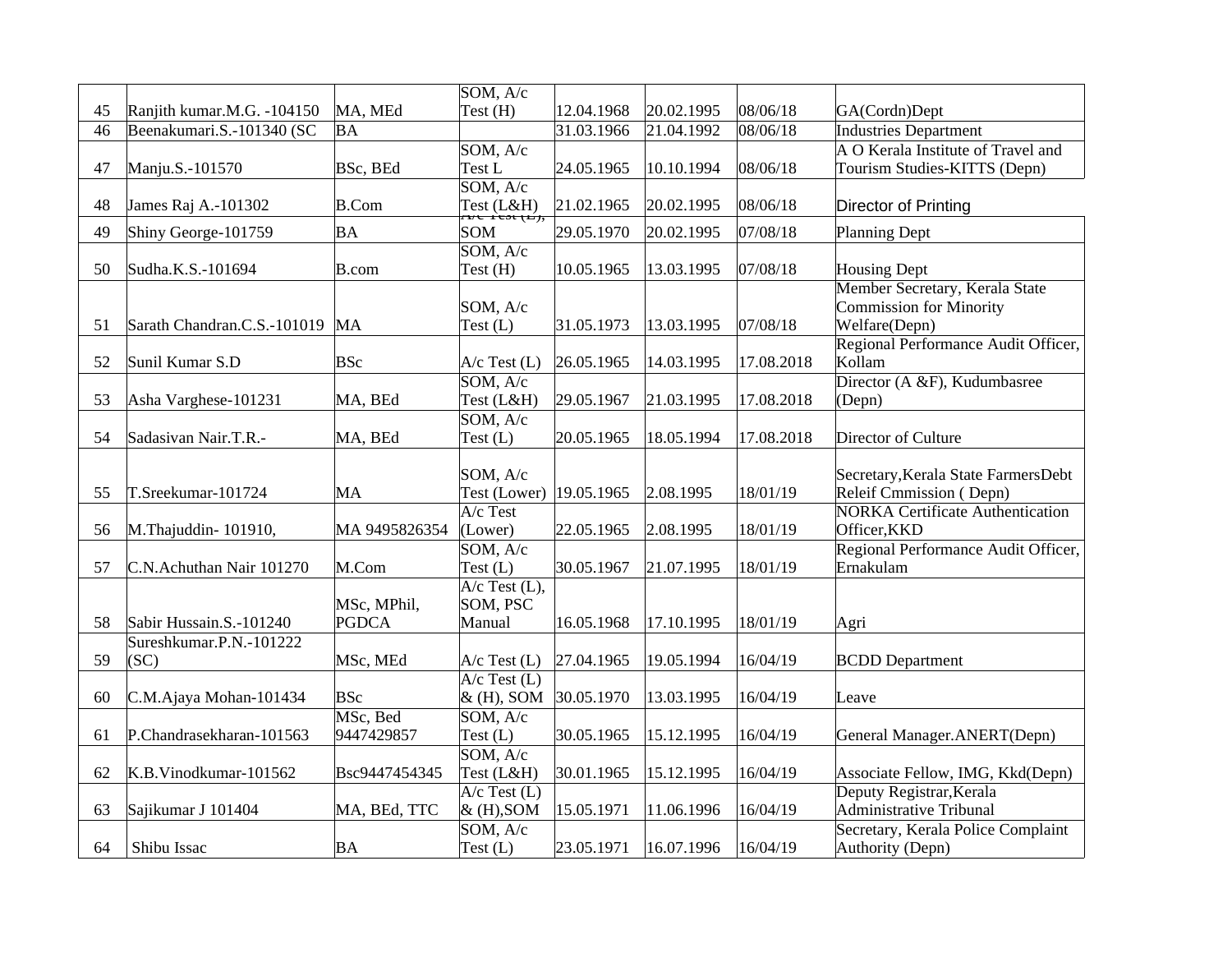|    |                         |                   | $A/c$ Test $(H)$   |            |            |          |                                          |
|----|-------------------------|-------------------|--------------------|------------|------------|----------|------------------------------------------|
| 65 | Remesh T.-101351        | <b>BSc</b>        | &(L)               | 30.05.1970 | 8.08.1996  | 22/06/19 | Higher Edn (ASAP) Dept                   |
|    |                         |                   | SOM, A/c           |            |            |          |                                          |
| 66 | Gopakumaran Nair.B.-    | Bcom 101330       | Test (H)           | 23.03.1972 | 29.07.1996 | 12/07/19 | Secretary Kerala State Sports Council    |
|    |                         |                   | SOM, A/c           |            |            |          |                                          |
|    |                         |                   | Test $(L)$ &       |            |            |          | <b>AO Kerala State Pollution Control</b> |
| 67 | Geethalekshmi. M.B.-    | <b>Bsc 101286</b> | (H)                | 30.05.1970 | 11.07.1996 | 12/07/19 | Board(Depn)                              |
|    |                         |                   | SOM, A/c           |            |            |          | Secretary, Rajiv Gandhi Academy          |
| 68 | Gopakumar.R.L.-101281   | BSc, BEd          | Test(L)            | 18.05.1970 | 11.07.1996 | 12/07/19 | for Aviation Technology(Depn)            |
|    |                         |                   | SOM, A/c           |            |            |          |                                          |
|    |                         |                   | Test $(L)$ &       |            |            |          |                                          |
| 69 | Usha T. Nair-166083     | <b>B.Tech</b>     | (H)                | 17.03.1965 | 6.07.1996  | 12/07/19 | <b>SCSTDD</b>                            |
|    |                         |                   | SOM, A/c           |            |            |          |                                          |
|    |                         |                   | Test $(L)$ &       |            |            |          |                                          |
| 70 | Gopal V. S.101277       | <b>BSc</b>        | (H)                | 30.03.1968 | 12.07.1996 | 12/07/19 | P & ARD                                  |
|    |                         |                   | SOM, A/c           |            |            |          |                                          |
| 71 | Selvan T.-101580        | <b>BSc, PGDCA</b> | Test (H)           | 21.05.1971 | 15.07.1996 | 12/07/19 | Addl.PS,O/o Minister, WRD                |
|    |                         |                   | SOM, A/c           |            |            |          |                                          |
|    |                         |                   | Test (L) &         |            |            |          |                                          |
| 72 | Mini M.-101322          | MSc, BEd          | (H)                | 30.05.1970 | 9.07.1996  | 12/07/19 | <b>Home Dept</b>                         |
|    |                         |                   | SOM, $A/c$ (L)     |            |            |          |                                          |
| 73 | Prakash B.S.-101452     | <b>BSc, LLB</b>   | &(H)               | 31.05.1971 | 12.07.1996 | 20/07/19 | <b>Tourism Dept</b>                      |
|    |                         |                   | SOM, A/c           |            |            |          | <b>Member Secretary Commission for</b>   |
|    |                         |                   | Test(L)            |            |            |          | Backward classes among forward           |
| 74 | Jyothi K.-101551        | MSc               | $&$ (H)            | 15.06.1971 | 9.07.1996  | 20/07/19 | communities (Depn)                       |
|    |                         |                   | SOM, A/c           |            |            |          | AS, Administrative Reforms               |
| 75 | Minimol V. G.-101621    | <b>BSc</b>        | Test(L)            | 12.05.1972 | 9.07.1996  | 20/07/19 | Commission                               |
|    |                         |                   | SOM, A/c           |            |            |          |                                          |
|    |                         |                   | Test $(L)$ &       |            |            |          | Sr AO, Directorate of Civil Supplies     |
| 76 | Ameer C. A.-101242      | M.Com             | (H)                | 4.05.1970  | 10.07.1996 | 13/08/19 | Department                               |
|    |                         |                   | SOM, A/c           |            |            |          |                                          |
|    |                         |                   | Test $(L)$ &       |            |            |          |                                          |
| 77 | Bijukuttan M. S.-101250 | MA, LLB           | (H)                | 31.05.1972 | 16.07.1996 | 13/08/19 | <b>LSGD</b>                              |
|    |                         |                   | $SOM, A/\text{cs}$ |            |            |          | Administrative Officer, Regional         |
| 78 | Santhosh D 103599       | MA                | Test $(L)$         | 11/01/67   | 18/07/96   | 13/08/19 | <b>Cancer Centre</b>                     |
|    |                         |                   | SOM, A/c           |            |            |          |                                          |
|    |                         |                   | Test $(L)$ &       |            |            |          |                                          |
| 79 | Boby Antony-100991      | MSc               | (H)                | 24.04.1968 | 9.07.1996  | 31/08/19 | Agri Dept                                |
|    |                         |                   | SOM, A/c           |            |            |          |                                          |
| 80 | Minimol.T.-101758       | MA, B.Ed          | Test (H)           | 20.05.1969 | 8.07.1996  | 31/10/19 | Vigilance Dept                           |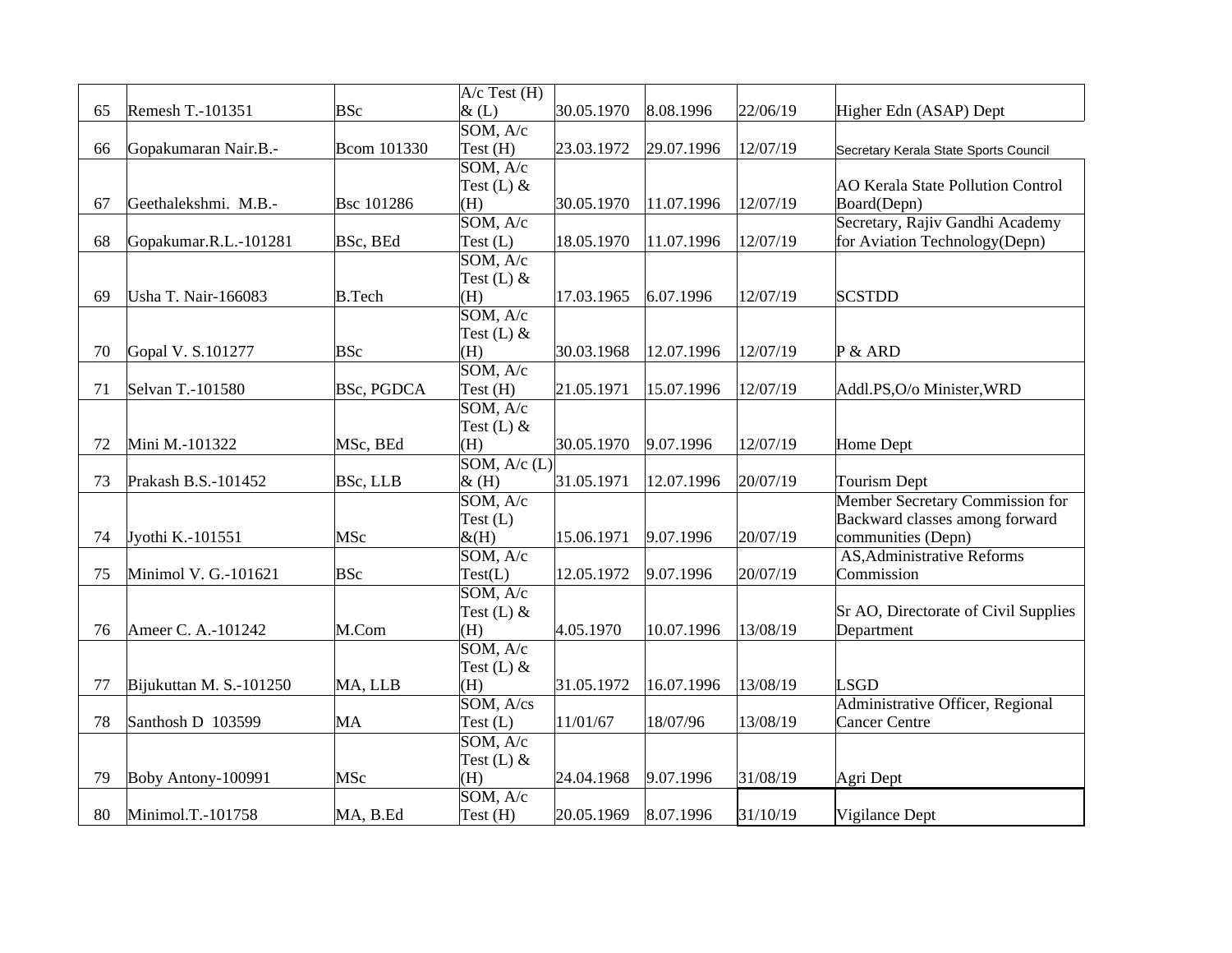|    |                          |                         | SOM, A/c            |            |            |          |                                                     |
|----|--------------------------|-------------------------|---------------------|------------|------------|----------|-----------------------------------------------------|
|    |                          |                         | Test $(L)$ &        |            |            |          | Snr.AO, Govt.Medical College                        |
| 81 | K. K. Sreelal-101393     | <b>BSc</b>              | (H)                 | 23.05.1972 | 10.07.1996 | 31/10/19 | Kozhikkode                                          |
|    |                          |                         | SOM, A/c            |            | 13.03.1996 |          |                                                     |
| 82 | Vijayakumar R.-101223    | <b>BSc</b>              | Test $(L)$ &<br>(H) | 17.05.1970 | 16.07.1996 | 31/10/19 | <b>Higher Education Dept</b>                        |
|    |                          |                         | SOM, A/c            |            |            |          |                                                     |
|    |                          |                         | Test $(L)$ &        |            |            |          |                                                     |
| 83 | Leema Manuel-101317      | Bsc                     | (H)                 | 18.12.1970 | 16.07.1996 | 30/12/19 | Labour & Skills Dept                                |
|    |                          |                         | Test (L) &          |            |            |          |                                                     |
| 84 | Biju Bhaskar.B.S.-101665 | MA, PGDCA               | (H)                 | 9.05.1971  | 25.07.1996 | 23/01/20 | H & FW Department                                   |
|    |                          |                         | SOM, A/c            |            |            |          | Secretary, State Information                        |
| 85 | Susan Gopi-101464        | <b>BSc</b>              | Test $(L)$          | 7.05.1971  | 19.07.1996 | 23/01/20 | Commission (Depn)                                   |
|    |                          |                         | SOM, A/c            |            |            |          |                                                     |
| 86 | Shine .A Haq-101623      | MA, LLB                 | Test $(L)$          | 4.05.1973  | 18.07.1996 | 23/01/20 | GAD                                                 |
|    |                          |                         | Test (L) &          |            |            |          | General Manager, Mathsyafed                         |
| 87 | Ajith Das.A.-134488      | <b>BSc</b>              | (H)                 | 27.05.1967 | 16.07.1996 | 05/03/20 | (Depn)                                              |
|    |                          |                         |                     |            |            |          | Administrative officer, o/o                         |
|    |                          |                         | SOM, A/c            |            |            |          | Ombudsman for LSGD Institutions                     |
| 88 | Prabha B.-101425         | BSC, MSW, B.Ed Test (H) |                     | 4.05.1965  | 14.05.1994 | 05/03/20 | (Depn)                                              |
|    |                          |                         |                     |            |            |          | Registrar, Kerala State Commission                  |
|    |                          |                         |                     |            |            |          | for Economically Backward Classes                   |
|    |                          |                         |                     |            |            |          | among Forward Communities                           |
| 89 | Joseph.K.J.-101345       |                         |                     | 28.04.1966 | 11.03.1996 | 08/06/20 | (Depn)                                              |
|    |                          |                         | $A/c$ Test (L)      |            |            |          | NRK Development Officer, NORKA                      |
| 90 | Syamkumar.S.-295814      | <b>BSc</b>              | $\&$ (H)            | 25.05.1972 | 16.07.1996 | 08/06/20 | ROOTS, Mumbai                                       |
|    |                          |                         | SOM, A/c            |            |            |          |                                                     |
| 91 | Muhammed Anzari -106241  | BA                      | Test (H)            | 17.03.1970 | 8.07.1996  | 08/06/20 | Social Justice Department                           |
|    |                          |                         |                     |            |            |          |                                                     |
| 92 | Vinod.G.-101296          | MSc                     | $A/c$ Test $(H)$    | 6.05.1973  | 10.07.1996 | 08/06/20 | Electronics & Information<br><b>Technology Dept</b> |
|    |                          |                         | SOM, A/c            |            |            |          |                                                     |
|    |                          |                         | Test (L) &          |            |            |          |                                                     |
| 93 | Praveen.S 101443         | MA                      | (H)                 | 8.05.1971  | 10.07.1996 | 08/06/20 | <b>Revenue Department</b>                           |
|    |                          |                         | SOM, A/c            |            |            |          |                                                     |
| 94 | Ajith K.Joseph-101688    | ΒA                      | Test (L)            | 02.12.1974 | 15.07.1996 | 08/06/20 | <b>Cultural Affairs Department</b>                  |
|    |                          |                         | SOM, A/c            |            |            |          |                                                     |
|    |                          |                         | Test $(L)$ &        |            |            |          |                                                     |
| 95 | Jessy George-101406      | <b>BSc, BEd</b>         | (H)                 | 30.05.1968 | 22.07.1996 | 08/06/20 | Food & Civil Supplies Department                    |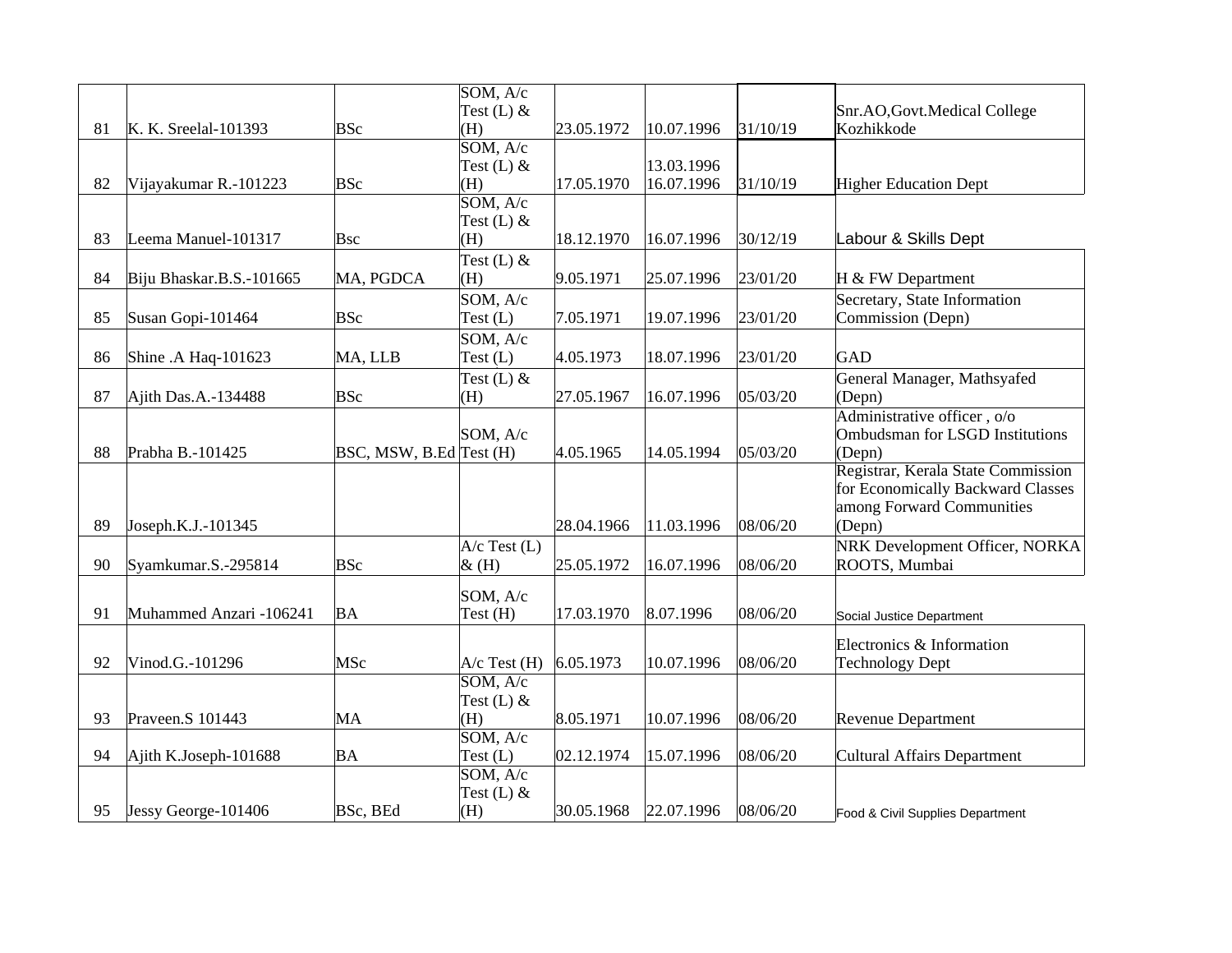|     |                             |                                 | SOM, A/c                     |            |            |          |                                         |
|-----|-----------------------------|---------------------------------|------------------------------|------------|------------|----------|-----------------------------------------|
|     |                             |                                 | Test $(L)$ &                 |            |            |          | AO, Kerala State Human Rights           |
| 96  | Nizar. H-101235             | <b>BCom</b>                     | (H)                          | 02.03.1972 | 30.08.1996 | 08/06/20 | Commission(Depn)                        |
| 97  | Honey.P.-132344,            | MSc                             | $A/c$ Test $(H)$             | 2.10.1969  | 2.09.1996  | 08/06/20 | GA (House Keeping)                      |
| 98  | Sivadasan.E.K.-101390       | MA                              | $A/c$ Test (L)               | 24.04.1966 | 30.08.1996 | 08/06/20 | Vigilance Department                    |
|     |                             |                                 | SOM, A/c                     |            |            |          | Registrar, Javaharlal Nehru Tropical    |
|     |                             |                                 | Test $(L)$ &                 |            |            |          | <b>Botanical Garden &amp; Research</b>  |
| 99  | D.Leena Litty-101301        | MA                              | (H)                          | 7.02.1972  | 31.08.1996 | 08/06/20 | Institute, Palode (Depn)                |
|     |                             |                                 | SOM, A/c                     |            |            |          |                                         |
|     |                             |                                 | Test (L) &                   |            |            |          | Senior A O Commissionerate of           |
| 100 | Najeeb.H.-101388            | BSc, BEd                        | (H)                          | 31.05.1973 | 30.08.1996 | 08/06/20 | Rural Development                       |
|     |                             |                                 | SOM, A/c                     |            |            |          |                                         |
|     |                             |                                 | Test $(L)$ &                 |            |            |          | Member Secretary, Kerala State          |
| 101 | Prasannakumar. V.D. 101290  | <b>Bsc</b>                      | (H)                          | 1.02.1970  | 5.09.1996  | 08/06/20 | Youth Welfare Board (Depn)              |
| 102 | Lethakumari.M.B.-101704     | B.A,B.Ed(ST)                    | (H)                          | 15.04.1971 | 5.09.1996  | 08/06/20 | Co operation Dept                       |
|     |                             |                                 | $A/c$ Test (L),              |            |            |          |                                         |
| 103 | Saju S.-101574              | M.A 9446052088 SOM,             |                              | 01.03.1970 | 31.08.1996 | 08/06/20 | Revenue (Disaster Management) Dept      |
|     |                             |                                 | SOM, A/c                     |            |            |          |                                         |
|     |                             |                                 | Test (L) &                   |            |            |          |                                         |
| 104 | Abdul Majeed.A-101278,      | M.A,                            | (H)                          | 05.02.1965 | 06.09.1996 | 08/06/20 | P&AR(Official Language)Dept             |
|     |                             | PhD, Aquatic                    |                              |            |            |          |                                         |
|     |                             | Biology &                       |                              |            |            |          |                                         |
| 105 | Sareena.O.-,101697          | Fisheries                       | $A/c$ Test $(H)$<br>A/c Test | 26.01.1966 | 30.08.1996 | 05/08/20 | <b>Home Department</b>                  |
| 106 |                             | B.Sc, H.DC                      | $(L)$ , SOM                  | 19.05.1972 | 02.09.1996 | 05/08/20 | <b>Higher Education</b>                 |
|     | Ajayan.C-101617,            |                                 | A/c Test                     |            |            |          |                                         |
| 107 | Nandakumar.K-104444,        | M.A                             | $(L)$ , SOM                  | 24.05.1966 | 02.09.1996 | 05/08/20 | Health & Family Welfare Dept            |
|     |                             |                                 | A/c Test                     |            |            |          | <b>AS&amp;AdditionalChief Electoral</b> |
| 108 | Ashok Kumar.K-101429        | B.Sc                            | $ $ (L),SOM                  | 30.05.1966 | 3.09.1996  | 11/09/20 | Officer, Election Dept                  |
|     |                             |                                 | SOM, A/c                     |            |            |          |                                         |
|     |                             |                                 | Test (L) &                   |            |            |          |                                         |
| 109 | Girijakumari.G-101284,      | M.A                             | (H)                          | 15.05.1969 | 06.08.1996 | 11/09/20 | <b>Revenue Department</b>               |
|     |                             |                                 | SOM, A/c                     |            |            |          |                                         |
|     |                             |                                 | Test $(L)$ &                 |            |            |          |                                         |
| 110 | Joe. C. Kathilankal-101647, | <b>B.Sc,LLB, HDC</b>            | (H)                          | 26.10.1972 | 24.08.1996 | 11/09/20 | <b>General Education Department</b>     |
|     |                             |                                 |                              |            |            |          | Controller, Kerala State Council for    |
|     | Santhoshkumar.S.R(Jr)-      | M.A,LLB,DCL,P                   | $A/c$ Test,                  |            |            |          | Science, Technology & Environment       |
| 111 | 101589                      | GC in C&CJA                     | <b>SOM</b>                   | 15.05.1967 | 17.09.1996 | 09/10/20 | (Depn)                                  |
|     |                             |                                 | $A/c$ Test                   |            |            |          |                                         |
|     | 112 T. R. Jayapal-101611,   | $B.$ SC, B.Ed, ,LLB $ $ (L),SOM |                              | 12.03.1972 | 18.09.1996 | 18/05/18 | <b>Tourism Dept</b>                     |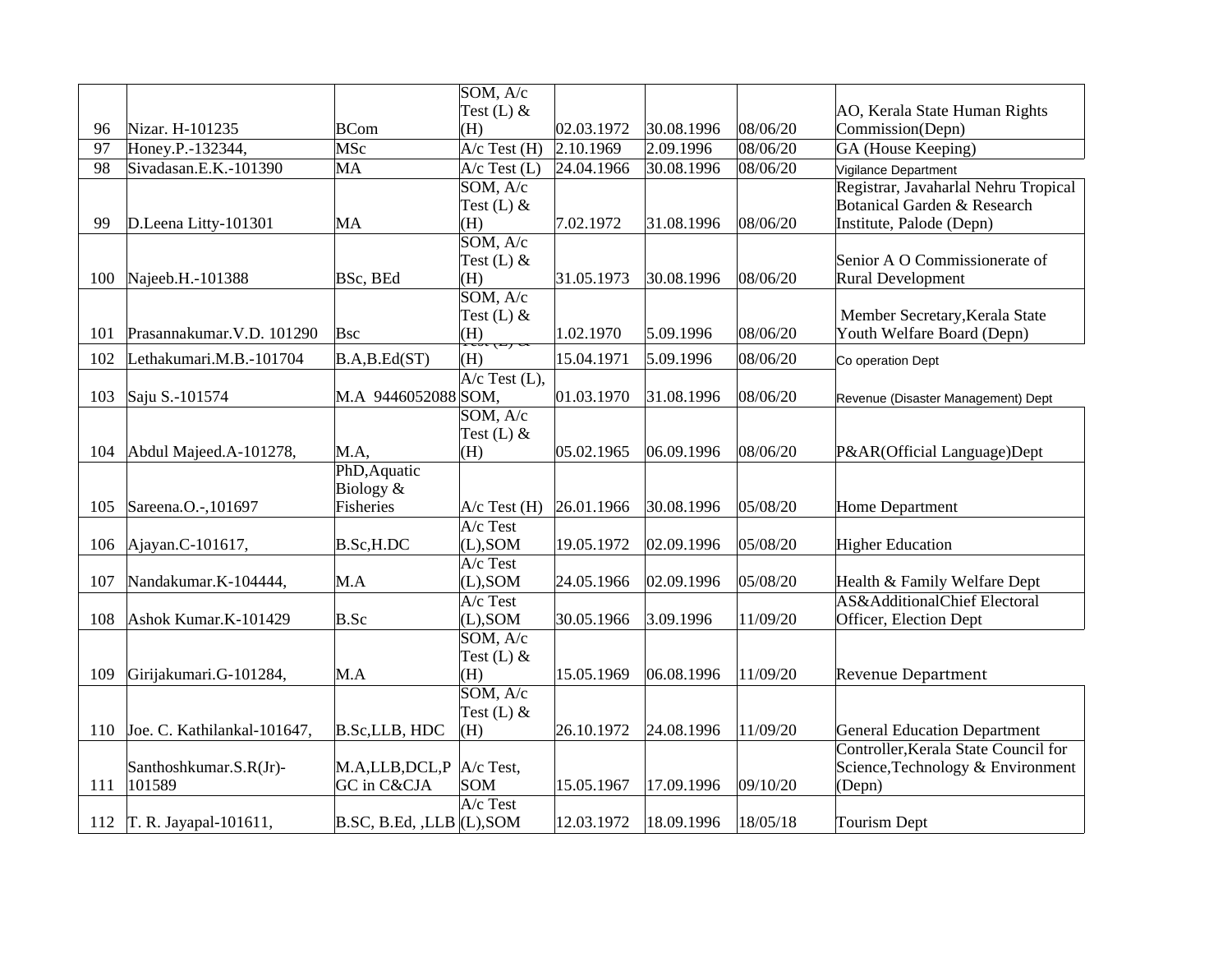|                |                          |                                                         | A/c Test (H),                                     |                        |            |            |                                                                                        |
|----------------|--------------------------|---------------------------------------------------------|---------------------------------------------------|------------------------|------------|------------|----------------------------------------------------------------------------------------|
| 113            | Janardhanan.K-101372,    | B.A                                                     | <b>SOM</b>                                        | 28.03.1971             | 25.10.1996 | 18/05/18   | Regional Director, IMG, EKM(Depn)                                                      |
|                |                          |                                                         |                                                   | <b>JOINT SECRETARY</b> |            |            |                                                                                        |
|                |                          |                                                         | $A/c$ Test $(L)$ ,                                |                        |            |            | Joint Chief Electoral Officer,                                                         |
| $\mathbf{1}$   | Rameshchandran Nair N.R  | B.A-101650                                              | SOM                                               | 25.05.1965             | 09.07.1992 | 12.11.2015 | <b>Election Dept</b>                                                                   |
| $\overline{2}$ | Monylal.B.S-101289,      | Degree                                                  | $A/c$ Test $(L)$ ,<br>SOM                         | 31.05.1965             | 1.07.1996  | 18/05/18   | Food &CS                                                                               |
| 3              | Jyothikumar.C101731,     | M.Com                                                   | $A/c$ Test $(L)$<br>& (H), SM                     | 27.05.1965             | 02.09.1996 | 08/06/18   | <b>Stores Purchase Department</b>                                                      |
| 4              | Santhosh Kumar. T. K-    | $\overline{\text{B.Sc}}$ ,<br>B.Ed101202,9447<br>944478 | SOM, A/c<br>Test $(L)$ &<br>(H)                   | 29.05.1972             | 20.12.1996 | 08/06/18   | Revenue Dept.                                                                          |
|                |                          |                                                         | $A/c$ Test $(L)$                                  |                        |            |            |                                                                                        |
| 5              | Patsy Stephen101422      | B.Sc                                                    | $\&$ (H)                                          | 28.05.1965             | 13.12.1996 | 08/06/18   | <b>LSGD</b>                                                                            |
| 6              | Jayaprakash P. K.-101495 | M.Com, DCA,<br>ACS(Inter-one<br>group)                  | SOM, A/c<br>$Test$ (H)                            | 25.05.1966             | 01.01.1997 | 08/06/18   | Joint Registrar KUHAS (Depn)                                                           |
|                |                          | Bsc-MA, DCA,                                            | SOM, A/c                                          |                        |            |            | AO, Kerala Womens' Commission                                                          |
| 7              | Kshithi V Das-101721     | <b>PG</b> in Taxation                                   | Test(L)& (H) 30/05/66                             |                        | 13/12/96   | 08/06/18   | (Depn)                                                                                 |
| 8              | Sreekrishnan K.-101700   | MA                                                      | SOM, A/c<br>Test (H)                              | 26.05.1968             | 01.01.1997 | 08/06/18   | Director(Administration &<br>Finance) Kerala Vegetable &<br>Fruit promn council (Depn) |
| 9              | Jayan M.-101587,         | B.Sc                                                    | $A/c$ Test<br>$(L)$ & $(H)$ ,<br>SOM, MOP         | 31.05.1968             | 08.03.1996 | 08/06/18   | Sr Administrative Officer, ST<br>Directorate                                           |
| 10             | Rajeshkumar M.- 101595,  | MA, LLB                                                 | SOM, A/c<br>Test $(L)$                            | 30.05.1972             | 01.02.1999 | 08/06/18   | <b>GAD</b>                                                                             |
| 11             | Mujeeb Rahman K. 101424  | M.Sc                                                    | SOM, A/c<br>Test (L&H)                            | 13.05.1972             | 12.02.1997 | 08/06/18   | Deputy Registrar, KUHAS (Depn)                                                         |
| 12             | Asokkumar L., 132420     | M.Com, LLB,<br>PGDEC, MBA-<br>HRM9895020631             | MOP, SOM,<br>$A/c$ Test (L),<br>Panchayat<br>Test | 20.04.1965             | 05.02.1997 | 08/06/18   | Sr Administrative Officer,<br>Directorate of Fisheries                                 |
| 13             | Sonia Washington 101423, | MA, B.Ed                                                | SOM, A/c<br>Test(L)                               | 17.05.1970             | 01.02.1997 | 08/06/18   | <b>PWD</b>                                                                             |
| 14             | Kumari Beena V. T.       |                                                         |                                                   |                        |            | 26/07/18   | Sr Administrative Officer,<br>Directorate of Health Services                           |
| 15             | Vanaja P.S.              | $MA-Eng$                                                | A/c Test(H),<br>SOM                               | 15.05.1969             | 02.02.1995 | 17/08/18   | Administrative Officer, C-DIT<br>(Depn)                                                |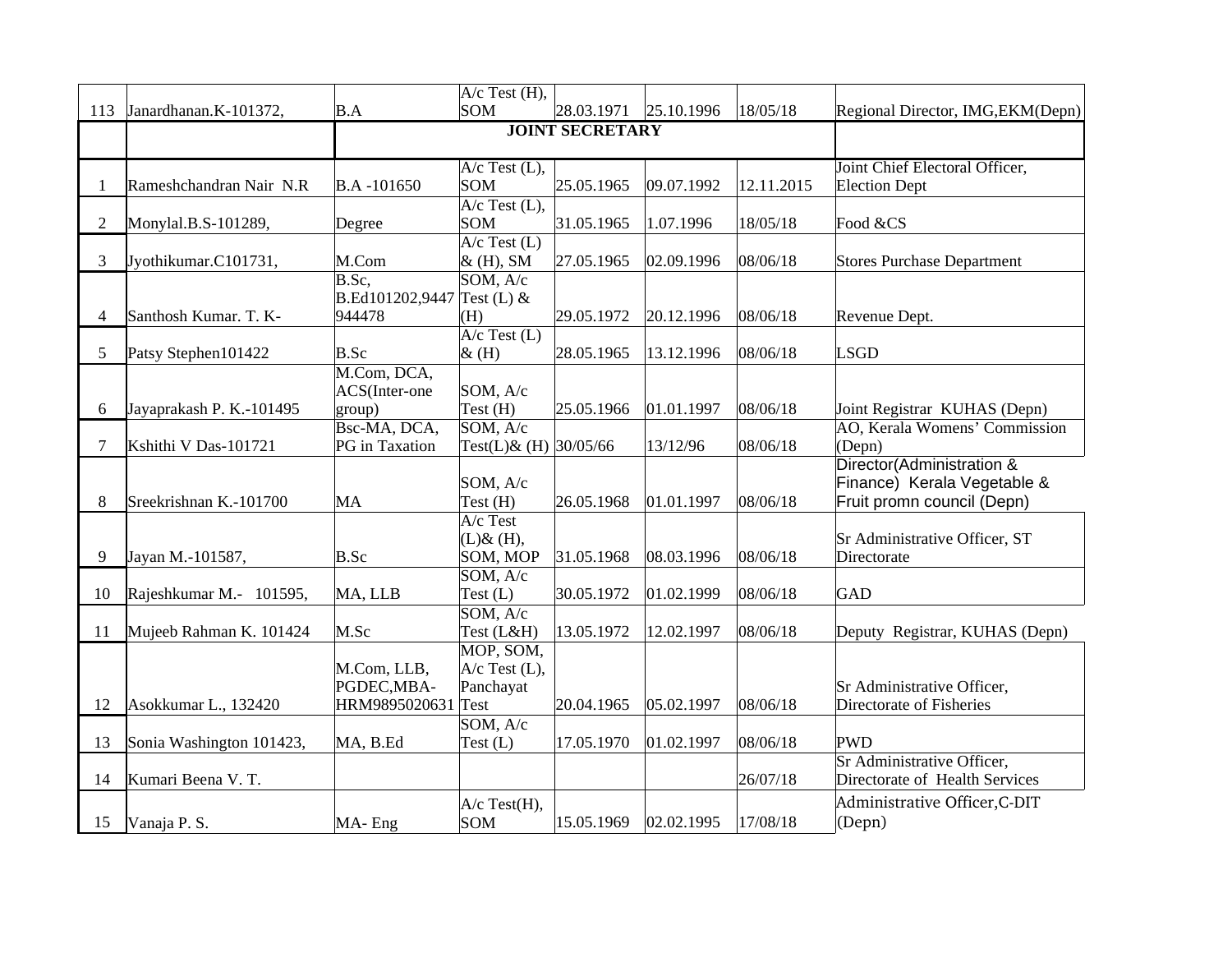|    |                                  |                 |                                     |            |            |          | Administrative Officer cum             |
|----|----------------------------------|-----------------|-------------------------------------|------------|------------|----------|----------------------------------------|
|    |                                  |                 | SOM, A/c                            |            |            |          | Manager, Kerala State IT Mission,      |
| 16 | Sini J. Shukkor-101196           | B.Sc            | test $(L&H)$                        | 28.05.1972 | 29.01.1997 | 17/08/18 | (Depn)                                 |
|    |                                  |                 | $A/c$ Test $(L)$                    |            |            |          | Manager (Recruitment), Norka           |
| 17 | Ajith Kollassery                 | M.Sc, LLB       | SOM                                 | 30.05.1972 | 04.02.1997 | 17/08/18 | Roots, Tvpm                            |
|    |                                  |                 |                                     |            |            |          | Additional Registrar, Kerala State     |
|    |                                  |                 | SOM, A/c                            |            |            |          | <b>Commission for Backward</b>         |
| 18 | Geetha J. R.                     | MA              | test (L&H)                          | 04.05.1973 | 07.02.1997 | 17/08/18 | Classes(Depn)                          |
|    |                                  |                 | $A/c.$ Test $(L)$ ,                 |            |            |          |                                        |
| 19 | Sureshkumar K. 101654            | <b>B.Com</b>    | SOM                                 | 23.05.1973 | 30.01.1997 | 17/08/18 | Forest&Wildlife                        |
|    |                                  |                 | SOM, A/c                            |            |            |          |                                        |
| 20 | Sunil kumar B.- 101547           | MA, B.Ed        | test (H&L)                          | 25.05.1973 | 31.01.1997 | 17/08/18 | GAD                                    |
|    |                                  | B.Sc,           | SOM, A/c                            |            |            |          |                                        |
| 21 | Bindu K.K.- 101659               | B.Ed9496812633  | test (H&L)                          | 10.04.1965 | 03.06.1996 | 17/08/18 | Social Justice Dept                    |
|    |                                  |                 |                                     |            |            |          |                                        |
|    |                                  | MA(Eng & Public |                                     |            |            |          |                                        |
|    |                                  | Admn), MBA, PG  |                                     |            |            |          |                                        |
|    |                                  | (Techniques and |                                     |            |            |          |                                        |
|    |                                  | Methods of      |                                     |            |            |          |                                        |
|    |                                  | family&marriage |                                     |            |            |          |                                        |
| 22 | Santhoshkumar R. 101908          | counselling)    |                                     | 29.05.1971 | 02.05.1997 | 17/08/18 | P & ARD                                |
|    |                                  |                 | SOM, A/c                            |            |            |          |                                        |
| 23 | Ashadevi V. S.                   | MA              | Test (H)                            | 11.04.1974 | 24.02.1997 | 05/10/18 | Sr Administrative Officer, DPI         |
|    |                                  |                 | $\overline{\text{SOM}, \text{A/c}}$ |            |            |          |                                        |
| 24 | Sheela P.                        | MA              | test (H&L)                          | 22.05.1966 | 05.03.1997 | 05/10/18 | Agri (AH) Dept.                        |
|    |                                  |                 | SOM, A/c                            |            |            |          | Sr A O, Water Resources Chief          |
| 25 | Shibu A. T. - 132334             | B.Sc, MA        | Test (L&H)                          | 25.05.1970 | 13.05.1997 | 05/10/18 | <b>Engineers office</b>                |
|    |                                  |                 |                                     |            |            |          |                                        |
| 26 | Abdul Majeed Kakkotil-<br>101283 | <b>BA</b>       | $A/c.$ Test $(L)$ ,<br>SOM          |            |            |          | Registrar, Kerala State, Minority      |
|    |                                  |                 |                                     | 01.05.1971 | 22.04.1997 | 01/12/18 | Commission (Depn)                      |
|    |                                  |                 | $A/c.$ Test $(L)$ ,                 |            |            |          | Secretary, KAPPA Advisory              |
| 27 | Sajumon C. Antony 103050         | <b>B.Com</b>    | SOM                                 | 08.04.1966 | 20.02.1995 | 18/01/19 | Board, EKM (Depn)                      |
|    |                                  |                 | $A/c.$ Test $(L),$                  |            |            |          |                                        |
| 28 | Sunilkumar K. 104471             | B.Sc, LLB       | SOM                                 | 30.05.1972 | 16.04.1997 | 18/01/19 | P & EA(RKI) Dept                       |
|    |                                  |                 | SOM, A/c                            |            |            |          |                                        |
|    |                                  |                 | test (H&L),                         |            |            |          | Sr Administrative Officer,             |
| 29 | Shuja R. 101733                  | M.Sc, B.Ed      | <b>KSOM</b>                         | 05.05.1970 | 15.04.1997 | 18/01/19 | Directorate of Collegiate Education    |
|    |                                  |                 | SOM A/c.                            |            |            |          | General manager, Kerala State          |
| 30 | Ragesh D.- 101487                | <b>Bsc</b>      | Test $(L)$ ,                        | 20.03.1969 | 08.07.1996 | 16/04/19 | <b>Warehousing Corporation, (Depn)</b> |
|    |                                  |                 | SOM, A/c                            |            |            |          |                                        |
|    |                                  |                 | test $(L& H)$ ,                     |            |            |          | AO, Kerala State Commission for        |
| 31 | Shaiju N. Lal- 101657            | BA, BEd         | <b>KSOM</b>                         | 30.05.1973 | 16.12.1996 | 16/04/19 | Disabilities.(Depn)                    |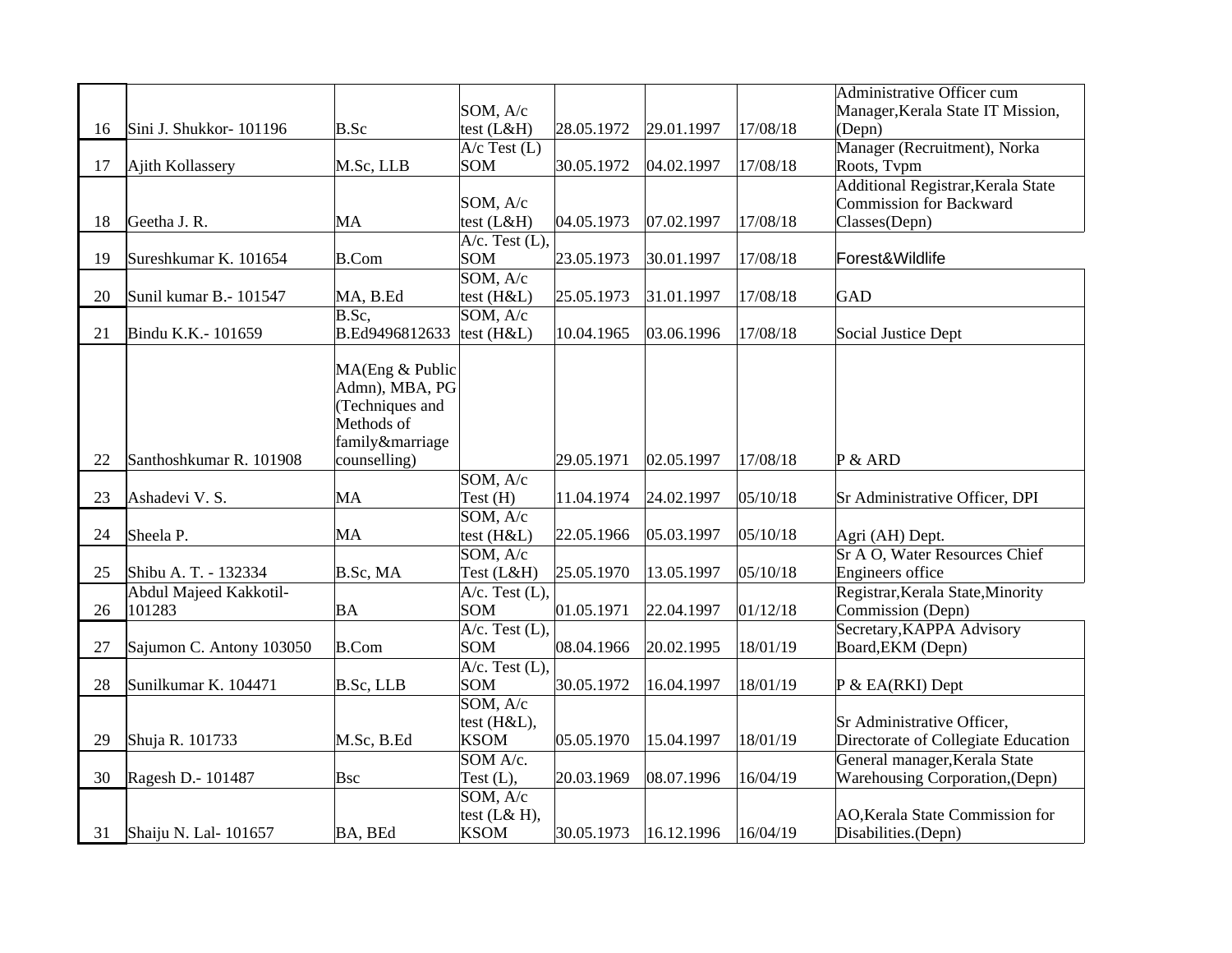| <b>SOM</b><br>32<br>Mohammed Riyaz- 101328<br><b>B.Sc,DEE</b><br>24.05.1970<br>10.04.1997<br>16/04/19<br>Commission (Depn)<br>Senior AO, Mancheri Govt. Medical<br>33<br>101232<br>20.05.1971<br>16/04/19<br>Abdul Nazar Pulath -<br>21.04.1997<br>College<br>M.Com, B.Ed,<br>$A/c$ Test $(H)$ ,<br>34<br>31.05.1971<br>Anilkumar V. S.- 101407<br>LLB<br><b>SOM</b><br>10.04.1997<br>16/05/19<br><b>Taxes Department</b><br>Mop, A/c<br>Test $(L)$ ,<br>35<br><b>SOM</b><br>Sreekala C. S.- 101565<br>M.Sc<br>28.05.1970<br>30.05.1997<br>16/05/19<br>GA (Accounts)<br>Sr Administrative Officer Agri<br>$A/c$ Test (L),<br>29.05.1970<br>Directorate<br>36<br>Purushothaman K. P.-<br>MA, B.Ed101713 SOM<br>14/06/19<br>11.04.1997<br>Sr Administrative Officer, Medical<br>A/c Test<br>37<br>Harikumar K. (Sr)-101876<br>B.Sc, BA, LLB<br>(H&L), SOM 30.05.1965<br>14/06/19<br>College, Tvpm<br>02.01.1989<br>Sr Administrative Officer, Kerala<br>State Horticultural products<br>Development development<br>$A/c$ Test<br>Corporation Ltd (Horticorp) Depn<br>Latha S.- 101438<br>MA, M.Ed<br>(H&L), SOM 12.07.1971<br>22/06/19<br>38<br>11.04.1997<br>Sr Administrative Officer, Labour<br>$\overline{A/c}$ Test (L),<br><b>SOM</b><br>01.02.1972<br>39<br>Abul Kalam M.- 101451<br>B.Sc<br>10.04.1997<br>22/06/19<br>Commissionerate<br>$A/c$ test $(H)$ ,<br><b>SOM</b><br>07.01.1971<br><b>SCSTD</b><br>40<br>Sharmila C.-101518<br>10.04.1997<br>12/07/19<br>B.Sc, B.Ed, LLB<br>$A/c$ Test $(L)$ ,<br>41<br>Sindhu S.-101720<br>M.A9495169355<br><b>SOM</b><br>06.10.1972<br>19.04.1997<br>12/07/19<br><b>NORKA</b><br>$A/c$ Test<br>42<br>P. Anil-101477<br>B.Sc, B.Ed<br>(L&H), SOM 02.12.1971<br>21.04.1997<br>12/07/19<br>Deputy Registrar, KUHAS (Depn)<br>Sectetary, State Council for Open<br>$A/c$ Test<br>12/07/19<br>and Life Long Education(Depn)<br>43<br>Minimol D.- 101614<br>B.Sc, B.Ed<br>(L&H), SOM 03.04.1972<br>10.04.1997<br>$A/c$ Test (L),<br><b>SOM</b><br>15.05.1972<br>10.04.1997<br>44<br>Aji Philip-101480<br>MA, MBA, LLB<br>12/07/19<br><b>General Education Dept.</b><br>$A/c$ test $(H)$ ,<br>Senior Ao, Council for Food<br><b>SOM</b><br>45<br>Sasidharan M.-101742<br>20.01.1968<br>02.04.1997<br>12/07/19<br>Graduation<br>Research & Devpt., Konni<br>A/c Test,<br>Administrative Officer, State<br>46<br><b>SOM</b><br>Institute of Languages(Depn)<br>Pradeep K. R.- 101693<br>B.Sc, B.Ed<br>30.05.1972<br>09.04.1997<br>12/07/19<br>$A/c$ test $(H)$ ,<br>47<br><b>SOM</b><br>25.05.1969<br>Sreeja V.- 101619<br>B.Sc, MA<br>09.05.1997<br>12/07/19<br><b>Power Dept</b><br>Senior Administrative Officer, o/o<br>$\overline{A/c}$ test (H),<br><b>SOM</b><br>25.05.1976<br><b>Medical Education Directorate</b><br>48<br>Devi L. R.- 101671<br>BA<br>26.05.1997<br>12/07/19 |  | $A/c.$ Test $(L),$ |  | Joint Secretary, State Information |
|-------------------------------------------------------------------------------------------------------------------------------------------------------------------------------------------------------------------------------------------------------------------------------------------------------------------------------------------------------------------------------------------------------------------------------------------------------------------------------------------------------------------------------------------------------------------------------------------------------------------------------------------------------------------------------------------------------------------------------------------------------------------------------------------------------------------------------------------------------------------------------------------------------------------------------------------------------------------------------------------------------------------------------------------------------------------------------------------------------------------------------------------------------------------------------------------------------------------------------------------------------------------------------------------------------------------------------------------------------------------------------------------------------------------------------------------------------------------------------------------------------------------------------------------------------------------------------------------------------------------------------------------------------------------------------------------------------------------------------------------------------------------------------------------------------------------------------------------------------------------------------------------------------------------------------------------------------------------------------------------------------------------------------------------------------------------------------------------------------------------------------------------------------------------------------------------------------------------------------------------------------------------------------------------------------------------------------------------------------------------------------------------------------------------------------------------------------------------------------------------------------------------------------------------------------------------------------------------------------------------------------------------------------------------------------------------------------------------------------------------------------------------------------------------------------------------------------|--|--------------------|--|------------------------------------|
|                                                                                                                                                                                                                                                                                                                                                                                                                                                                                                                                                                                                                                                                                                                                                                                                                                                                                                                                                                                                                                                                                                                                                                                                                                                                                                                                                                                                                                                                                                                                                                                                                                                                                                                                                                                                                                                                                                                                                                                                                                                                                                                                                                                                                                                                                                                                                                                                                                                                                                                                                                                                                                                                                                                                                                                                                               |  |                    |  |                                    |
|                                                                                                                                                                                                                                                                                                                                                                                                                                                                                                                                                                                                                                                                                                                                                                                                                                                                                                                                                                                                                                                                                                                                                                                                                                                                                                                                                                                                                                                                                                                                                                                                                                                                                                                                                                                                                                                                                                                                                                                                                                                                                                                                                                                                                                                                                                                                                                                                                                                                                                                                                                                                                                                                                                                                                                                                                               |  |                    |  |                                    |
|                                                                                                                                                                                                                                                                                                                                                                                                                                                                                                                                                                                                                                                                                                                                                                                                                                                                                                                                                                                                                                                                                                                                                                                                                                                                                                                                                                                                                                                                                                                                                                                                                                                                                                                                                                                                                                                                                                                                                                                                                                                                                                                                                                                                                                                                                                                                                                                                                                                                                                                                                                                                                                                                                                                                                                                                                               |  |                    |  |                                    |
|                                                                                                                                                                                                                                                                                                                                                                                                                                                                                                                                                                                                                                                                                                                                                                                                                                                                                                                                                                                                                                                                                                                                                                                                                                                                                                                                                                                                                                                                                                                                                                                                                                                                                                                                                                                                                                                                                                                                                                                                                                                                                                                                                                                                                                                                                                                                                                                                                                                                                                                                                                                                                                                                                                                                                                                                                               |  |                    |  |                                    |
|                                                                                                                                                                                                                                                                                                                                                                                                                                                                                                                                                                                                                                                                                                                                                                                                                                                                                                                                                                                                                                                                                                                                                                                                                                                                                                                                                                                                                                                                                                                                                                                                                                                                                                                                                                                                                                                                                                                                                                                                                                                                                                                                                                                                                                                                                                                                                                                                                                                                                                                                                                                                                                                                                                                                                                                                                               |  |                    |  |                                    |
|                                                                                                                                                                                                                                                                                                                                                                                                                                                                                                                                                                                                                                                                                                                                                                                                                                                                                                                                                                                                                                                                                                                                                                                                                                                                                                                                                                                                                                                                                                                                                                                                                                                                                                                                                                                                                                                                                                                                                                                                                                                                                                                                                                                                                                                                                                                                                                                                                                                                                                                                                                                                                                                                                                                                                                                                                               |  |                    |  |                                    |
|                                                                                                                                                                                                                                                                                                                                                                                                                                                                                                                                                                                                                                                                                                                                                                                                                                                                                                                                                                                                                                                                                                                                                                                                                                                                                                                                                                                                                                                                                                                                                                                                                                                                                                                                                                                                                                                                                                                                                                                                                                                                                                                                                                                                                                                                                                                                                                                                                                                                                                                                                                                                                                                                                                                                                                                                                               |  |                    |  |                                    |
|                                                                                                                                                                                                                                                                                                                                                                                                                                                                                                                                                                                                                                                                                                                                                                                                                                                                                                                                                                                                                                                                                                                                                                                                                                                                                                                                                                                                                                                                                                                                                                                                                                                                                                                                                                                                                                                                                                                                                                                                                                                                                                                                                                                                                                                                                                                                                                                                                                                                                                                                                                                                                                                                                                                                                                                                                               |  |                    |  |                                    |
|                                                                                                                                                                                                                                                                                                                                                                                                                                                                                                                                                                                                                                                                                                                                                                                                                                                                                                                                                                                                                                                                                                                                                                                                                                                                                                                                                                                                                                                                                                                                                                                                                                                                                                                                                                                                                                                                                                                                                                                                                                                                                                                                                                                                                                                                                                                                                                                                                                                                                                                                                                                                                                                                                                                                                                                                                               |  |                    |  |                                    |
|                                                                                                                                                                                                                                                                                                                                                                                                                                                                                                                                                                                                                                                                                                                                                                                                                                                                                                                                                                                                                                                                                                                                                                                                                                                                                                                                                                                                                                                                                                                                                                                                                                                                                                                                                                                                                                                                                                                                                                                                                                                                                                                                                                                                                                                                                                                                                                                                                                                                                                                                                                                                                                                                                                                                                                                                                               |  |                    |  |                                    |
|                                                                                                                                                                                                                                                                                                                                                                                                                                                                                                                                                                                                                                                                                                                                                                                                                                                                                                                                                                                                                                                                                                                                                                                                                                                                                                                                                                                                                                                                                                                                                                                                                                                                                                                                                                                                                                                                                                                                                                                                                                                                                                                                                                                                                                                                                                                                                                                                                                                                                                                                                                                                                                                                                                                                                                                                                               |  |                    |  |                                    |
|                                                                                                                                                                                                                                                                                                                                                                                                                                                                                                                                                                                                                                                                                                                                                                                                                                                                                                                                                                                                                                                                                                                                                                                                                                                                                                                                                                                                                                                                                                                                                                                                                                                                                                                                                                                                                                                                                                                                                                                                                                                                                                                                                                                                                                                                                                                                                                                                                                                                                                                                                                                                                                                                                                                                                                                                                               |  |                    |  |                                    |
|                                                                                                                                                                                                                                                                                                                                                                                                                                                                                                                                                                                                                                                                                                                                                                                                                                                                                                                                                                                                                                                                                                                                                                                                                                                                                                                                                                                                                                                                                                                                                                                                                                                                                                                                                                                                                                                                                                                                                                                                                                                                                                                                                                                                                                                                                                                                                                                                                                                                                                                                                                                                                                                                                                                                                                                                                               |  |                    |  |                                    |
|                                                                                                                                                                                                                                                                                                                                                                                                                                                                                                                                                                                                                                                                                                                                                                                                                                                                                                                                                                                                                                                                                                                                                                                                                                                                                                                                                                                                                                                                                                                                                                                                                                                                                                                                                                                                                                                                                                                                                                                                                                                                                                                                                                                                                                                                                                                                                                                                                                                                                                                                                                                                                                                                                                                                                                                                                               |  |                    |  |                                    |
|                                                                                                                                                                                                                                                                                                                                                                                                                                                                                                                                                                                                                                                                                                                                                                                                                                                                                                                                                                                                                                                                                                                                                                                                                                                                                                                                                                                                                                                                                                                                                                                                                                                                                                                                                                                                                                                                                                                                                                                                                                                                                                                                                                                                                                                                                                                                                                                                                                                                                                                                                                                                                                                                                                                                                                                                                               |  |                    |  |                                    |
|                                                                                                                                                                                                                                                                                                                                                                                                                                                                                                                                                                                                                                                                                                                                                                                                                                                                                                                                                                                                                                                                                                                                                                                                                                                                                                                                                                                                                                                                                                                                                                                                                                                                                                                                                                                                                                                                                                                                                                                                                                                                                                                                                                                                                                                                                                                                                                                                                                                                                                                                                                                                                                                                                                                                                                                                                               |  |                    |  |                                    |
|                                                                                                                                                                                                                                                                                                                                                                                                                                                                                                                                                                                                                                                                                                                                                                                                                                                                                                                                                                                                                                                                                                                                                                                                                                                                                                                                                                                                                                                                                                                                                                                                                                                                                                                                                                                                                                                                                                                                                                                                                                                                                                                                                                                                                                                                                                                                                                                                                                                                                                                                                                                                                                                                                                                                                                                                                               |  |                    |  |                                    |
|                                                                                                                                                                                                                                                                                                                                                                                                                                                                                                                                                                                                                                                                                                                                                                                                                                                                                                                                                                                                                                                                                                                                                                                                                                                                                                                                                                                                                                                                                                                                                                                                                                                                                                                                                                                                                                                                                                                                                                                                                                                                                                                                                                                                                                                                                                                                                                                                                                                                                                                                                                                                                                                                                                                                                                                                                               |  |                    |  |                                    |
|                                                                                                                                                                                                                                                                                                                                                                                                                                                                                                                                                                                                                                                                                                                                                                                                                                                                                                                                                                                                                                                                                                                                                                                                                                                                                                                                                                                                                                                                                                                                                                                                                                                                                                                                                                                                                                                                                                                                                                                                                                                                                                                                                                                                                                                                                                                                                                                                                                                                                                                                                                                                                                                                                                                                                                                                                               |  |                    |  |                                    |
|                                                                                                                                                                                                                                                                                                                                                                                                                                                                                                                                                                                                                                                                                                                                                                                                                                                                                                                                                                                                                                                                                                                                                                                                                                                                                                                                                                                                                                                                                                                                                                                                                                                                                                                                                                                                                                                                                                                                                                                                                                                                                                                                                                                                                                                                                                                                                                                                                                                                                                                                                                                                                                                                                                                                                                                                                               |  |                    |  |                                    |
|                                                                                                                                                                                                                                                                                                                                                                                                                                                                                                                                                                                                                                                                                                                                                                                                                                                                                                                                                                                                                                                                                                                                                                                                                                                                                                                                                                                                                                                                                                                                                                                                                                                                                                                                                                                                                                                                                                                                                                                                                                                                                                                                                                                                                                                                                                                                                                                                                                                                                                                                                                                                                                                                                                                                                                                                                               |  |                    |  |                                    |
|                                                                                                                                                                                                                                                                                                                                                                                                                                                                                                                                                                                                                                                                                                                                                                                                                                                                                                                                                                                                                                                                                                                                                                                                                                                                                                                                                                                                                                                                                                                                                                                                                                                                                                                                                                                                                                                                                                                                                                                                                                                                                                                                                                                                                                                                                                                                                                                                                                                                                                                                                                                                                                                                                                                                                                                                                               |  |                    |  |                                    |
|                                                                                                                                                                                                                                                                                                                                                                                                                                                                                                                                                                                                                                                                                                                                                                                                                                                                                                                                                                                                                                                                                                                                                                                                                                                                                                                                                                                                                                                                                                                                                                                                                                                                                                                                                                                                                                                                                                                                                                                                                                                                                                                                                                                                                                                                                                                                                                                                                                                                                                                                                                                                                                                                                                                                                                                                                               |  |                    |  |                                    |
|                                                                                                                                                                                                                                                                                                                                                                                                                                                                                                                                                                                                                                                                                                                                                                                                                                                                                                                                                                                                                                                                                                                                                                                                                                                                                                                                                                                                                                                                                                                                                                                                                                                                                                                                                                                                                                                                                                                                                                                                                                                                                                                                                                                                                                                                                                                                                                                                                                                                                                                                                                                                                                                                                                                                                                                                                               |  |                    |  |                                    |
|                                                                                                                                                                                                                                                                                                                                                                                                                                                                                                                                                                                                                                                                                                                                                                                                                                                                                                                                                                                                                                                                                                                                                                                                                                                                                                                                                                                                                                                                                                                                                                                                                                                                                                                                                                                                                                                                                                                                                                                                                                                                                                                                                                                                                                                                                                                                                                                                                                                                                                                                                                                                                                                                                                                                                                                                                               |  |                    |  |                                    |
|                                                                                                                                                                                                                                                                                                                                                                                                                                                                                                                                                                                                                                                                                                                                                                                                                                                                                                                                                                                                                                                                                                                                                                                                                                                                                                                                                                                                                                                                                                                                                                                                                                                                                                                                                                                                                                                                                                                                                                                                                                                                                                                                                                                                                                                                                                                                                                                                                                                                                                                                                                                                                                                                                                                                                                                                                               |  |                    |  |                                    |
|                                                                                                                                                                                                                                                                                                                                                                                                                                                                                                                                                                                                                                                                                                                                                                                                                                                                                                                                                                                                                                                                                                                                                                                                                                                                                                                                                                                                                                                                                                                                                                                                                                                                                                                                                                                                                                                                                                                                                                                                                                                                                                                                                                                                                                                                                                                                                                                                                                                                                                                                                                                                                                                                                                                                                                                                                               |  |                    |  |                                    |
|                                                                                                                                                                                                                                                                                                                                                                                                                                                                                                                                                                                                                                                                                                                                                                                                                                                                                                                                                                                                                                                                                                                                                                                                                                                                                                                                                                                                                                                                                                                                                                                                                                                                                                                                                                                                                                                                                                                                                                                                                                                                                                                                                                                                                                                                                                                                                                                                                                                                                                                                                                                                                                                                                                                                                                                                                               |  |                    |  |                                    |
|                                                                                                                                                                                                                                                                                                                                                                                                                                                                                                                                                                                                                                                                                                                                                                                                                                                                                                                                                                                                                                                                                                                                                                                                                                                                                                                                                                                                                                                                                                                                                                                                                                                                                                                                                                                                                                                                                                                                                                                                                                                                                                                                                                                                                                                                                                                                                                                                                                                                                                                                                                                                                                                                                                                                                                                                                               |  |                    |  |                                    |
|                                                                                                                                                                                                                                                                                                                                                                                                                                                                                                                                                                                                                                                                                                                                                                                                                                                                                                                                                                                                                                                                                                                                                                                                                                                                                                                                                                                                                                                                                                                                                                                                                                                                                                                                                                                                                                                                                                                                                                                                                                                                                                                                                                                                                                                                                                                                                                                                                                                                                                                                                                                                                                                                                                                                                                                                                               |  |                    |  |                                    |
|                                                                                                                                                                                                                                                                                                                                                                                                                                                                                                                                                                                                                                                                                                                                                                                                                                                                                                                                                                                                                                                                                                                                                                                                                                                                                                                                                                                                                                                                                                                                                                                                                                                                                                                                                                                                                                                                                                                                                                                                                                                                                                                                                                                                                                                                                                                                                                                                                                                                                                                                                                                                                                                                                                                                                                                                                               |  |                    |  |                                    |
|                                                                                                                                                                                                                                                                                                                                                                                                                                                                                                                                                                                                                                                                                                                                                                                                                                                                                                                                                                                                                                                                                                                                                                                                                                                                                                                                                                                                                                                                                                                                                                                                                                                                                                                                                                                                                                                                                                                                                                                                                                                                                                                                                                                                                                                                                                                                                                                                                                                                                                                                                                                                                                                                                                                                                                                                                               |  |                    |  |                                    |
|                                                                                                                                                                                                                                                                                                                                                                                                                                                                                                                                                                                                                                                                                                                                                                                                                                                                                                                                                                                                                                                                                                                                                                                                                                                                                                                                                                                                                                                                                                                                                                                                                                                                                                                                                                                                                                                                                                                                                                                                                                                                                                                                                                                                                                                                                                                                                                                                                                                                                                                                                                                                                                                                                                                                                                                                                               |  |                    |  |                                    |
|                                                                                                                                                                                                                                                                                                                                                                                                                                                                                                                                                                                                                                                                                                                                                                                                                                                                                                                                                                                                                                                                                                                                                                                                                                                                                                                                                                                                                                                                                                                                                                                                                                                                                                                                                                                                                                                                                                                                                                                                                                                                                                                                                                                                                                                                                                                                                                                                                                                                                                                                                                                                                                                                                                                                                                                                                               |  |                    |  |                                    |
|                                                                                                                                                                                                                                                                                                                                                                                                                                                                                                                                                                                                                                                                                                                                                                                                                                                                                                                                                                                                                                                                                                                                                                                                                                                                                                                                                                                                                                                                                                                                                                                                                                                                                                                                                                                                                                                                                                                                                                                                                                                                                                                                                                                                                                                                                                                                                                                                                                                                                                                                                                                                                                                                                                                                                                                                                               |  |                    |  |                                    |
| $A/c$ test $(H)$ ,<br>AO, Kerala State Commission for                                                                                                                                                                                                                                                                                                                                                                                                                                                                                                                                                                                                                                                                                                                                                                                                                                                                                                                                                                                                                                                                                                                                                                                                                                                                                                                                                                                                                                                                                                                                                                                                                                                                                                                                                                                                                                                                                                                                                                                                                                                                                                                                                                                                                                                                                                                                                                                                                                                                                                                                                                                                                                                                                                                                                                         |  |                    |  |                                    |
| <b>SOM</b><br>49<br>Sabitha S.- 101509<br><b>B</b> Sc<br>30.05.1976<br>26.05.1997<br>20/07/19<br>Protection of Child Rights (Depn)                                                                                                                                                                                                                                                                                                                                                                                                                                                                                                                                                                                                                                                                                                                                                                                                                                                                                                                                                                                                                                                                                                                                                                                                                                                                                                                                                                                                                                                                                                                                                                                                                                                                                                                                                                                                                                                                                                                                                                                                                                                                                                                                                                                                                                                                                                                                                                                                                                                                                                                                                                                                                                                                                            |  |                    |  |                                    |
| $A/c$ Test (L),                                                                                                                                                                                                                                                                                                                                                                                                                                                                                                                                                                                                                                                                                                                                                                                                                                                                                                                                                                                                                                                                                                                                                                                                                                                                                                                                                                                                                                                                                                                                                                                                                                                                                                                                                                                                                                                                                                                                                                                                                                                                                                                                                                                                                                                                                                                                                                                                                                                                                                                                                                                                                                                                                                                                                                                                               |  |                    |  |                                    |
| <b>SOM</b><br>50<br>MA, BLISC<br>30.05.1971<br> 05.08.1997<br>20/07/19<br>Vijayasree K. S.- 101226<br>Wtg for posting                                                                                                                                                                                                                                                                                                                                                                                                                                                                                                                                                                                                                                                                                                                                                                                                                                                                                                                                                                                                                                                                                                                                                                                                                                                                                                                                                                                                                                                                                                                                                                                                                                                                                                                                                                                                                                                                                                                                                                                                                                                                                                                                                                                                                                                                                                                                                                                                                                                                                                                                                                                                                                                                                                         |  |                    |  |                                    |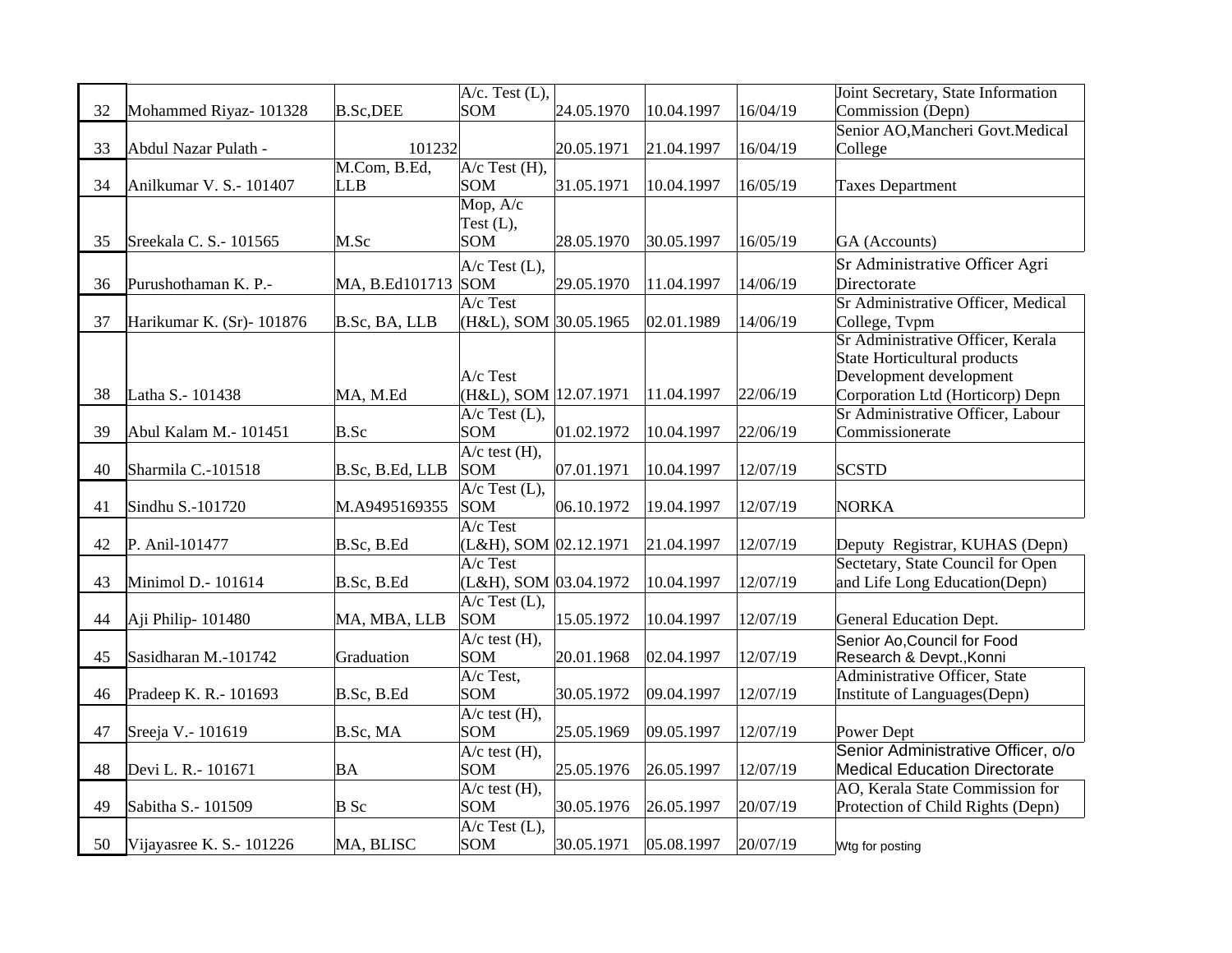|    |                            |                             |                    |            |            |          | Sr Administrative Officer,                                    |
|----|----------------------------|-----------------------------|--------------------|------------|------------|----------|---------------------------------------------------------------|
| 51 | Hazeena Kalliath-101492    |                             |                    |            |            | 20/07/19 | Directorate of Animal Husbandry                               |
|    |                            |                             | $A/c$ Test (H      |            |            |          |                                                               |
| 52 | Jayasree T.-101391         | M.Sc, B.Ed                  | $\&$ L), SOM       | 09.03.1968 | 23.07.1997 | 20/07/19 | <b>Home Department</b>                                        |
|    |                            |                             | A/c Test (L),      |            |            |          |                                                               |
| 53 | C. K. Vinodan-101462       | BA                          | <b>SOM</b>         | 25.05.1965 | 18.07.1997 | 20/07/19 | GAD                                                           |
|    |                            |                             |                    |            |            |          | <b>Sr Administrative Officer,</b>                             |
|    |                            |                             | $A/c$ Test (L),    |            |            |          | Directorate of Indian Systems of                              |
| 54 | Meera S.- 101745           | <b>Bsc</b>                  | <b>SOM</b>         | 28/01/67   | 21.07.1997 | 31/08/19 | Medicines                                                     |
|    |                            |                             | $A/c$ Test $(L)$ , |            |            |          |                                                               |
| 55 | Saritha D.- 101484         | M.Sc                        | SOM                | 21.03.1967 | 18.07.1997 | 31/10/19 | Sports & Youth Affairs Department                             |
|    |                            |                             | $A/c$ Test $(L)$ , |            |            |          | Secretary, NRI (Keralites)                                    |
| 56 | Anilkumar C.-101729        | BA                          | <b>SOM</b>         | 25.05.1969 | 04.07.1997 | 31/10/19 | Commission (Depn)                                             |
|    |                            |                             | A/C Test (H        |            |            |          |                                                               |
| 57 | Tharunlal S.-101604        | M.Sc, MBA                   | $\&$ L), SOM       | 04.11.1971 | 14.07.1997 | 31/10/19 | <b>Higher Education Department</b>                            |
|    |                            |                             | $A/c$ Test (H      |            |            |          | Snr AO, Govt. Medical College                                 |
| 58 | V. C. Jose- 101582         | MCJ, MA, LLB                | $\&$ L), SOM       | 25.05.1967 | 23.07.1997 | 31/10/19 | Idukki                                                        |
|    |                            |                             | A/c Test (L),      |            |            |          |                                                               |
| 59 | Josephine K.- 101924       | M. Com                      | SOM                | 26.05.1973 | 03.09.1997 | 23/01/20 | <b>Transport Department</b>                                   |
|    |                            |                             | $A/c$ test $(H)$ , |            |            |          |                                                               |
| 60 | Regikumar J.-101681        | M.c, B.Ed                   | <b>SOM</b>         | 10.05.1977 | 06.10.1997 | 23/01/20 | Water Resources (ISWC) Dept                                   |
| 61 |                            | $M.Sc$ , LLB, MBA & L), SOM | $A/c$ Test (H      | 25.05.1973 | 03.10.1997 | 23/01/20 |                                                               |
|    | Jagadees D.-101743         |                             |                    |            |            |          | General Manager, Norka Roots<br>AO, Kerala State Institute of |
|    |                            |                             | $A/c$ Test (L),    |            |            |          | Childrens' Literature,                                        |
| 62 | Ershad M. S. -101622       | M.Sc, MCJ                   | <b>SOM</b>         | 31.05.1971 | 08.10.1997 | 23/01/20 | Thiruvananthapuram(Depn)                                      |
|    |                            |                             | A/c Test (L),      |            |            |          |                                                               |
| 63 | K. S. Bindu-101532         | M.Sc, B.Ed                  | <b>SOM</b>         | 24.05.1972 | 07.10.1997 | 23/01/20 | <b>PWD</b>                                                    |
|    |                            |                             | SOM, A/c           |            |            |          | Administrative Officer, Kerala State                          |
| 64 | Darly Joseph-101468        | MA                          | Test (L&H)         | 20.05.1976 | 09.10.1997 | 11/02/20 | Literacy Mission (Depn)                                       |
|    |                            |                             |                    |            |            |          |                                                               |
|    |                            |                             | $A/c$ Test (L),    |            |            |          | Secretary Kerala State Construction                           |
| 65 | Thankappan K.-101674       | Degree                      | SOM                | 20.02.1965 |            | 11/02/20 | Corporation Ltd (Depn)                                        |
|    |                            |                             | SOM, A/c           |            |            |          |                                                               |
| 66 | Indu S.-101727             | ΒA                          | Test (H)           | 19.03.1977 | 15.10.1997 | 11/02/20 | AO, Haritha Kerala Mission (Depn)                             |
|    |                            |                             | SOM, A/c           |            |            |          |                                                               |
| 67 | Shaher Banu - 101737       | MA                          | Test (L&H)         | 23.03.1968 | 05.12.1997 | 11/02/20 | <b>Industries Department</b>                                  |
|    |                            |                             | SOM, A/c           |            |            |          |                                                               |
| 68 | Harikumar G.- 101754,      | <b>BA</b>                   | Test $(L)$         | 05/05/69   |            | 11/02/20 | <b>Higher Education</b>                                       |
|    |                            |                             | SOM, A/c           |            |            |          |                                                               |
| 69 | Santhoshkumar L. T. 101730 | BA, BEd                     | Test(H)            | 31.05.1972 | 7.11.1997  | 05/03/20 | P & AR Dept.                                                  |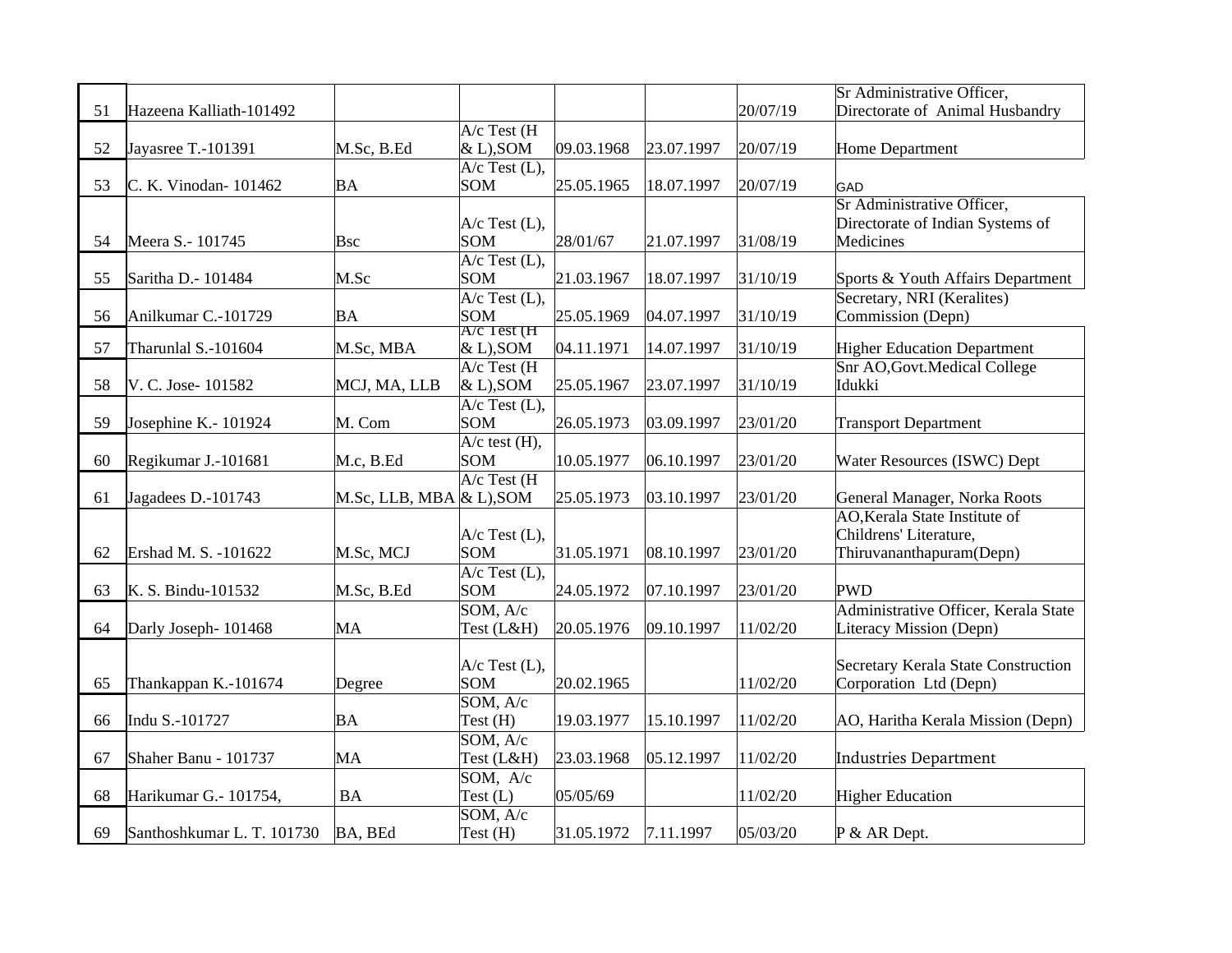| 70 | Rajeena Beegum M A- 101511 BA |                              | SOM, A/c<br>Test (L&H)        | 21.12.1970 | 1.12.1997  | 08/06/20 | <b>Water Resources Dept</b>         |
|----|-------------------------------|------------------------------|-------------------------------|------------|------------|----------|-------------------------------------|
|    |                               |                              | $A/c$ Test $(L)$ ,            |            |            |          | Secretary, Water Appellate          |
| 71 | Binukumar V.- 101687          | BSc,                         | SOM, MOP                      | 30.05.1968 | 22.12.1997 | 08/06/20 | Authority(Depn)                     |
|    |                               |                              | $A/c$ Test $(H)$ ,            |            |            |          |                                     |
| 72 | Anil Kumar G-101680           | <b>BA</b>                    | SOM,                          | 10.05.1970 | 18.12.1997 | 08/06/20 | <b>Home Department</b>              |
|    |                               |                              | $A/c$ Test $(H)$ ,            |            |            |          |                                     |
| 73 | Nazarudeen A.- 101371         | BA                           | SOM,                          | 20.05.1968 | 06.01.1998 | 08/06/20 | P & AR Dept.                        |
|    |                               |                              | $A/c$ Test $(H)$ ,            |            |            |          | Senior AO, General Education        |
| 74 | Nagendran. V-102316           | B.Sc                         | SOM,                          | 26.01.1969 | 22.12.1997 | 08/06/20 | Directorate(VHSE Sn)                |
|    |                               | B.Sc, Dip. in                | $A/c$ Test $(L)$ ,            |            |            |          |                                     |
| 75 | Joy.P.T-101459                | Journalism                   | SOM,                          | 28.06.1968 | 31.12.1997 | 08/06/20 | Port Department                     |
|    |                               |                              | $A/c$ Test $(L)$ ,            |            |            |          |                                     |
| 76 | Sunil. T.R- 103578            | M.A                          | SOM                           | 01.06.1971 | 21.04.1997 | 08/06/20 | PS to Chief Wip (OD)                |
| 77 |                               | BA, B.Ed, HDC,<br>9496138668 | A/c Test                      |            |            | 08/06/20 |                                     |
|    | Nandakumar.P 101485           |                              | $(L,H)$ , SOM<br>$A/c$ Test   | 08/02/69   | 05/12/96   |          | Secretary, Dt Pt Kasargod(Depn)     |
|    |                               | $B.Sc$ ,                     | (H&L),                        |            |            |          |                                     |
| 78 | Prakash.C.V-101319            | 9496153202                   | SOM                           | 19.05.1969 | 30.12.1997 | 08/06/20 | Animal Husbandary                   |
|    |                               |                              | $\overline{A/c}$ Test $(L)$ , |            |            |          | Sr Administrative Officer, Govt     |
| 79 | Jigi.C.Dominic-101265         | B.SC 9495949699 SOM          |                               | 20.05.1969 | 26.12.1997 | 08/06/20 | Medical College, Kottayam           |
|    |                               |                              | $A/c$ Test (L&                |            |            |          |                                     |
| 80 | Preetha.K.S-101408            | M.Sc,B.Ed                    | H), SOM                       | 01.03.1971 | 19.03.1998 | 08/06/20 | <b>LSGD</b>                         |
|    |                               |                              | $A/c$ Test (L&                |            |            |          |                                     |
| 81 | Ramadasan.T 132453            | BA, 9961960325 H), SOM       |                               | 28/04/71   | 21/03/98   | 08/06/20 | Deputy Registrar, KUHAS (Depn)      |
|    |                               |                              | $A/c$ Test (L&                |            |            |          |                                     |
| 82 | Deepa Surendran-101878        | M.Sc, B.Ed                   | H), SOM                       | 30.05.1971 | 17.03.1998 | 08/06/20 | Senior AO, Mining & Geology Dept    |
|    |                               |                              |                               |            |            |          | Administrator, State Environment    |
|    |                               |                              | A/c Test (L&                  |            |            |          | <b>Impact Assessment Authority</b>  |
| 83 | Anil .P.Antony - 101273       | <b>B.Sc</b>                  | H), SOM                       | 18.03.1971 | 10.03.1998 | 08/06/20 | (Depn)                              |
|    |                               |                              | $A/c$ Test(L),                |            |            |          |                                     |
| 84 | Mathai.N.V                    | B.Sc,B.Ed                    | SOM                           | 25.11.1966 | 18.03.1998 | 08/06/20 | Administrative Officer, Norka Roots |
|    |                               |                              | $A/c$ Test(H),                |            |            |          | Kerala Coastal Zone Management      |
| 85 | Sunil.K.Babu 101686           | <b>B.SC</b>                  | SOM                           | 14.01.1970 | 19.02.1998 | 08/06/20 | Authority                           |
|    |                               |                              | $A/c$ Test (L&                |            |            |          |                                     |
| 86 | Subin Kairal.S                | B.A101606                    | H), SOM                       | 02.10.1970 | 23.03.1998 | 08/06/20 | <b>GAD</b>                          |
|    |                               |                              | $A/c$ Test(L &                |            |            |          |                                     |
| 87 | Lola.P-101474                 | B.Sc,M.A                     | H), SOM                       | 01.04.1965 | 01.06.1998 | 08/06/20 | <b>General Education</b>            |
|    |                               |                              | $A/c$ Test(L &                |            |            |          |                                     |
| 88 | Sukumaran.N - 101236          | M.A, B.Ed                    | H), SOM                       | 10.11.1965 | 06.05.1998 | 08/06/20 | <b>GAD</b>                          |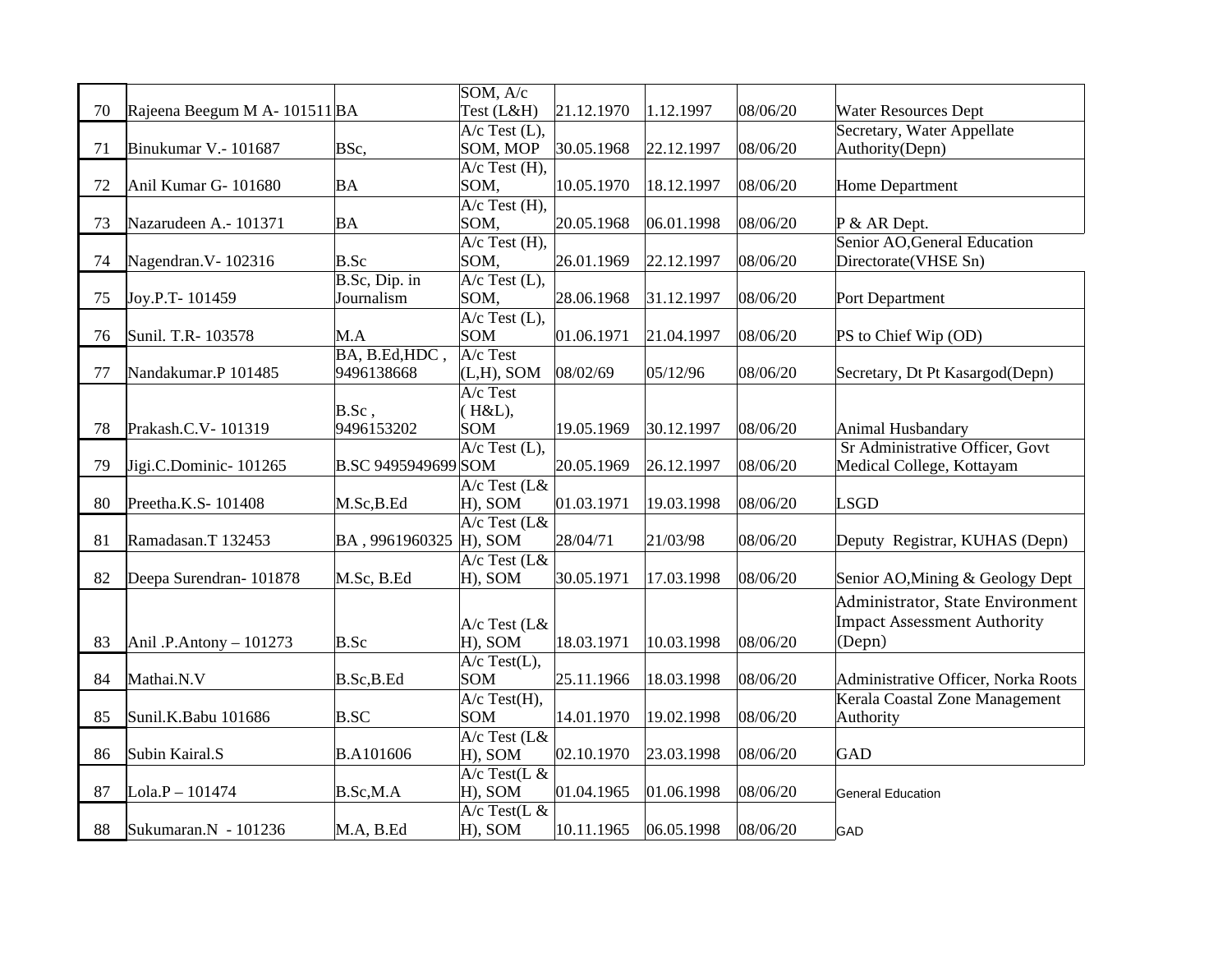|                |                           |                            | $\overline{\text{11}}$ $\text{12}$ $\text{13}$ |                         |          |          |                                                  |
|----------------|---------------------------|----------------------------|------------------------------------------------|-------------------------|----------|----------|--------------------------------------------------|
| 89             | MuraliS 132330            | B.Sc, LLB                  | $ H$ ), SOM                                    | 16/05/66                | 05/05/98 | 08/06/20 | <b>Industries Department</b>                     |
|                |                           |                            | $A/c$ Test,                                    |                         |          |          |                                                  |
| 90             | Pradeepkumar.C.V 101394   | B.Sc, B.Ed, LLB            | <b>SOM</b>                                     | 31/05/65                | 04/05/98 | 08/06/20 | P&ARD (AVC)                                      |
|                |                           |                            | $A/c$ Test $(H)$ ,<br><b>SOM</b>               |                         |          |          |                                                  |
| 91             | Sivaramakrishnan.E 101339 |                            | $A/c$ Test(L),                                 | 01/05/65                | 08/05/98 | 05/08/20 | Additional PS to Minister(Fin)                   |
| 92             | Korulla K Jacob 101272    | <b>B.Com</b>               | <b>SOM</b>                                     | 01/05/65                | 04/05/98 | 05/08/20 | Deputy Registrar, KUHAS (Depn)                   |
|                |                           |                            | $A/c$ Test(L),                                 |                         |          |          |                                                  |
| 93             | Leena M.D 102835          | B.SC 9497641323 SOM        |                                                | 28/05/66                | 19/09/96 | 05/08/20 | Sr A O Industries & Commerce                     |
|                |                           |                            | A/c Test (L&                                   |                         |          |          |                                                  |
| 94             | Mary Laly C.Y 101708      | $B.$ sc                    | H), SOM                                        | 01/05/68                | 25/08/98 | 05/08/20 | Revenue Department                               |
|                |                           |                            | A/c Test(L),                                   |                         |          |          |                                                  |
| 95             | Subhash R 101728          | B.Sc, B.Ed                 | SOM                                            | 31/05/70                | 08/07/96 | 05/08/20 | Home Department                                  |
|                |                           |                            |                                                |                         |          |          | <b>Executive Director, Kerala</b>                |
| 96             | Prathapan P.K 101488      | <b>B.Com</b><br>9496110337 | $A/c$ Test(L &<br>H), SOM                      | 31/05/66                | 16/07/96 | 11/09/20 | Ayurvedic Studies and Research<br>Society (Depn) |
|                |                           |                            | $A/c$ Test(H),                                 |                         |          |          |                                                  |
| 97             | Shajan A 101215           | $B.$ sc                    | <b>SOM</b>                                     | 28/05/68                | 31/07/98 | 11/09/20 | Agri Dept.                                       |
|                |                           |                            |                                                |                         |          |          | Sr Administrative Officer,                       |
| 98             | Sreelal. T.V 101204       | MA, ILTTM                  | A/c Test(H),<br>SOM                            | 30/05/70                | 31/07/98 | 11/09/20 | Directorate of SC Devpt Dept.                    |
|                |                           |                            | $A/c$ Test(H),                                 |                         |          |          |                                                  |
| 99             | Sheeba.B 101493           | MA                         | SOM                                            | 26/02/65                | 05/08/98 | 09/10/20 | <b>Environment Dept</b>                          |
|                |                           |                            | $A/c$ Test(L &                                 |                         |          |          |                                                  |
| 100            | Sindu P.K 101554          | MA, B.Ed                   | H), SOM                                        | 24/01/72                | 03/08/98 | 09/10/20 | General Education                                |
|                |                           |                            | $A/c$ Test(H),                                 |                         |          |          |                                                  |
| 101            | Robert Francis 101367     | $B.$ sc                    | <b>SOM</b>                                     | 29/05/68                | 01/08/98 | 23/07/18 | <b>CM's Computer Cell</b>                        |
|                |                           |                            |                                                |                         |          |          |                                                  |
|                |                           |                            |                                                |                         |          |          | Secretary, Justice, K.Narayanakurup              |
| 102            | Gopalakrishnan N 101412   |                            |                                                | 05/05/68                | 01/08/98 | 23/07/18 | Commission (Depn)                                |
|                |                           |                            |                                                | <b>DEPUTY SECRETARY</b> |          |          |                                                  |
|                |                           |                            | $A/c$ Test(L),                                 |                         |          |          |                                                  |
| 1              | Usha A.R-101651           | Msc, B.Ed, BLISc           | <b>SOM</b>                                     | 22/02/71                | 09/09/98 | 07/08/18 | P & ARD                                          |
| $\overline{2}$ | Lizy K.B                  |                            |                                                | 03/04/65                | 12/08/98 | 18/01/19 | Personal Manager, Matsyafed(Depn)                |
|                |                           |                            |                                                |                         |          |          | Home Attestation Officer, Certificate            |
|                |                           |                            | $A/c$ Test $(L)$ ,                             |                         |          |          | Authentication Office, Norka Roots,              |
| 3              | Viswanathakurup G         | BA-101723                  | <b>SOM</b>                                     | 31/05/65                | 04/08/98 | 18/01/19 | Ernakulam                                        |
|                |                           |                            | $A/c$ Test(L                                   |                         |          |          | <b>AO, State Encyclopedia</b>                    |
| 4              | Jalajakumari S - 101505   | B.Sc,B.Ed                  | $\&H$ ), SOM                                   | 27/05/70                | 03/08/98 | 18/01/19 | Institute(Depn)                                  |
|                |                           |                            | $A/c$ Test $(L)$ ,                             |                         |          |          |                                                  |
| 5              | Udayakumar S-101206       | MA                         | <b>SOM</b>                                     | 01/06/69                | 01/08/98 | 18/01/19 | <b>Home Dept</b>                                 |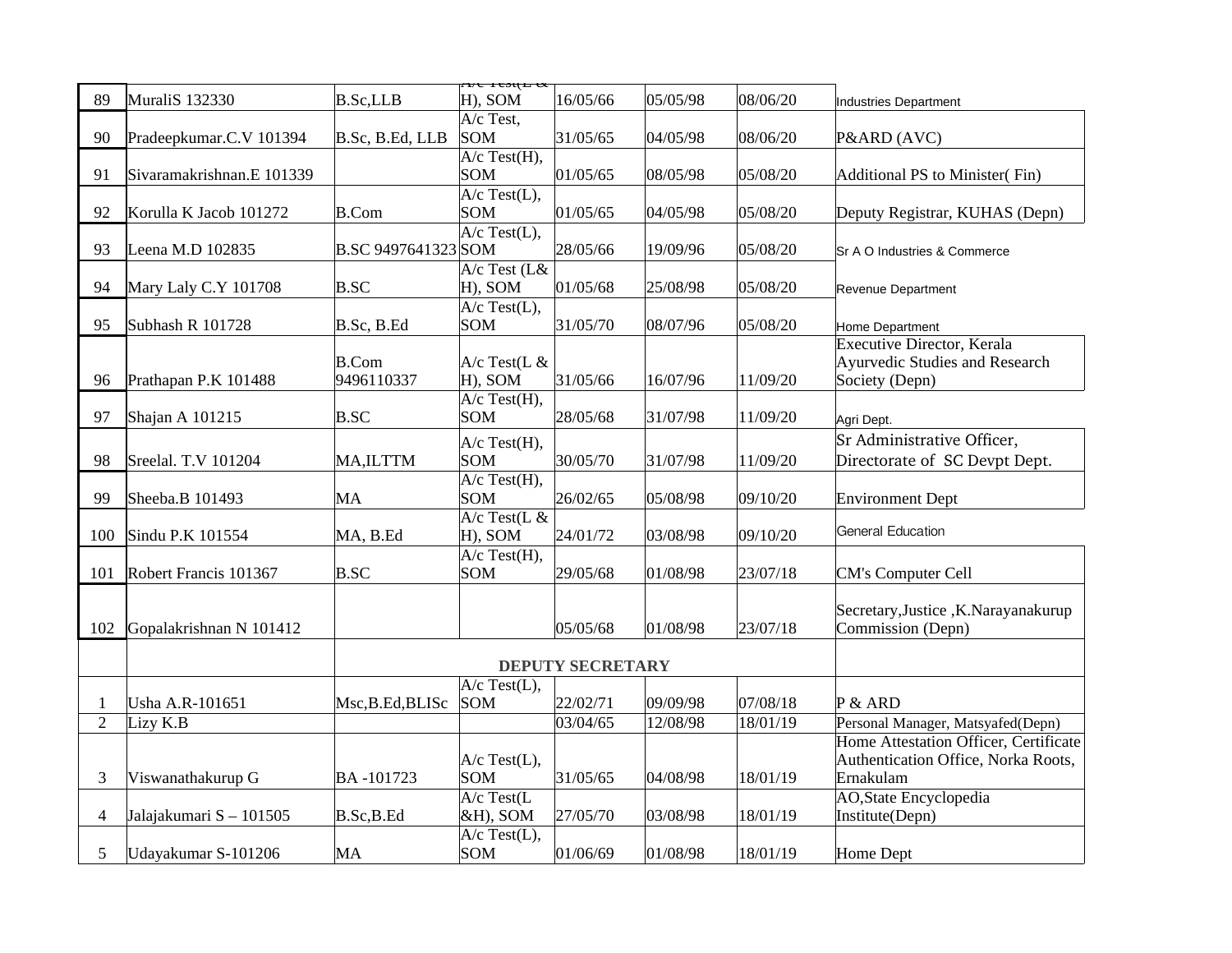| 6  | Chandra N,K               |                |                              | 15/10/71 | 15/07/98 | 16/05/19 | Labour & Skills Department                                   |
|----|---------------------------|----------------|------------------------------|----------|----------|----------|--------------------------------------------------------------|
|    |                           |                | $A/c$ Test(H),               |          |          |          |                                                              |
| 7  | Resmi Raveendran 101510   | M.Sc, LLB      | <b>SOM</b>                   | 25/05/72 | 05/10/98 | 16/05/19 | Home Department                                              |
|    |                           |                |                              |          |          |          | Manager, Kerala Madrassa Teachers                            |
|    |                           |                |                              |          |          |          | Welfare Fund, Kozhikode, 0495-                               |
| 8  | Hameed P.M                |                |                              | 02/04/69 | 16/11/98 | 16/05/19 | 2720577-Cadre                                                |
|    |                           |                |                              |          |          |          | Deputy Secretary, State                                      |
|    |                           |                | $A/c$ Test(L &               |          |          |          | <b>Commission for Persons with</b>                           |
| 9  | Fasil A                   | Degree         | H), SOM                      | 20/05/69 | 30/10/98 | 16/05/19 | Disabilities (Depn)                                          |
|    |                           |                | $A/c$ Test $(H)$ ,           |          |          |          |                                                              |
| 10 | Zulfikar Rahman A -101522 | BA             | <b>SOM</b>                   | 01/05/70 | 11/11/98 | 16/05/19 | Food & Civil Supplies                                        |
| 11 | Santhosh V $S - 103167$   | B.Com          | $A/c$ Test(L),<br><b>SOM</b> | 28/05/66 | 31/08/98 | 14/06/19 |                                                              |
|    |                           |                | $A/c$ Test(H),               |          |          |          | LSGD                                                         |
| 12 | Jaffer Khan S.101494      | B.Sc,B.Ed      | <b>SOM</b>                   | 26/05/70 | 09/11/98 | 14/06/19 | Manager (P&A), Kerala State<br>Development Corporation, Tvpm |
|    |                           |                |                              |          |          |          | Super Check Officer, Malabar                                 |
|    |                           |                | A/c                          |          |          |          | Regional Super Check Cell,                                   |
| 13 | Neelakandan A N 101736    | MA,M.Ed        | Test(L), SOM 25/05/67        |          | 25/11/98 | 14/06/19 | Kozhikkode                                                   |
|    |                           |                | $A/c$ Test(L),               |          |          |          |                                                              |
| 14 | Anilkumar SV 101747       | $B.$ sc        | MOP, SOM                     | 27/05/67 | 12/11/98 | 14/06/19 | <b>General Education Department</b>                          |
|    |                           |                | $A/c$ Test $(H)$             |          |          |          |                                                              |
| 15 | Dinesh P 101498           | МA             | SOM                          | 30/05/67 | 07/11/98 | 14/06/19 | <b>Industries Department</b>                                 |
|    |                           |                | $A/c$ Test(L),               |          |          |          |                                                              |
| 16 | Gopakumar PK 101469       | B.Sc, B.Ed     | <b>SOM</b>                   | 30/05/67 | 18/11/98 | 22/06/19 | Co operation Department                                      |
|    |                           |                | $A/c$ Test(L &               |          |          |          |                                                              |
|    |                           |                | H), SOM,                     |          |          |          |                                                              |
| 17 | Krishnadasan P 101722     | BA, B.Ed       | MOP                          | 01/01/71 | 30/01/99 | 22/06/19 | <b>General Education Dept</b>                                |
|    |                           |                | $A/c$ Test(L),               |          |          |          |                                                              |
| 18 | Anitha V.K 101726         | M.Sc, M.Ed     | SOM, MOP                     | 20/01/71 | 03/02/99 | 22/06/19 | Home                                                         |
|    |                           |                | $A/c$ Test(L &               |          |          |          |                                                              |
|    |                           |                | H), SOM,                     |          |          |          |                                                              |
| 19 | Beena Y.B 101241          | B.Sc, MA, B.Ed | <b>MOP</b>                   | 05/05/71 | 29/01/99 | 12/07/19 | AO,KERAFED(Depn)                                             |
|    |                           |                | $A/c$ Test(L &               |          |          |          |                                                              |
| 20 | Vijayakumar S 101779      | MA             | H), SOM,                     | 10/05/67 | 30/01/99 | 12/07/19 | <b>Ayush Dept</b>                                            |
|    |                           |                |                              |          |          |          | Administrative Officer, Centre for                           |
| 21 | Sobha V(101355)           |                |                              | 07/05/71 | 29/01/99 | 12/07/19 | Continuing Education ((Depn))                                |
|    |                           |                |                              |          |          |          | Sr Administrative Officer,                                   |
|    |                           | <b>B</b> Com   | $A/c$ Test(L &               |          |          |          | Directorate of Environment and                               |
| 22 | Thomas George (102801)    | 9446419603     | H), SOM                      | 15/08/66 | 01/08/98 | 12/07/19 | Climate Change                                               |
|    | Preetha B (101442)        |                | $A/c$ Test $(H)$ ,           |          |          |          | Sr Administrative Officer, O/o                               |
| 23 | 8547190617                | M.Sc, B.Ed     | SOM                          | 20/05/71 | 02/02/99 | 12/07/19 | <b>Registration Inspector General</b>                        |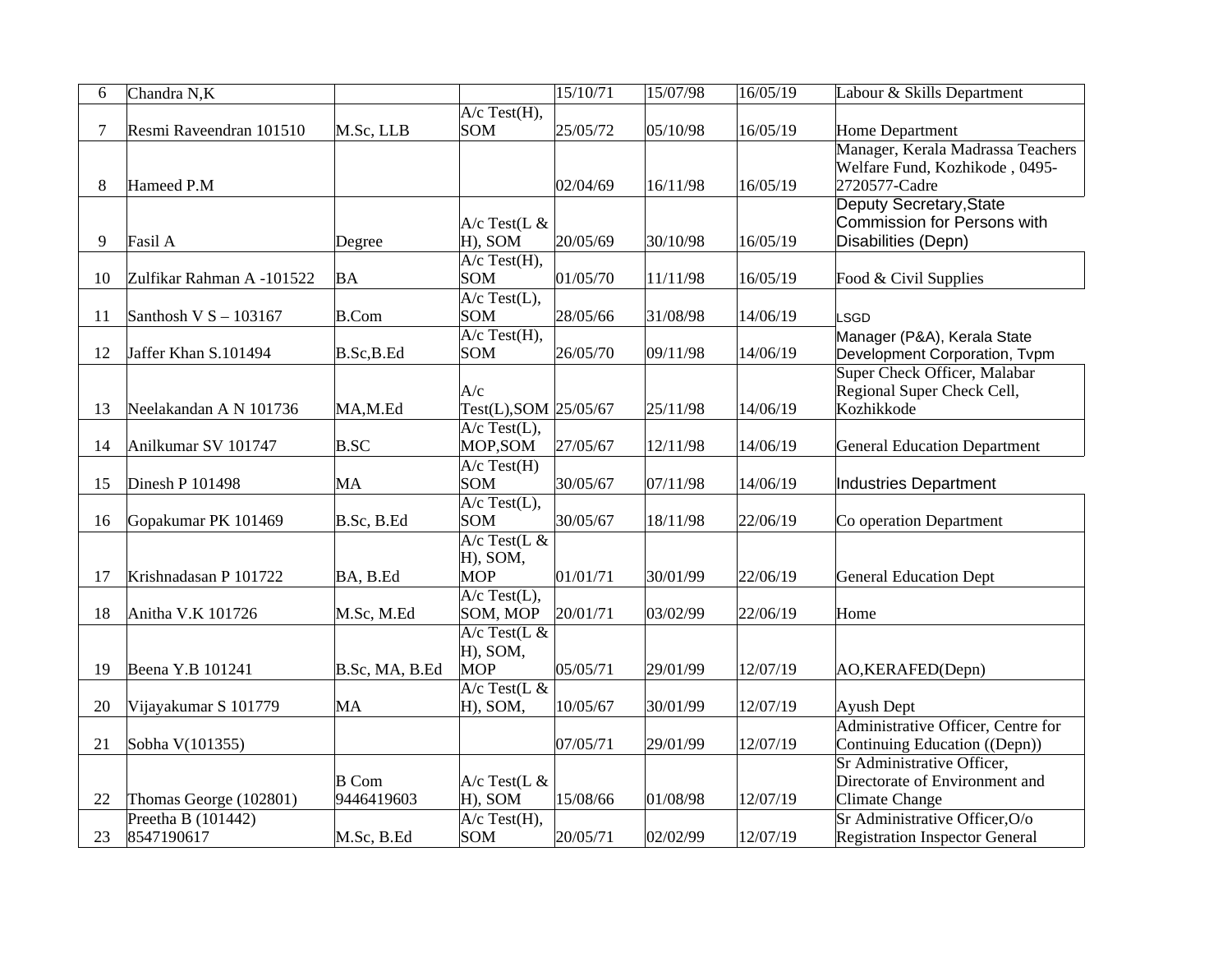| 24 | Gopakumar R (101402)        | B.Sc,MA,B.Ed   | $A/c$ Test(L),<br><b>SOM</b>              | 10/04/70 | 03/02/99 | 12/07/19   | Administrative Officer, Fashion<br>Technology Institute, Kollam (Depn) |
|----|-----------------------------|----------------|-------------------------------------------|----------|----------|------------|------------------------------------------------------------------------|
| 25 | Suresh Kumar S (101892)     | BA             | $x \in I \in S(\mathbb{Z})$<br><b>SOM</b> | 25/11/70 | 03/02/99 | 12/07/19   | Deputy Registrar NATPAC (Depn)                                         |
|    |                             |                | $A/c$ Test(L),                            |          |          |            | Administrative Officer, Govt                                           |
| 26 | Ajikumar K.J (100885)       | B Com, LLB     | <b>SOM</b><br>$\overline{A/c}$ Test(1     | 10/12/70 | 30/01/99 | 12/07/19   | Medical College, Parippally                                            |
| 27 | Chithra M.S (101263)        | PG             | $&H$ ), SOM                               | 01/06/68 | 29/01/99 | 12/07/19   | Social Justice Dept                                                    |
|    |                             |                |                                           |          |          |            | Deputy Director of Procurement,<br>AIDS Control Society, Tvpm on       |
| 28 | Preetha S Nair (101446)     |                |                                           | 05/03/69 | 17/02/99 | 12/07/19   | (Depn)                                                                 |
|    | Mohamad Haneefa MM          |                | $A/c$ Test(L                              |          |          |            |                                                                        |
| 29 | (101445) MA, B.Ed           | MA, Bed        | $&H$ ), SOM                               | 20/05/68 | 12/04/99 | 20/07/19   | <b>Minority welfare Dept</b>                                           |
| 30 | Harikumar K (jr) (101295)   | <b>LLM</b>     | $A/c$ Test $(L)$ ,<br><b>SOM</b>          | 30/05/72 | 26/03/99 | 20/07/19   | Administrative Officer, KEXCON                                         |
|    |                             |                | $A/c$ Test(L                              |          |          |            | Deputy Director, IMG                                                   |
| 31 | Sreeja P S (101353)         | B.SC           | $&H$ ), SOM                               | 30/05/72 | 24/03/99 | 20/07/19   | ,TVPM(Depn)                                                            |
| 32 | Anish T (101266)            | B.Sc, MA       | $A/c$ Test(1<br>$&H$ ), SOM               | 03/10/72 | 31/03/99 | 20/07/19   | <b>General Education Department</b>                                    |
|    |                             |                | $\overline{\text{SM } 8a \text{ A/c}}$    |          |          |            | Administrative Officer, Cultural                                       |
| 33 | Sakeer Hussain O N (101347) | $M A$ , B Ed   | Terst (L)                                 | 31/05/68 | 30/03/99 | 20/07/19   | Directorate                                                            |
|    |                             |                | $\overline{A/c}$ Test,                    |          |          |            |                                                                        |
| 34 | Anitha B.C (101230)         | <b>B.SC</b>    | <b>SOM</b><br>$A/c$ Test(H),              | 17/05/67 | 31/03/99 | 20/07/19   | <b>PWD</b><br>Secretary, District                                      |
| 35 | Abdul Rasheed N A(187091)   | <b>MCJ</b>     | <b>SOM</b>                                | 10/03/69 | 07/04/98 | 20/07/19   | Panchayath, Malappuram (Depn)                                          |
|    |                             |                | $A/c$ Test(H),                            |          |          |            | AO, Govt.Medical                                                       |
| 36 | Bijumon Joseph (101243)     | B.Sc,B.Ed      | <b>SOM</b>                                | 26/10/72 | 26/03/99 | 31/08/19   | College, Ernakulam                                                     |
|    |                             |                | $A/c$ Test(L),<br><b>SOM</b>              |          |          |            |                                                                        |
| 37 | Sajukumar N (102772)        | BA             | $A/c$ Test(H),                            | 03/04/72 | 16/07/98 | 31/08/19   | <b>LSGD</b>                                                            |
| 38 | Ramesh G R (101661)         | MA, B.Ed       | <b>SOM</b>                                | 31/01/73 | 31/03/99 | 31/10/19   | Health & Family Welfare Dept                                           |
|    |                             |                | $A/c$ Test(H),                            |          |          |            |                                                                        |
| 39 | Leena NP (101770)           | B.SC9446184334 | <b>SOM</b>                                | 01/05/73 | 26/03/99 | 31/10/19   | GAD<br>Sr AO, O/O Prin Chief Conservator                               |
| 40 | Dileepkumar T.I (101337)    | BA, B.Ed       | $A/c$ Test(L &<br>H), SOM                 | 05/05/73 | 24/03/99 | 31/10/19   | of Forests                                                             |
|    |                             |                |                                           |          |          |            |                                                                        |
| 41 | Rajasasi K (101553)         |                |                                           | 07/05/73 | 29/03/99 | 23.01.2020 | Assistant Private Secretary to M(H<br>& FW) Dept                       |
| 42 | Binod K (101285)            |                |                                           | 15/05/68 | 21/04/99 | 23.01.2020 | Forest & Wildlife                                                      |
|    |                             |                | $SM$ & $A/c$                              |          |          |            |                                                                        |
| 43 | Mumthas Beegom A 101780     | $B$ Sc, LLB    | Test (L&H)                                | 30/05/69 | 20/05/99 | 23.01.2020 | AO, Medical College, Alappuzha                                         |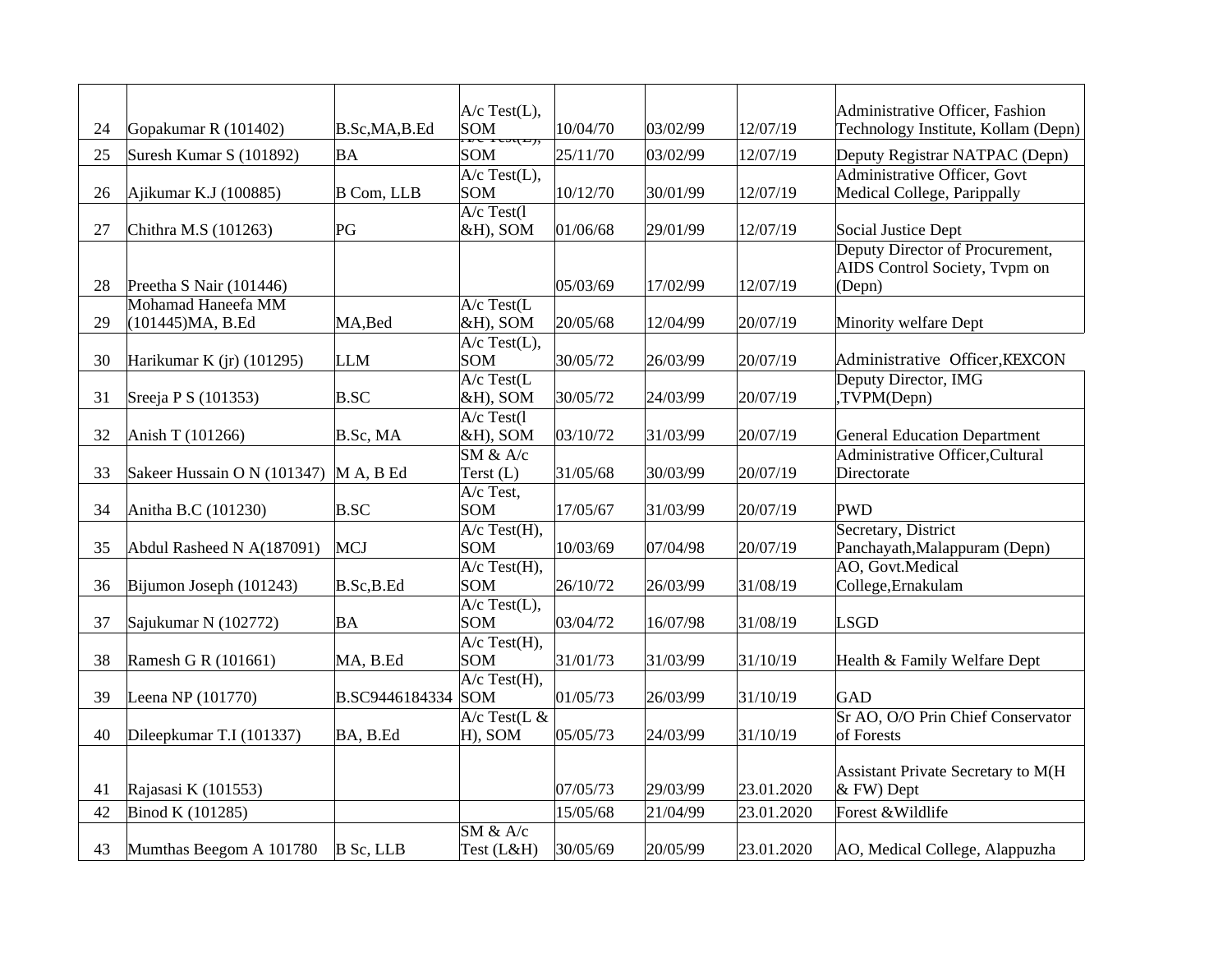|    |                             |                           |                           |          |             |            | Sr Administrative Officer,                  |
|----|-----------------------------|---------------------------|---------------------------|----------|-------------|------------|---------------------------------------------|
|    |                             |                           |                           |          |             |            | Directorate of Insurance Medical            |
| 44 | Bindu C Varghese            |                           |                           | 25/11/71 | 19/04/99    | 23.01.2020 | Services                                    |
|    |                             |                           | $A/c$ Test(H),            |          |             |            |                                             |
| 45 | Dileep C. D 101397          | MA,LLB                    | <b>SOM</b>                | 28/12/69 | 31/03/99    | 23.01.2020 | H&FWD                                       |
| 46 | V.Sen-101385                |                           |                           | 08/05/65 | 17/05/99    | 23.01.2020 | Planning & EADept.                          |
|    |                             |                           | SOM, A/c                  |          |             |            |                                             |
| 47 | Suresh Kumar. S, 102784     | Mcom                      | Test (L)&(H) 25/05/66     |          | 21/02/99    | 23.01.2020 | <b>Revenue Dept</b>                         |
|    |                             |                           | $A/c$ Test $(L)$ ,<br>SOM |          |             |            |                                             |
| 48 | A. S Simi 101387            | ΒA                        | SOM, A/c                  | 15/05/73 | 03/05/99    | 11/02/20   | <b>PWD</b>                                  |
| 49 | S Giridharan Pillai, 101389 | BA                        | Test $(L)$                | 02/04/65 | 22/06/98    | 11/02/20   | Leave                                       |
|    |                             |                           | $A/c$ Test (L             |          |             |            | <b>AO, Kerala State</b>                     |
| 50 | M Swapna 101437             | M.Sc,B.Ed,BLISc &H), SOM  |                           | 29/05/71 | 25/06/99    | 11/02/20   | Science, Tech&Envt.Council(Depn)            |
| 51 | Sreekala.S 101359           |                           |                           | 30/04/67 | 24/06/99    | 11/02/20   | <b>Higher Education Dept</b>                |
|    |                             |                           | A/c Test(H),              |          |             |            |                                             |
| 52 | T T Suresh 101123           | BA                        | SOM                       | 15/03/68 | 20/11/98    | 11/02/20   | <b>Taxes Department</b>                     |
|    |                             |                           | SOM, A/c                  |          |             |            |                                             |
| 53 | M Jayasree 101019           | MA, B.Ed                  | Test $(L)$                | 20/05/67 | 28/06/99    | 05/03/20   | <b>LSGD</b>                                 |
|    |                             |                           | $A/C$ Test (L             |          |             |            |                                             |
| 54 | T K Viswanathan-101102      | B.Sc, HDC                 | & H), SOM                 | 31/05/67 | 19/07/99    | 05/03/20   | <b>Assistant Private Secretary, M(Labr)</b> |
| 55 | Mayadevi P. G 101093        |                           | <del>ne resum</del>       | 31/05/66 | 05/07/99    | 05/03/20   | <b>Vigilance Dept</b>                       |
| 56 | Sudheer Babu.T101035        | MA                        | $\&H$ ), SOM              | 23/04/67 | 24/07/99    | 18/05/20   | Controller, Kerala House NewDelhi           |
|    |                             |                           |                           |          |             |            |                                             |
|    |                             |                           | $A/c$ Test $(L)$ ,        |          | 13/09/1994, |            | Senior Administrative Officer, o/o          |
| 57 | K Valsala 101174            | M Sc, B Ed                | SOM, MOP                  | 28/05/67 | 21/04/1999  | 08/06/20   | Director General of Police (Prisons)        |
| 58 | Sreekala B 102764           |                           |                           | 01/06/69 |             | 08/06/20   | P&AR Department                             |
|    |                             |                           | SOM,                      |          |             |            |                                             |
|    | Anuradha K C-101017         | $B$ Sc, B Ed<br>944600011 | Accounnt                  | 22/03/73 | 03/03/00    | 08/06/20   | AO, Kerala Road Safety Authority            |
| 59 |                             |                           | Test $(L)$<br>SOM, MOP,   |          |             |            | (Depn)                                      |
| 60 | V P Sreejith- 100993        | B Sc, MA, MBA             | $A/c$ Test (H)            | 31/05/68 | 22/03/00    | 08/06/20   | <b>Home Department</b>                      |
|    |                             |                           | SOM, A/c                  |          | 05/07/1999, |            |                                             |
| 61 | I Sunitha 100983            | $M$ Sc                    | Test $(H)$                | 30/05/71 | 22/03/200   | 08/06/20   | <b>LSGD</b>                                 |
|    |                             |                           | MOP, SOM,                 |          | 13.04.1998  |            | <b>Assistant Private Secretary to</b>       |
| 62 | J Biju-101038 9947106387    | BA                        | $A/c$ Test $(H)$          | 31/05/72 | 22/03/0200  | 08/06/20   | Minister(Agriculture)                       |
|    |                             |                           |                           |          |             |            | <b>Administrative cum Accounts</b>          |
|    |                             |                           | SOM, A/c                  |          | 06/03/1992, |            | Officer, Institute of Climate               |
| 63 | P Devadas 103259            | ΒA                        | Test (L & H) 25/02/68     |          | 23/03/2000  | 08/06/20   | Change, Kottayam (Depn)                     |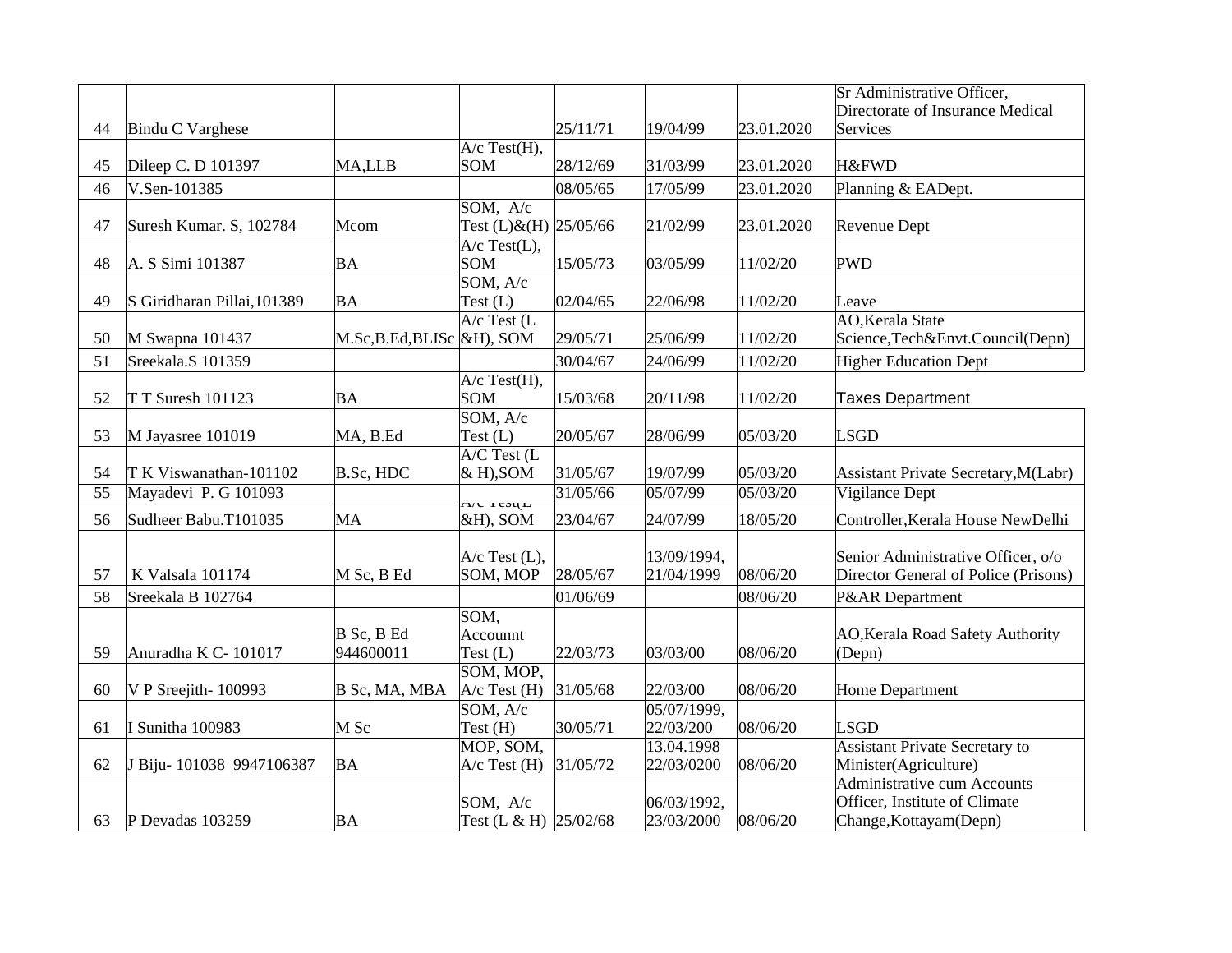|    |                        |                 | SM & A/c                              |          |              |          |                                                                             |
|----|------------------------|-----------------|---------------------------------------|----------|--------------|----------|-----------------------------------------------------------------------------|
| 64 | G Sheela 101167        | $M$ Sc          | Terst (L)                             | 04/11/70 | 23/03/00     | 08/06/20 | GAD                                                                         |
|    |                        |                 | $S\overline{OM,}$<br>Accounnt         |          | 10/08/98,22/ |          |                                                                             |
| 65 | G R Rajesh- 101147     | $B$ Sc, LLB     |                                       |          | 03/2000      | 08/06/20 | Forest & Wildlife                                                           |
| 66 | L Jayasree 101140      | <b>B</b> Com    | Test (L & H) $13/11/71$<br><b>SOM</b> | 17/05/67 | 23/03/00     | 08/06/20 | Agri Dept                                                                   |
|    |                        |                 | SOM, Ac                               |          | 04/02/1999,  |          |                                                                             |
| 67 | <b>B</b> Ajitha-101105 | MA, B Ed        | Test(H)                               | 21/05/71 | 23/03/2000   | 08/06/20 | Fisheries & Ports Department                                                |
|    |                        |                 | $\overline{SOM}$ , $\overline{A}/c$   |          |              |          | <b>AO Additional Excise</b>                                                 |
| 68 | Jayasree R-101959      | BA              | Test (L & H) 25/05/73                 |          | 19/02/94     | 08/06/20 | Commissionarate(Enforcement)                                                |
|    |                        |                 |                                       |          |              |          | Assistant Private Secretary to Chief                                        |
| 69 | A Satheesh Kumar       |                 | <b>JUINI, I VE</b>                    | 05/08/73 |              | 08/06/20 | Minister                                                                    |
| 70 | P S Beena 101169       | M Sc, M Ed      | Test $(L)$                            | 31/05/71 | 23/03/00     | 08/06/20 | <b>Water Resources</b>                                                      |
|    |                        |                 | SOM, Ac                               |          | 10/08/1998,  |          |                                                                             |
| 71 | $K K$ Balagopal 101022 | M Com           | Test(L)                               | 01/01/70 | 24/03/2000   | 08/06/20 | Revenue Dept                                                                |
|    |                        |                 | SOM A/c                               |          |              |          |                                                                             |
|    |                        |                 | Test (L&H),                           |          |              |          |                                                                             |
|    |                        |                 | MOP,                                  |          |              |          |                                                                             |
|    |                        |                 | Criminal                              |          |              |          |                                                                             |
|    |                        |                 | Judicial Test                         |          |              |          |                                                                             |
| 72 | Dr.S. Anitha 101046    | M Sc, M Ed, PhD | and KEAR                              | 21/05/65 | 29/04/98     | 08/06/20 | <b>GA(PABX)</b> Department                                                  |
|    |                        |                 | SOM, A/c                              |          | 11/01/1999,  |          | <b>Education Rejuvenation mission</b>                                       |
| 73 | M I Meenambika 101012  | MA, B Ed        | Test $(L & H)$                        | 30/05/69 | 27/03/2000   | 08/06/20 | (Depn)                                                                      |
|    |                        |                 | $SM$ & $A/c$                          |          |              |          |                                                                             |
| 74 | R P Nandana 100985     | $M$ Sc          | Terst<br>(L&H),LLB                    | 13/04/77 | 25/05/00     | 08/06/20 | <b>LSGD</b>                                                                 |
|    |                        |                 | SOM, A/c                              |          |              |          |                                                                             |
| 75 | T V Padmakumar 101010  | BA              | Test(L)                               | 20/05/66 | 09/06/97     | 08/06/20 | <b>Tourism Department</b>                                                   |
|    |                        |                 | $A/c$ Test (L),                       |          |              |          |                                                                             |
| 76 | M Sheela 101117        | MA              | <b>SOM</b>                            | 31/05/73 | 07/07/00     | 08/06/20 | GAD                                                                         |
|    |                        |                 |                                       |          |              |          | F.O, District Panchayat, Thrissur,                                          |
| 77 | K Ushanandini          |                 |                                       | 21/05/74 |              | 05/08/20 | (Depn)                                                                      |
|    |                        |                 | $SM$ & $A/c$                          |          |              |          | Assistant Secretary, Devaswom                                               |
| 78 | M R Mini 101096        | ΒA              | Terst (L &H)   19/01/75               |          | 21/03/01     | 05/08/20 | Recruitment Board                                                           |
|    |                        |                 | SOM, Ac                               |          |              |          | Super Check Officer, Super Check                                            |
| 79 | Sini Sabu-101118       | ΒA              | Test(L)                               | 31/05/73 | 22/03/01     | 05/08/20 | Cell, Tvpm                                                                  |
|    |                        |                 |                                       |          |              |          |                                                                             |
| 80 | Sukumaran Nair G       |                 |                                       | 12/12/68 |              | 05/08/20 | Registrar cum Administrative Officer, Kochi<br>Cancer Research Centre(Depn) |
|    |                        | PG              | $SM$ & $A/c$<br>Terst (H)             | 31/03/72 | 06/01/99     | 05/08/20 |                                                                             |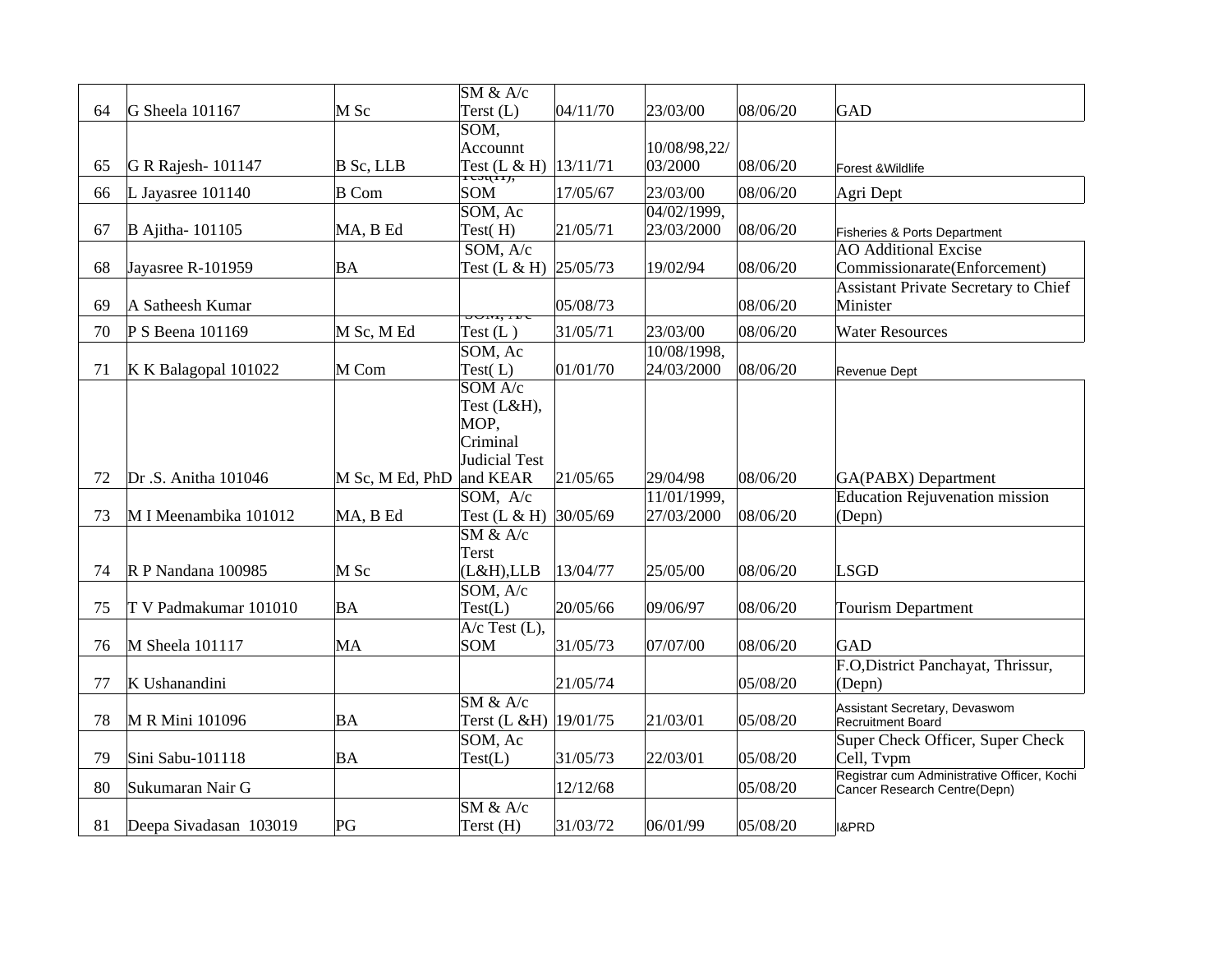|                |                                     |                  | SOM, Ac                  |                        |          |          |                                                                |
|----------------|-------------------------------------|------------------|--------------------------|------------------------|----------|----------|----------------------------------------------------------------|
| 82             | A Leena 101023                      | MA               | Test(H)                  | 12/05/74               | 21/03/01 | 09/10/20 | <b>LSGD</b>                                                    |
|                |                                     |                  |                          |                        |          |          |                                                                |
|                |                                     |                  | SOM & A/c                |                        |          |          |                                                                |
| 83             | V K Jayasree 101192                 | <b>BA, PGDCA</b> | Terst (L & H) $14/10/70$ |                        | 03/04/01 | 09/10/20 | Revenue Dept                                                   |
|                |                                     |                  | SOM, Ac                  |                        |          |          |                                                                |
| 84             | <b>B</b> Sudha 101110               | ΒA               | Test(H)                  | 30/05/73               | 05/04/01 | 09/10/20 | <b>GAD</b>                                                     |
|                |                                     |                  | SOM, A/c                 |                        |          |          |                                                                |
| 85             | Pradeep Mathew Paul 101098 BPE, MPE |                  | Test(H)                  | 15/04/77               | 05/04/01 | 09/10/20 | Sports & Youth Affairs                                         |
|                |                                     |                  | SOM,<br>Accounnt         |                        |          |          |                                                                |
| 86             | K J Salini 101143                   | $B$ Sc, MA       | Test (L & H) 31/05/80    |                        | 09/05/01 | 09/06/17 | Agri Dept                                                      |
|                |                                     |                  |                          |                        |          |          |                                                                |
|                |                                     |                  |                          | <b>UNDER SECRETARY</b> |          |          |                                                                |
|                |                                     |                  | $A/c$ Test(L)            |                        |          |          | Deputy Commissioner, Malabar                                   |
| $\mathbf 1$    | Anilkumar.P.S-101185                | M.Com            | SOM                      | 31/05/68               | 24/01/98 | 03/12/15 | Dewasom Board (Depn)                                           |
|                |                                     |                  | SOM, A/c                 |                        |          |          | AO, Munnar Engineering College                                 |
| $\overline{2}$ | S K Jayan Kumar 101013              | B Sc, LLB, MSW   | $Test$ (H)               | 30/05/69               | 01/07/97 | 09/06/17 | (Depn)                                                         |
|                |                                     | B Sc, MA,        |                          |                        |          |          |                                                                |
|                |                                     | Diploma in       | SOM, Ac                  |                        |          |          |                                                                |
| 3              | A N Seena 101193                    | Computing        | Test $(L & H)$           | 18/09/80               | 12/07/01 | 09/06/17 | <b>Water Resources</b>                                         |
| $\overline{4}$ | Prasannan T                         |                  |                          | 28/04/65               |          | 09/06/17 | Co operation Department                                        |
|                |                                     |                  |                          |                        |          |          | DevelopmentAdmiInistrative                                     |
|                |                                     |                  |                          |                        |          |          | Officer, Sreenivasa Ramanujan<br>Institute of Sciences(SRIBS), |
| 5              | Rehina Haridas                      |                  |                          | 31/05/75               |          | 09/06/17 | Kottayam, (Depn)                                               |
| 6              |                                     |                  |                          |                        |          |          |                                                                |
|                | V V Jaya                            | MA               | $SM$ & $A/c$             | 02/03/68               |          | 09/06/17 | Revenue Dept                                                   |
| 7              | R Jayaram Kumar                     | Journalism(Dip   | Terst (L&H               | 06/02/74               | 10/05/96 | 09/06/17 | GAD (Records)                                                  |
|                |                                     |                  | SM & A/c                 |                        |          |          | Administrative Officer, Food Safety                            |
| 8              | P C Sabu 101181                     | B Sc, LLB, MBA   | Terst $(L&H)$            | 20/05/73               | 07/09/01 | 09/06/17 | Commissionerate(Depn)                                          |
|                |                                     |                  |                          |                        |          |          | AO, Sree Chitra Thirunal College of                            |
| 9              | S Suresh Kumar                      |                  |                          | 31/05/68               |          | 09/06/17 | Engineering (Depn)                                             |
|                |                                     |                  | SOM, A/c                 |                        |          |          |                                                                |
| 10             | Pramod M V-101164                   | B sc, B Ed       | Test $(L & H)$           | 31/05/73               | 06/09/01 | 09/06/17 | P & ARD                                                        |
| 11             | Beenarani G S                       |                  |                          | 20/01/71               |          | 09/06/17 | <b>SCSTD Dept</b>                                              |
|                |                                     |                  | SOM, A/c                 |                        |          |          |                                                                |
| 12             | Manoharan P V 102834                | ΒA               | Test $(L)$               | 05/04/69               | 10/03/97 | 09/06/17 | <b>Industries Department</b>                                   |
|                |                                     |                  |                          |                        |          |          |                                                                |
|                |                                     |                  | SOM & A/c                |                        |          |          | Administrative Officer, Directorate                            |
| 13             | Sabin Jose 100912                   | Mcom             | Terst (L & H) 05/03/70   |                        | 24/08/01 | 09/06/17 | of Soil Conservation                                           |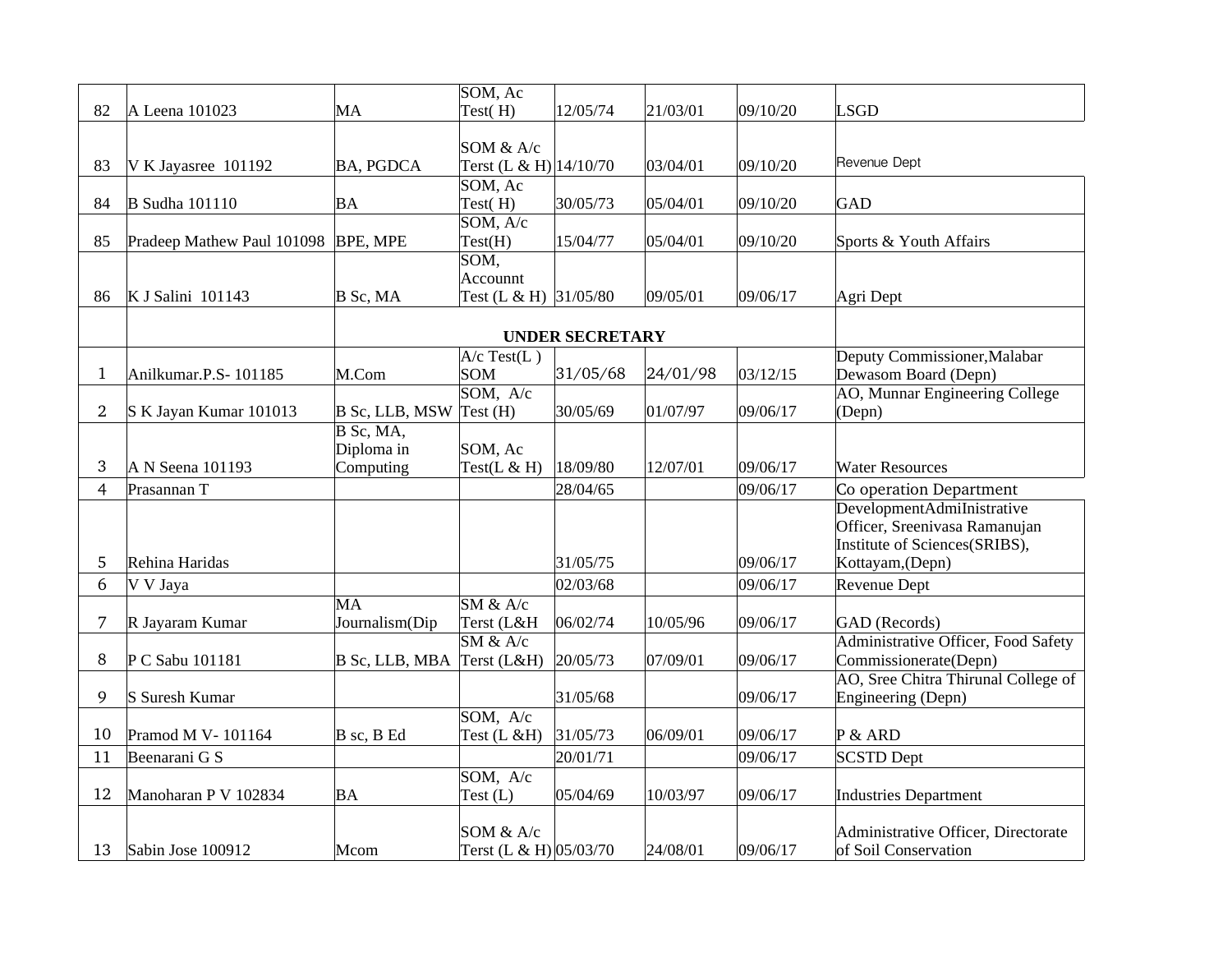|    |                       |                                  | SOM, A/c               |          |             |             |                                             |
|----|-----------------------|----------------------------------|------------------------|----------|-------------|-------------|---------------------------------------------|
| 14 | Reji Rajendran 101135 | MA, BEd                          | Test (L &H)            | 31/05/73 | 27/08/01    | 07/07/17    | Revenue Dept                                |
|    |                       |                                  | SM & A/c               |          |             |             |                                             |
| 15 | Siju Jacob 100986     | MA                               | Terst (L)              | 28/05/74 | 28/08/01    | 07/07/17    | P&AR Department                             |
| 16 | Shamnad M M           | 101024                           |                        | 14/03/76 |             | 07/07/17    | <b>General Education</b>                    |
|    |                       |                                  | $A/c$ Test (L &        |          |             |             | Assistant Registrar, Kerala State           |
| 17 | Sheeja K 101128       | B Sc, Bed                        | H), SOM                | 31/05/74 | 27/09/01    | 07/07/17    | Commission for SC & ST (Depn)               |
| 18 | Sheeja R S 101009     | Msc, Bed                         | $A/c$ Test $H$ )       | 08/09/71 | 27/08/01    | 07/07/17    | Agri(Animal Husbandry)Dept                  |
|    |                       |                                  | $A/c$ Test (lL         |          |             |             | <b>Assistant Director, Higher Secondary</b> |
| 19 | Geetha S 101014       | MA, B Ed                         | $\&$ H), SOM           | 01/06/74 | 16/10/00    | 07/07/17    | Directorate(Depn)                           |
|    |                       |                                  | A/c Test               |          |             |             |                                             |
| 20 | Rahul Kishor Jaiswar  |                                  | (H&L), SOM 03/02/76    |          |             | 07/07/17    | AO Kerala House New Delhi                   |
| 21 | Harikumar A S         |                                  |                        | 19/11/72 | 07/07/17    |             | <b>LSGD</b>                                 |
|    |                       |                                  | $A/c$ Test (L &        |          |             |             |                                             |
| 22 | Shijith K J- 100999   | B Sc, B Ed                       | H), SOM                | 30/05/74 | 30/09/99    | 28/07/17    | Labour & Skills                             |
|    |                       |                                  |                        |          |             |             | Deputy Director, Kerala State Youth         |
| 23 | Ramkumar C R-101095   |                                  |                        | 11/03/75 |             | 28/07/20176 | Welfare Board (depn)                        |
|    |                       |                                  | SOM, Mop,              |          |             |             |                                             |
|    |                       | Diploma in EE, B $A/c$ Test (L & |                        |          |             |             |                                             |
| 24 | Priyamol M P- 101171  | Sc, MA                           | H)<br>SM & A/c         | 17/04/76 | 24/09/01    | 28/07/17    | Home(SSA &SSB)Dept                          |
| 25 | Siddique A K-101036   | BA, MA                           | Terst $(L)$            | 01/06/76 | 11/10/01    | 28/07/17    | GA(House Keeping) Department                |
|    |                       |                                  | SOM,                   |          |             |             |                                             |
|    |                       |                                  | Accounnt               |          |             |             |                                             |
| 26 | Jayakumari P -101982  | B sc, B Ed                       | Test (L)               | 15/05/69 | 09/05/96    | 28/07/17    | Agriculture Dept                            |
|    |                       |                                  | $A/c$ Test (L &        |          |             |             | Planning & Economically Affairs             |
| 27 | Sathy K 103085        | MA9895442152                     | $ H$ ), SOM            | 28/05/65 | 04/01/17    | 28/07/17    | Dept                                        |
|    |                       |                                  | $A/c$ Test (L &        |          |             |             |                                             |
| 28 | Praseetha K C 101041  | B Sc, B Ed                       | H), SOM                | 24/05/75 | 10/10/01    | 28/07/17    | Health & Family Welfare Dept.               |
|    |                       |                                  | $A/c$ Test (L &        |          |             |             | A Officer, State Institute of Mentally      |
| 29 | Suresh Kumar A 101026 | Mcom                             | H), SOM                | 30/05/75 | 08/10/01    | 11/09/17    | Challenged(Depn)                            |
|    |                       |                                  | $SM$ & $A/c$           |          | 24/09/1998, |             | <b>Assistant Secretary, NRI (Keralites)</b> |
| 30 | Biju T 101045         | <b>B</b> Com                     | Terst (H)              | 14/03/69 | 10/10/2001  | 11/09/17    | Commission (Depn)                           |
|    |                       |                                  | MoP, DoM,              |          |             |             |                                             |
|    |                       |                                  | <b>Acct Test for</b>   |          |             |             |                                             |
|    |                       |                                  | Executive              |          |             |             |                                             |
|    |                       |                                  | Officers,              |          |             |             | Team Leader(Plan, Purchase,                 |
|    |                       |                                  | Accounnt               |          | 27/01/1998, |             | Works), Information Kerala Mission          |
| 31 | Shanavaz Khan 101015  | B Sc                             | Test (L & H)  08/05/76 |          | 29/12/2001  | 14/06/19    | (Depn)                                      |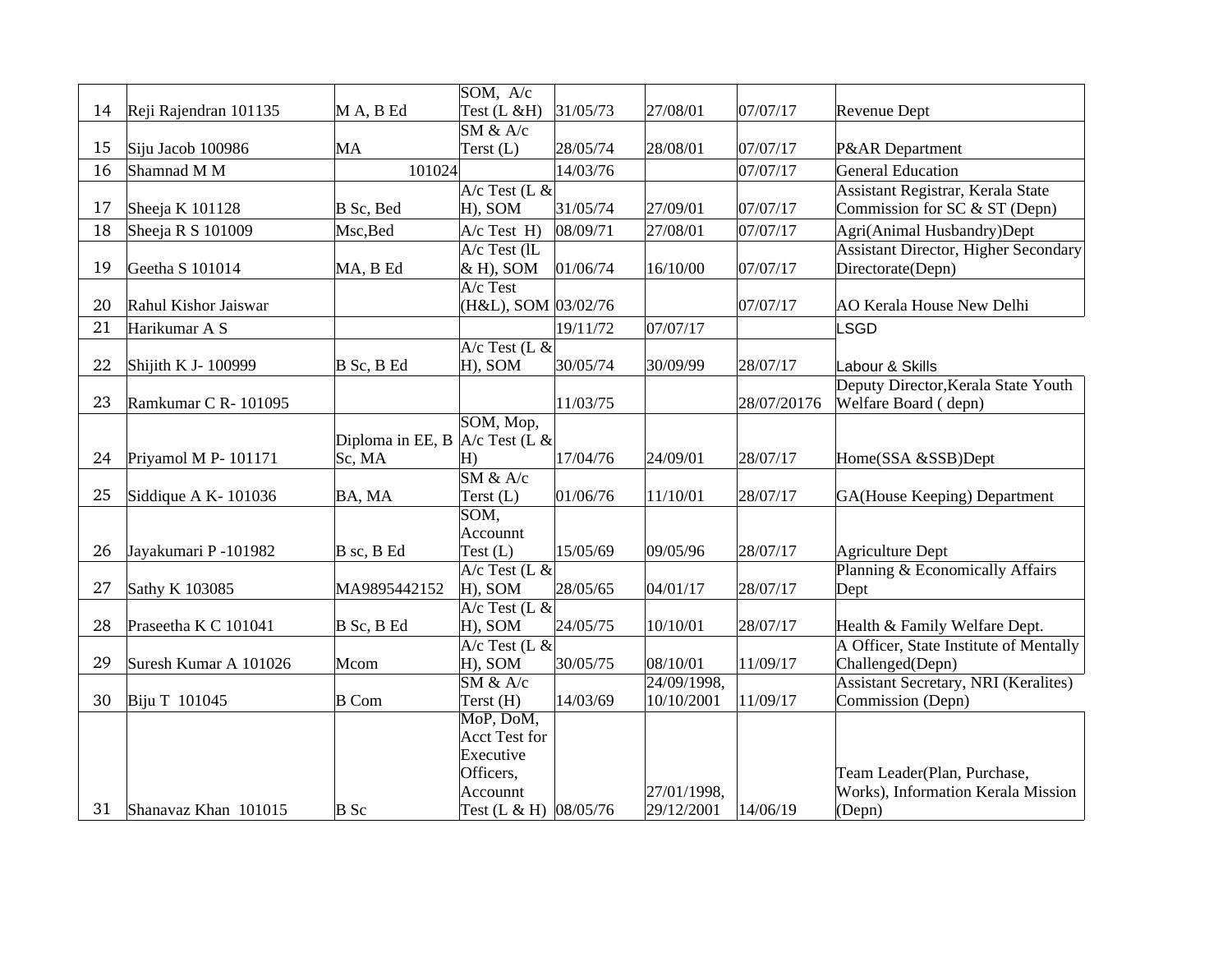|    |                              |                     |                                        |          |              |          | Accounts Officer, Kerala State     |
|----|------------------------------|---------------------|----------------------------------------|----------|--------------|----------|------------------------------------|
|    |                              |                     | $A/c$ Test (L &                        |          |              |          | Remote Sensing & Environment       |
| 32 | Haseena Beegum A 101109      | M Sc, B Ed          | H), SOM                                | 30/05/76 | 19/12/01     | 11/09/17 | Centre (Depn)                      |
|    |                              |                     | SOM, Ac                                |          |              |          | <b>Additional State Protocol</b>   |
| 33 | $\vert$ A P Rajeevan 101178, | MA                  | Test(L)                                | 13/05/71 | 19/12/01     | 11/09/17 | Officer, GAD                       |
|    |                              |                     | $\overline{\text{SM } 8a \text{ A/c}}$ |          |              |          |                                    |
| 34 | G Sugathakumar 101127        | M Com               | Terst (L)                              | 30/05/66 | 17/12/01     | 11/09/17 | <b>BCDD</b>                        |
| 35 | Premkumar                    |                     |                                        | 30/07/66 |              | 11/09/17 | <b>SCST Department</b>             |
|    |                              |                     | <b>SOM, Ac Test</b>                    |          | 20/03/2000   |          | Personal Assistant, Kerala Roads & |
| 36 | Sudheesh G 100995            | <b>B</b> Com, MLISC | (L & H)                                | 20/05/73 | 01/01/2002   | 18/01/19 | Bridges Devpt Copn., Kochi(Depn)   |
|    |                              |                     | SM & A/c                               |          |              |          |                                    |
| 37 | V Balasubrahmonian 101042    | $B$ Sc              | Terst (L&H) 21/05/67                   |          | 16/01/02     | 11/09/17 | Higher Edn Dept                    |
|    |                              |                     |                                        |          |              |          |                                    |
|    |                              |                     | $SM$ & $A/c$                           |          | 01/01/01,    |          | Administrative Officer, o/o Chief  |
| 38 | CS Preethy 101013            | M Sc, B Ed          | Terst (L & H) 30/05/75                 |          | 03/01/2002   | 11/09/17 | Engineer, LSGD                     |
|    |                              |                     | $SM$ & $A/c$                           |          | 01/11/1999   |          |                                    |
| 39 | $C$ J Sureshkumar (101145)   | BA                  | Test (L & H) 24/05/67                  |          | 11/01/2002   | 28/09/17 | Administrative Reforms Commission  |
|    |                              |                     | SOM, A/c                               |          |              |          |                                    |
| 40 | Lizymol E 102078             | <b>B</b> Com        | Test (L)                               | 18/02/72 | 10/05/96     | 23/11/17 | GA(Accounts) Dept                  |
|    |                              | Bcom, A/C(Lower     |                                        |          |              |          | AO, Agency for Development of      |
| 41 | Suresh P S-103024            | , SOM               | 8547489135 15/05/66                    |          | 12/04/99     | 23/11/17 | Aqua Culture(depn)                 |
| 42 | <b>B</b> Unnikrishnan Nair   |                     |                                        | 30/05/67 |              | 23/11/17 | <b>PWD</b>                         |
|    |                              |                     | SOM, A/c                               |          |              |          |                                    |
| 43 | C R Rajeeve 101104           | Degree              | Test $(L)$                             | 30/05/71 | 19/02/96     | 24/11/17 | <b>LSGD</b>                        |
|    |                              |                     | SOM, A/c                               |          | 30/07/2001,  |          |                                    |
| 44 | Sreeletha R S 100992         | Degree              | Test (H)                               | 09/05/69 | 09/02/2002   | 23/11/17 | Fisheries & Ports Department       |
| 45 | Padmanabhan V                |                     |                                        | 25/05/69 |              | 23/11/17 | <b>AO, KIRTHADS</b>                |
|    |                              |                     | SM & A/c                               |          |              |          |                                    |
| 46 | Umadevi L D 101129           | M Sc, B Ed          | Test (L&H)                             | 26/05/69 | 07/01/02     | 23/11/17 | GAD                                |
|    |                              |                     | SOM,                                   |          |              |          |                                    |
| 47 | M S Sreekala 101126          | BA                  | $A$ / $C$ Test (H)                     | 31/05/70 | 09/05/96     | 23/11/17 | Revenue (Devasom)Dept              |
|    |                              | $B$ Sc, LLB         | SOM, Ac                                |          | 27/08/2001,  |          | Administrative Officer,            |
| 48 | Rajesh S 101089              | 9947364199          | Test(H)                                | 12/08/76 | 04/12/2001   | 27/01/18 | Kudumbasree (Depn)                 |
|    |                              |                     | SOM, Ac                                |          |              |          |                                    |
| 49 | C G Shija 100990             | M Sc, B Ed          | Test(L&H)                              | 28/05/75 | 16/01/02     | 27/01/18 | Labour & Skills                    |
|    |                              |                     | SOM, Ac                                |          | 15/11/1999,1 |          | Administrative Officer, Sainik     |
| 50 | S R Udayakumar 101150        | MA                  | Test(H)                                | 08/04/71 | 5/01/2002    | 27/01/18 | <b>Welfare Dept</b>                |
| 51 | Y Muhammed Rijam101033       |                     |                                        |          |              | 27/01/18 | <b>Culture Dept</b>                |
|    |                              |                     | SM & A/c                               |          |              |          | Treasurer, Chalachitra             |
| 52 | Santhosh Jacob 100988        | BA, B Ed            | Test (L)                               | 28/05/73 | 31/12/01     | 27/01/18 | Academy(Depn)                      |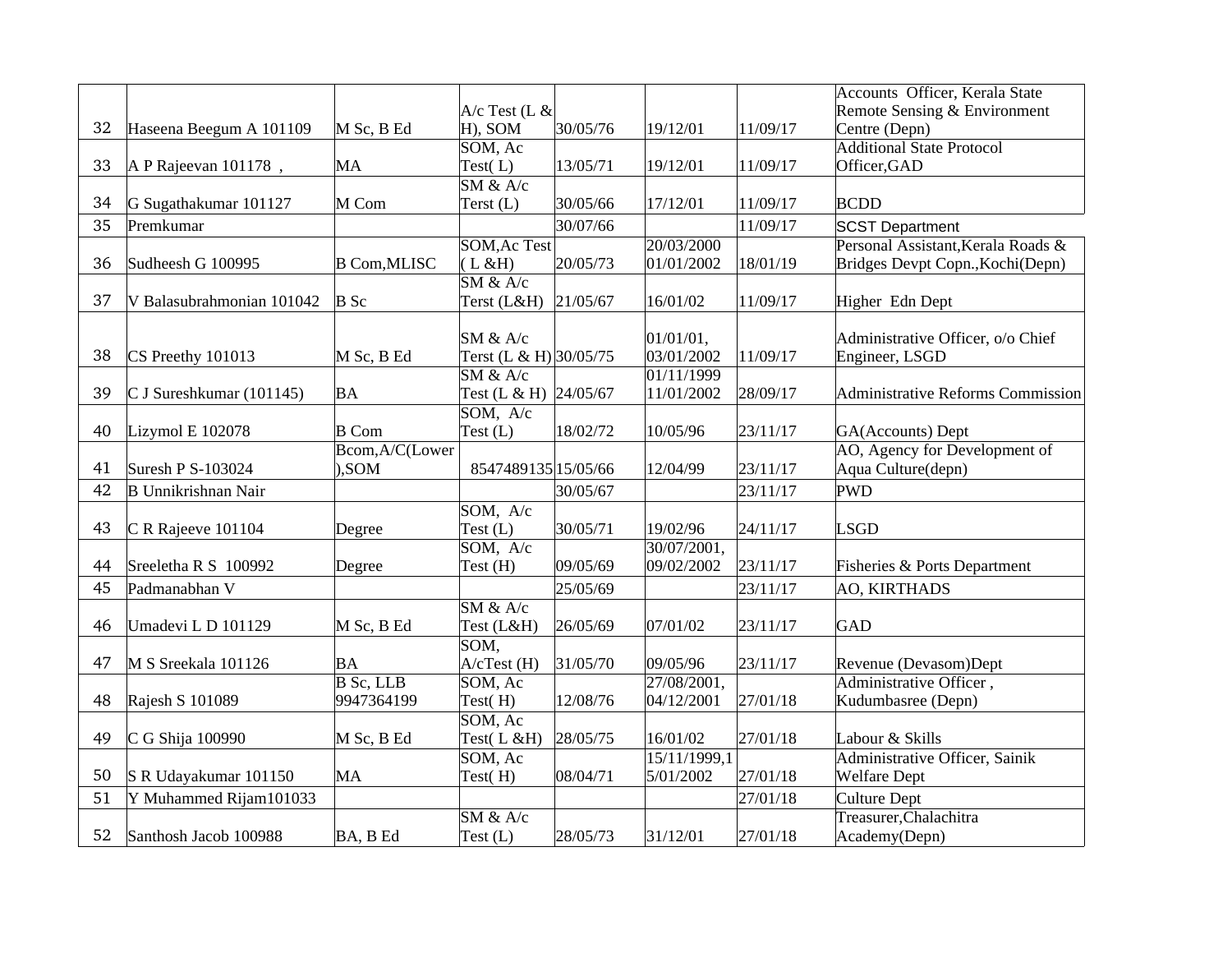|    |                                |                            | SOM, A/c                               |          |                      |          |                                                         |
|----|--------------------------------|----------------------------|----------------------------------------|----------|----------------------|----------|---------------------------------------------------------|
| 53 | Sijan J Alappat 101925         | M Sc, MBA                  | Test $(L)$                             | 28/05/67 | 07/01/02             | 27/01/18 | Power Dept                                              |
| 54 | Shibi Abraham 101008           | Bsc                        | Test(L)                                | 07/02/77 | 24/04/02             | 19/02/18 | Port dept                                               |
|    |                                |                            | SOM, A/c                               |          |                      |          | <b>Administrative Officer, Govt Chief</b>               |
| 55 | Anil Johney 101020             | Bsc, Bed                   | Test(L&H)                              | 21/05/72 |                      | 19/02/18 | Chemical Examiner's Laboratory                          |
|    |                                | $\overline{B \text{ Com}}$ | SOM, Ac                                |          |                      |          |                                                         |
| 56 | Rajila Beevi S 102767          | 8891672801                 | Test $(L & H)$                         | 08/05/69 | 06/04/99             | 19/02/18 | Public Works Dept                                       |
| 57 | P K Shabira 101138             |                            |                                        |          |                      | 05/05/18 | Planning Dept<br>INCLOUG STOLE I UITOLOUT CUITEUT DUCTU |
| 58 | R Rajeena 101039               | Msc Bed                    | JUM, AC<br>Test $(L & H)$              | 25/05/73 | 25/04/02             | 05/05/18 | (Depn)                                                  |
|    |                                |                            |                                        |          |                      |          | A O, International Research and                         |
|    |                                |                            |                                        |          |                      |          | Training Centre For Below Sea                           |
| 59 | D Vimal Kumar 101197           |                            |                                        |          |                      | 05/05/18 | Level Farming (depn)                                    |
|    |                                |                            | SOM, Ac                                |          | 29.07.1999           |          |                                                         |
| 60 | S Seema 101516                 | MA,Bed                     | Test $(L & H)$                         | 13/05/75 | 19/04/2002           | 05/05/18 | <b>Taxes Dept</b>                                       |
|    |                                |                            | SOM, Ac                                |          | 27/06/1990           |          |                                                         |
| 61 | P.P. Sreekumar 101144          | MA,LLB,TTC                 | Test $(L & H)$                         | 23/10/65 | 18/04/2002           | 05/05/18 | Agri(Animal Husbandry)Dept                              |
|    |                                | Msc Bed                    | SOM, Ac                                |          | 14.10.1999           |          |                                                         |
| 62 | Rasheeda S(101097)             | 9496185631                 | Test $(L & H)$                         | 26/05/73 | 17.04.2002           | 05/05/18 | Power Dept                                              |
|    |                                |                            | SOM, Ac                                |          | 24/12/2001           |          |                                                         |
| 63 | M S Sheena 101176              | Bsc, Bed                   | Test( $L$ & H)                         | 17/05/73 | 19/04/2002           | 05/05/18 | Leave                                                   |
|    |                                |                            | SOM, Ac                                |          |                      |          | Administrative Officer, Dairy                           |
| 64 | Rajesh M 104342                | Bsc                        | Test (H)                               | 22/05/77 | 17/04/02             | 05/05/18 | Development Dept                                        |
|    |                                |                            | SOM, Ac                                |          |                      |          |                                                         |
| 65 | Shibu R 101021                 | MA                         | Test( $L & H$ )                        | 30/05/73 | 24.04.2002           | 08/05/18 | Labour & Skills Dept.                                   |
| 66 | Sreedevi E S 101119            | M A, B Ed                  | SOM, Ac<br>Test $(L & H)$              | 24/01/74 | 18/04/02             | 05/05/18 | Higher Edn Dept                                         |
|    |                                |                            |                                        |          |                      |          |                                                         |
| 67 | Simi Jose 100904               |                            |                                        |          |                      | 05/05/18 | <b>Revenue Department</b>                               |
| 68 | Pramod V R 101191              |                            |                                        |          |                      | 18/05/18 | P&AR Department                                         |
|    |                                |                            | SOM,                                   |          |                      |          |                                                         |
|    |                                |                            | A/Ctest                                |          |                      |          | Finance Officer, District Panchayat,                    |
| 69 | Sivaprasad R 101011            | MSC                        | (Lower)                                | 15/05/74 | 17/04/02             | 18/05/18 | Wayanad(Depn)                                           |
|    |                                |                            |                                        |          |                      |          |                                                         |
|    |                                | MSC(9446624445 SOM, Ac     |                                        |          | 12/11/20011          |          |                                                         |
| 70 | Biju M U(101194)               |                            | Test( $L$ & H)                         | 23/04/75 | 08/05/2002           | 18/05/18 | Assistant Registrar, KHUS (Depn)                        |
| 71 | Swapna P(101044)<br>9447401236 | <b>BA,LLB</b>              | SOM, AcTest<br>(L)                     | 22/05/73 | 06/05/02             | 18/05/18 | Hr Edn Dept                                             |
|    |                                |                            | $\overline{\text{SM } 8a \text{ A/c}}$ |          |                      |          |                                                         |
|    |                                |                            | Test (L &H),                           |          | 06/01/2001           |          |                                                         |
| 72 | Anil Kumar G 101179            | BA                         | <b>MOP</b>                             | 12/09/72 | &08/05/2002 18/05/18 |          | <b>LSGD</b>                                             |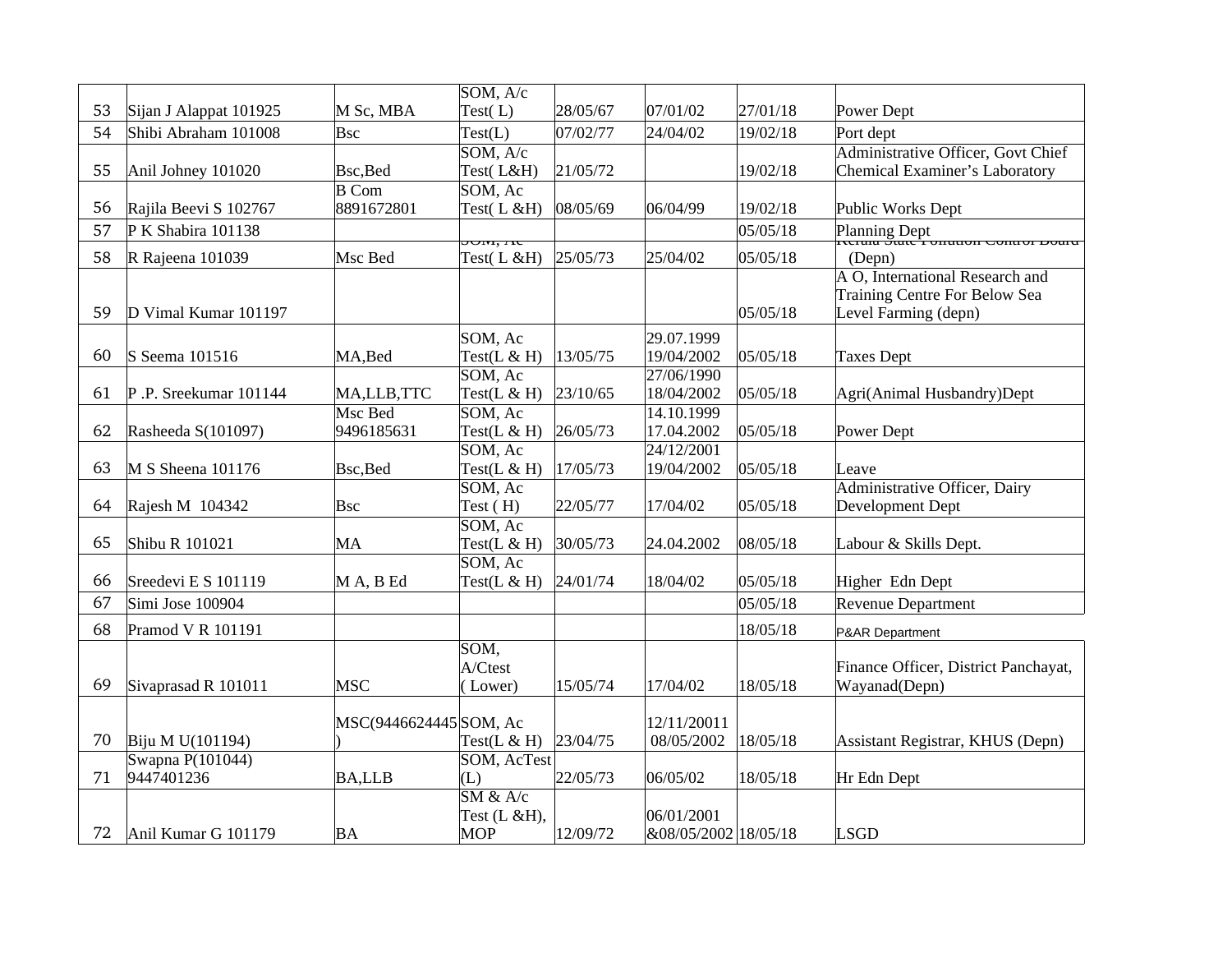|    |                            |                            | SM & A/c                |                       | 07/12/1995,0              |          |                                             |
|----|----------------------------|----------------------------|-------------------------|-----------------------|---------------------------|----------|---------------------------------------------|
| 73 | Manikantan R 102099        | MA 9446334628              | Test (H)                | 01/12/68              | 8/05/1996                 | 18/05/18 | GA(AIS A & C) Dept                          |
|    |                            | B Sc, LLB, LLM             | SOM, Ac                 |                       |                           |          |                                             |
| 74 | Manoj K 102842             | 9496206637                 | Test $(L & H)$          | 17/04/71              | 18/10/00                  | 18/05/18 | F & WL Dept                                 |
|    |                            |                            | SOM, Ac                 |                       |                           |          | <b>Assistant Director, Higher Secondary</b> |
| 75 | Sajith K I                 | MSc                        | Test(H)                 | 30/05/73              | 14/06/02                  | 04/06/18 | Directorate(Depn)                           |
|    |                            |                            |                         |                       |                           |          | <b>General Manager Kerala State</b>         |
|    |                            |                            | SOM, Ac                 |                       | 28/01/2002                |          | <b>Welfare Corperation for Forward</b>      |
| 76 | Ranjan Raj R P 101148      | MA, MPhil                  | Test(L,H)               | 28/05/75              | 12/06/2002                | 18/05/18 | Communities Ltd. Tvpm (Depn)                |
|    |                            |                            | SOM, Ac                 |                       |                           |          |                                             |
| 77 | V Deepa 101136             | M Sc, UGC- NET Test( L &H) |                         | 27/12/75              | 12/06/02                  | 18/05/18 | <b>LSGD</b>                                 |
|    |                            |                            | SOM, A/c                |                       |                           |          |                                             |
| 78 | S Smitha 100984            | M Sc, B Ed                 | Test $(L & H)$          | 27/05/76              | 13/06/02                  | 08/06/18 | <b>GA(CM'S Computer Cell)</b>               |
| 79 |                            | M Sc, B Ed                 |                         |                       |                           |          |                                             |
|    | Jyothilekshmi L 101160     |                            | Test (L &H)             | 25/05/69              | 3/05/2002                 | 08/06/18 | General Edn Dept                            |
| 80 |                            |                            | $SOM$ , A/c             | 06/04/73              | 23/01/2002,1<br>0/05/2002 |          | <b>LSGD</b>                                 |
|    | Madeena Beegum 104527      | BA, Bed                    | Test (L &H)<br>SOM, A/c |                       |                           | 08/06/18 |                                             |
|    |                            |                            |                         |                       |                           |          |                                             |
|    | L P Preetha Kumari 101115  | <b>B</b> Com               | Test(L<br>&H),LLB       | 31/05/73              | 23/06/94                  | 08/06/18 |                                             |
| 81 |                            |                            |                         |                       |                           |          | Vigilance Department                        |
| 82 |                            |                            | SOM, A/c                |                       |                           |          |                                             |
|    | Dr Manju K 103693          | Msc, PhD                   | Test $(L)$              | 30/05/74              | 20/12/01                  | 08/06/18 | Leave                                       |
| 83 |                            |                            | SOM, A/c                |                       |                           |          |                                             |
|    | Bijukumar B T 453073       | Mcom, BED                  | Test $(L)$              | 15/05/73              | 09/08/02                  | 08/06/18 | <b>Industries Department</b>                |
|    |                            |                            | SOM, A/c                |                       | 15/10/2001                |          |                                             |
| 84 | T S Praveen Kumar 100828   | ΒA                         | Test(H,&L)              | 28/05/74              | 29/08/2002                | 08/06/18 | <b>Administrative Reforms Commission</b>    |
|    |                            |                            | SOM, Ac                 |                       |                           |          |                                             |
| 85 | G I Naveen Krishnan 100804 | MA                         | Test $(L)$              | 10/11/72              | 09/09/02                  | 08/06/18 | <b>LSGD</b>                                 |
|    |                            |                            | SOM, Ac                 |                       |                           |          | Accounts Officer, Farm Information          |
| 86 | S P Manu 100843            | BA                         | Test(H)                 | 18/05/80              | 20/09/02 08/06/18         |          | Bureau (Depn)                               |
|    |                            |                            |                         |                       |                           |          | AO, Kerala Medical Services                 |
| 87 | K Lali                     |                            |                         |                       |                           | 08/06/18 | Corporation (Depn)                          |
|    |                            |                            | SOM, A/c                |                       | 01/11/2000,1              |          |                                             |
| 88 | Minirani K 100806          | MA                         | Test (H)                | 14/05/69              | 7/10/2002                 | 08/06/18 | Labour & Skills Dept.                       |
|    |                            |                            | SOM, A/c                |                       |                           |          |                                             |
| 89 | Manoj T 100773             | BSC                        | Test (L) MoP            | 01/06/69              | 31/07/92                  | 26/06/18 | AO, Fire&Rescue Services Dept               |
|    |                            |                            | <b>SOM, Ac Test</b>     |                       |                           |          | Assistant Secretary, Kerala State           |
| 90 | M Sainullabdeen 101528     | <b>BSC</b>                 | (L & H)                 | 30/05/69              | 01/05/97                  | 26/06/18 | Sports Council(Depn)                        |
|    |                            |                            | <b>SOM, Ac Test</b>     |                       |                           |          | Kerala State Commission for                 |
| 91 | T V Deepa 100836(OEC)      | Msc, Bed                   | (L & H)                 | 27/12/69              | 01/11/02                  | 26/06/18 | Backward Classes on (Depn)                  |
|    |                            |                            | <b>SOM, Ac Test</b>     |                       | 22.11.2000                |          |                                             |
| 92 | Snehaletha K (SC) 101515   | Msc,Bed,LLB                | (L & H)                 | 20.05.1973 23.10.2002 |                           | 26/06/18 | Social Justice Dept                         |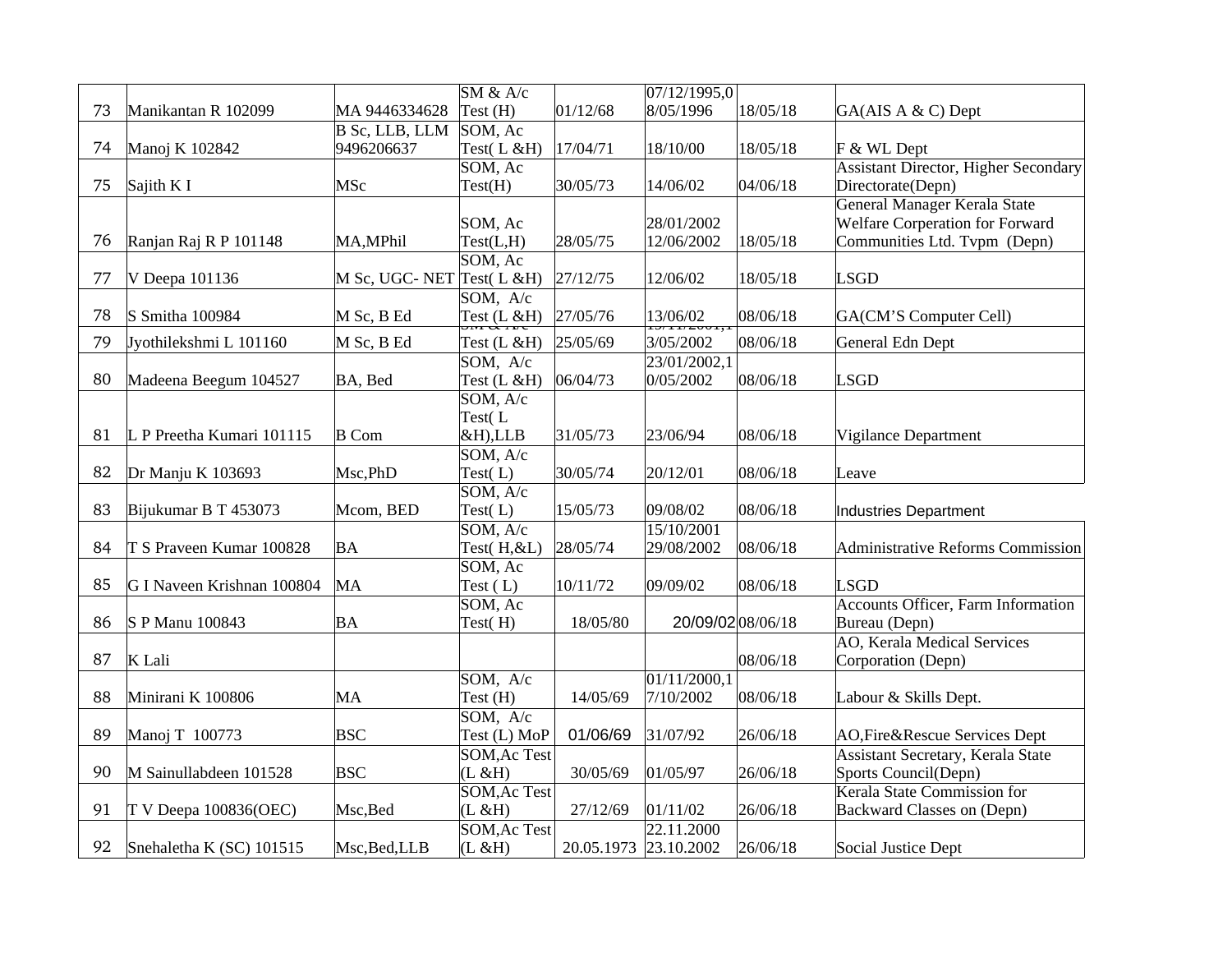| 93  | <b>Sundev N 354022</b>         |                              |                                                                                   |                       |                          | 26/06/18 | Home Department                                                  |
|-----|--------------------------------|------------------------------|-----------------------------------------------------------------------------------|-----------------------|--------------------------|----------|------------------------------------------------------------------|
| 94  | M Riyaz                        |                              |                                                                                   |                       |                          | 26/06/18 | Deputy Registrar, Travencore<br>Cochin Medical Council (Depn)    |
| 95  | Reeja Justus                   | $MA, Bed$ $D, O, W, O, G$    | SOM, A/c<br>Test (L & H)                                                          | 10.01.1967 28.10.2002 |                          | 07/07/18 | <b>Assistant Director, Higher Secondary</b><br>Directorate(Depn) |
| 96  | Chithra K Divakaran            | MBA(100845)                  | Test (L &H)                                                                       | 01/06/74              | 17/10/02                 | 07/07/18 | <b>General Education Dept.</b>                                   |
| 97  | Regikumar R100796              | Bsc                          | SOM, A/c<br>Test $(L)$                                                            | 30/05/74              | 23/04/99                 | 07/07/18 | <b>Stores Purchase Dept</b>                                      |
| 98  | R Santhosh 100791              | $B$ Sc                       | SOM, Ac<br>Test $(L)$                                                             | 07/05/71              | 16/01/02                 | 07/07/18 | <b>Environment Department</b>                                    |
| 99  | Deepak Paul (100841)           |                              |                                                                                   |                       |                          | 23/07/18 | Higher Edn (ASAP) Dept                                           |
| 100 | P K Anil Kumar 100775          |                              |                                                                                   |                       |                          | 23/07/18 | <b>Housing Dept</b>                                              |
| 101 | Mercy Gabriel (100809)         |                              |                                                                                   |                       |                          | 23/07/18 | <b>Transport Dept</b>                                            |
| 102 | Manoj Kumar P C 103091         | BA (103091)                  | SOM, A/c<br>Test $(L)$                                                            | 23/05/68              | 24/02/97                 | 26/07/18 | GA(Co ordination) Dept                                           |
| 103 | V Syam (104267)                |                              |                                                                                   |                       |                          | 26/07/18 | <b>Taxes Dept</b>                                                |
|     | 104   K Govindaraj 101032      | BA                           | $\overline{\text{SM } 8x \text{ A/c}}$<br>Test (L<br>&H), MoP, P<br>M             | 24/05/71              | 28/02/95                 | 08/08/18 | Administrative Officer, Directorate<br>of Printing               |
| 105 | T A Sulaiman 101189            | $B$ Com                      | 50M & A/c<br>Test $(L)$                                                           | 04/01/65              | 14/11/02                 | 17/08/18 | AO Waqaf Board(Depn)                                             |
| 106 | C Satheesh Kumar 100918        | MA                           | SOM & A/c<br>Test $(L)$                                                           | 29/05/71              | 25/11/02                 | 17/08/18 | Leave                                                            |
| 107 | Jayakumar C S                  |                              |                                                                                   |                       |                          | 17/08/18 | General Edn Dept                                                 |
| 108 | Beena V L 100848               | <b>BSc, BLISC</b>            | SM & A/c<br>Test (L &H)                                                           | 01/06/72              | 18/01/02                 | 17/08/18 | <b>PWD</b>                                                       |
| 109 | Mary Jo V                      |                              |                                                                                   |                       |                          | 17/08/18 | FO, District Panchayat,<br>Kottayam(Depn)                        |
| 110 | Sarada Devi U 101519           | <b>MSc</b>                   | SOM, Ac<br>Test(L &H)                                                             | 07/02/73              | 18/11/02                 | 05/10/18 | Social Justice Dept                                              |
| 111 | Prasannakumar T U              |                              |                                                                                   |                       |                          | 01/12/18 | AO,o/o Controller, Kerala House,<br>New Delhi                    |
| 112 | Rusi R S (100825)              | <b>MSc</b>                   | <b>SOM, Ac Test</b><br>(L & H)                                                    | 25/05/76              | 12/10/2001<br>19/12/2002 | 01/12/18 | Labour & Skills Department                                       |
|     | 113   Prakas P Joseph (100829) | Bsc,LLB,MBA,P<br><b>GDEG</b> | <b>SOM, Ac Test</b><br>$\left(\begin{smallmatrix} 1 \ 1 \end{smallmatrix}\right)$ | 15/04/75              | 24/10/01                 | 01/12/18 | A O, Institute Of Mental Health<br>Nuro Science(IMHANS) Depn     |
|     | 114 Rajasree S 101555          | <b>Bsc,HDC</b>               | (L & H)                                                                           | 15/03/65              | 12/01/2003               | 18/01/19 | GA(Accounts) Dept                                                |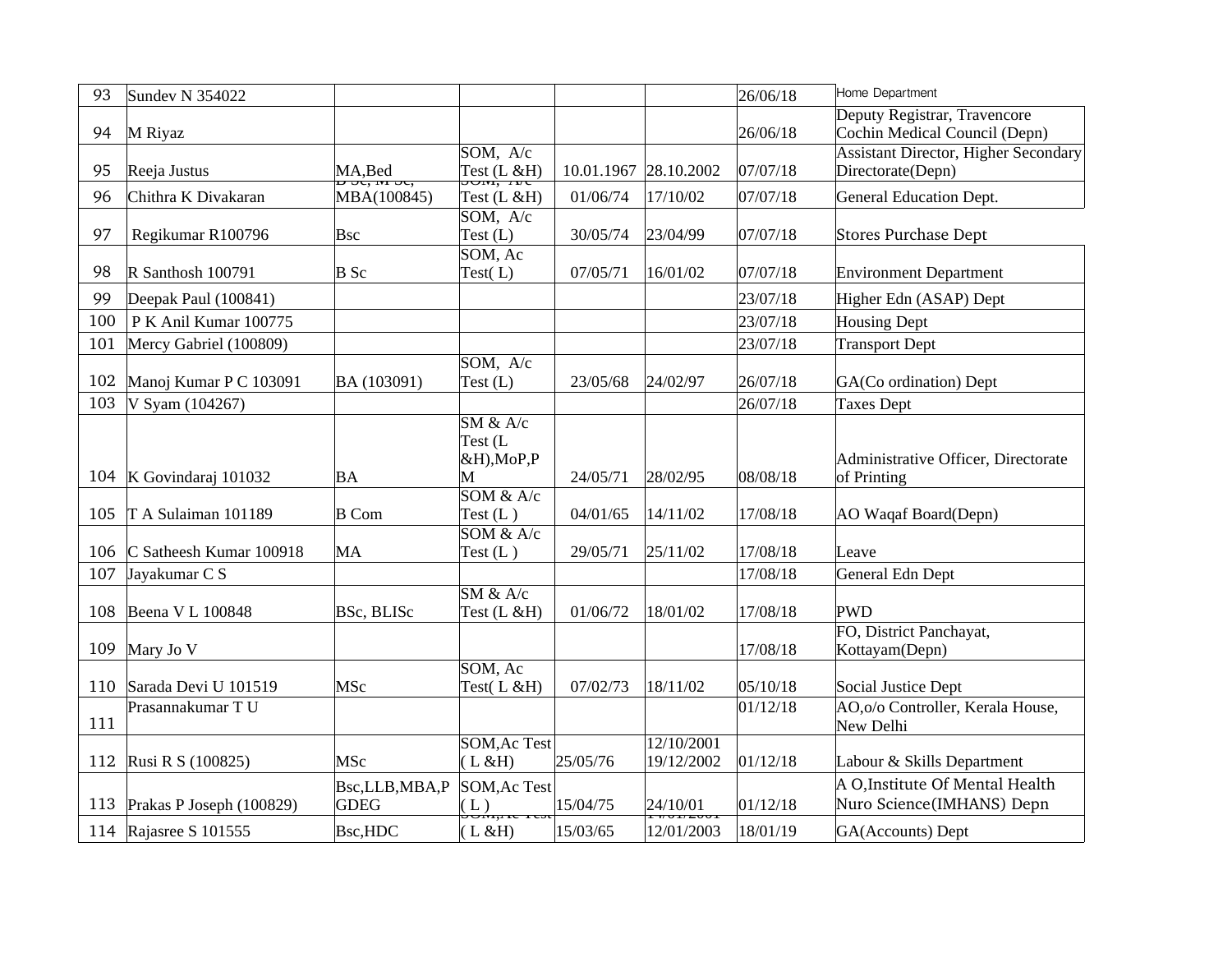| 115 | Deepa N C 102177                  |                                      |                              |                       |                          | 18/01/19 | Registrar, Institute of Parliamentary<br>Affairs, (Depn)                     |
|-----|-----------------------------------|--------------------------------------|------------------------------|-----------------------|--------------------------|----------|------------------------------------------------------------------------------|
| 116 | Rajesh Kumar K K                  |                                      |                              |                       |                          | 18/01/19 | <b>Higher Education Department</b>                                           |
| 117 | Haripriya G                       | MA                                   | JUM, <i>I</i> VC<br>Test (L) | 31/05/65              | 15/05/96                 | 18/01/19 | GA(Accounts) Dept                                                            |
| 118 | Udayakumar A R(101571)            | <b>B</b> Com                         | Revenue Test 14/03/67        |                       | 13/10/00                 | 19/01/19 | Plg&EA Dept.                                                                 |
| 119 | Raju.V.P                          |                                      |                              |                       |                          | 16/05/19 | <b>AO, Minority Welfare Department</b>                                       |
| 120 | Assem.A                           |                                      |                              |                       |                          | 16/05/19 | Administrative Officer, o/o Chief<br>Town Planner                            |
| 121 | Jain.B 100789                     |                                      |                              |                       |                          | 16/05/19 | General Edn Dept                                                             |
| 122 | Rejani.M 101791                   | MA                                   | SOM, A/c<br>Test $(H)$       | 15/11/73              | 06/11/2000<br>21/02/2003 | 16/05/19 | Manager (Administration), Kerala State<br>Coastal Area Development Cpn(Depn) |
| 123 | Shajimon.J                        |                                      |                              |                       |                          | 14/06/19 | NRK Development Officer, Kerala<br>House, New Delhi(Depn)                    |
| 124 | Harilal.G.R 100768                | <b>Bsc</b>                           | SOM, A/c T (<br>L&H ),MOP    | 28/05/67              | 13/02/01                 | 14/06/19 | AO, Kerala Health Reserch& Welfare<br>Society (Depn)                         |
| 125 | Jaisy Paul(100852)                | Mcom, ICWAI                          | SOM & A/c<br>Test (L &H)     | 02/10/66              | 10/02/03                 | 14/06/19 | <b>LSGD</b>                                                                  |
| 126 | Joy.S                             |                                      |                              |                       |                          |          | <b>PWD</b>                                                                   |
| 127 | Anilkumar.K 100823                |                                      |                              |                       |                          | 22/06/19 | AO, NCC, Directorate                                                         |
| 128 | Sobhanakumar.P101004              |                                      |                              |                       |                          | 22/06/19 | A O, Govt. Homeo Medical<br>College, TVPM                                    |
| 129 | Hazeena.P.S(100855)               | Bsc, PGDCA                           | SOM & A/c<br>Test (L &H)     | 11.01.1977 21.02.2003 |                          | 22/06/19 | Wtg for posting                                                              |
| 130 | Sreejayan Bhattathiri.T<br>103720 | MA, Chain<br>Survey, Revenue<br>Test | SOM & A/c<br>Test (L & H)    | 25/05/68              | 15/11/99                 | 22/06/19 | Norka                                                                        |
| 131 | Sreekala.S 100899                 | M A, B Ed, BLISC Test (H)            |                              | 30/05/68              | 27/02/03                 | 22/06/19 | General Edn Dept                                                             |
| 132 | Valsala.S.D(101559)               |                                      |                              |                       |                          | 12/07/19 | Administrative Officer, o/o<br>Controller, Legal Metrology<br>Department     |
| 133 | Geetha Gopinath                   |                                      |                              |                       |                          | 12/07/19 | Secretary, University Appellate Tribu                                        |
| 134 | Sreekala.T.P                      |                                      |                              |                       |                          | 12/07/19 | Directorate of Groundwater                                                   |
| 135 | Mini.T.R                          |                                      |                              |                       |                          | 12/07/19 | Special Officer, Industries &<br>Commerce                                    |
|     | 136 Smitha Alex                   |                                      |                              |                       |                          | 12/07/19 | Development Officer, State Institute<br>of Encyclopedic Publications (Depn)  |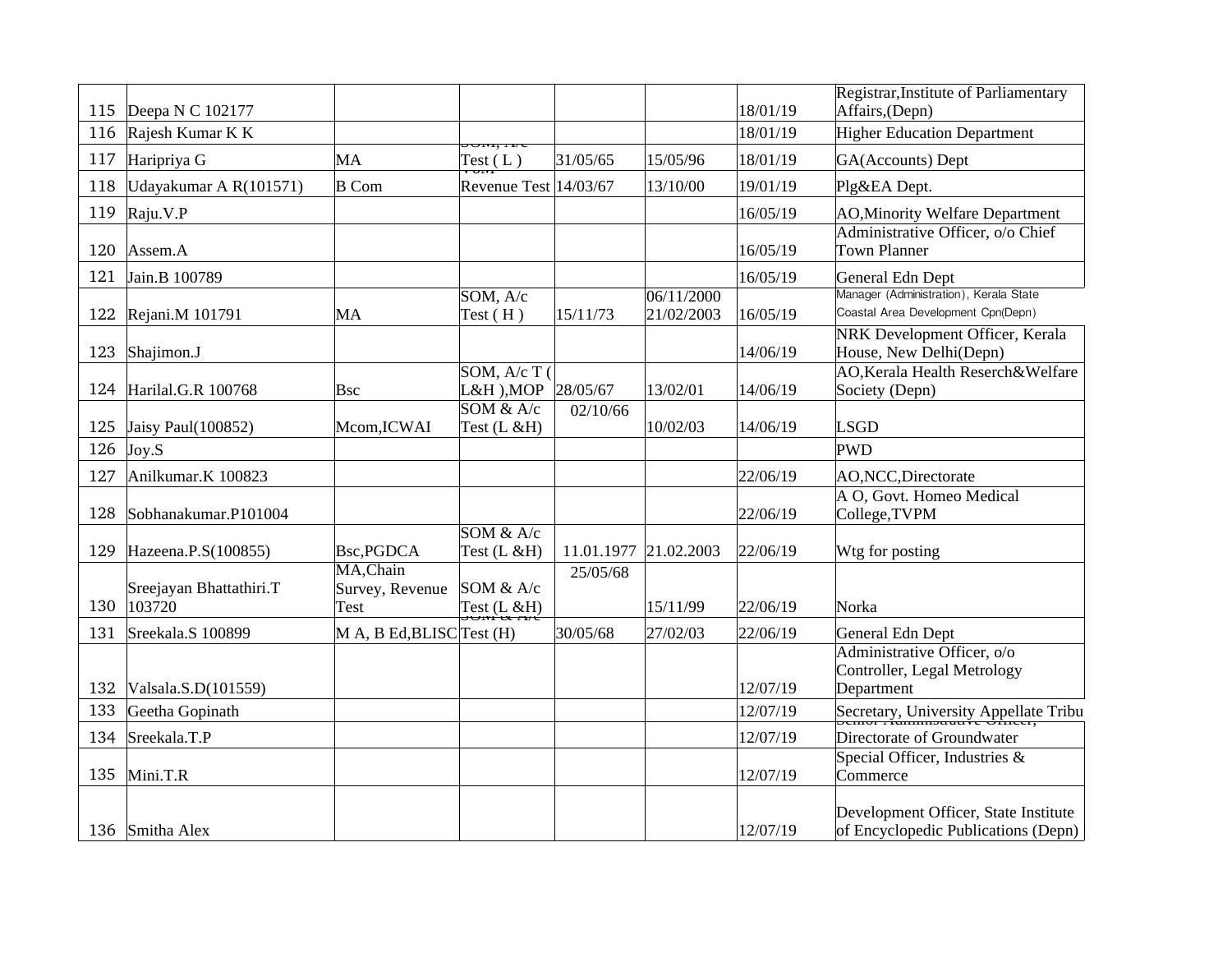|     |                            |                                               | $J$ UIVI OC $I$ ivic                                                |          |                                         |            |                                                             |
|-----|----------------------------|-----------------------------------------------|---------------------------------------------------------------------|----------|-----------------------------------------|------------|-------------------------------------------------------------|
| 137 | Amrithlal.A.R 100800       | Degree                                        | Test(L)                                                             | 24/05/74 | 29/03/00                                | 12/07/19   | Health & Family Welfare Dept.                               |
|     |                            |                                               | SOM & A/c                                                           |          |                                         |            | AO, Kerala State Science &                                  |
| 138 | Susan Lopez 100831         | Degree                                        | Test (L & H)                                                        | 27/05/73 | 15/12/                                  | 12/07/19   | Technology Museum(Depn)                                     |
| 139 | Rajendran Chettiar.K100943 | MA                                            | &KGTE)                                                              |          | 08/10/01                                | 12/07/19   | P&ARD                                                       |
| 140 | Muhammed Faizal.H 100802   |                                               |                                                                     |          |                                         | 12/07/19   | Leave                                                       |
| 141 | Ani.M                      |                                               |                                                                     |          |                                         | 20/07/19   | Administrative Officer, Information<br>Kerala Mission(Depn) |
| 142 | Shaji.T.R                  |                                               | <del>טעז ש מט</del> ע                                               |          |                                         | 20/07/19   | GA(Accounts) Dept                                           |
| 143 | Gopakumar.U 132402         | $B$ Com                                       | Test(L)                                                             | 23/04/65 | 07/01/94                                | 20/07/19   | <b>LSGD</b>                                                 |
| 144 | Balumahendra.B 100820      | ΒA                                            | SOM & A/c<br>Test (L &H)                                            | 11/03/73 |                                         | 20/07/19   | Administrative Officer, SIDCO<br>(Depn)                     |
| 145 | Pravada.P.R 100779         | <del>טאתונון <i>נעוון</i>, אס</del><br>vstem) | Test (L &H)                                                         | 01/05/73 | <del>- 17 งษา 2 งงง</del><br>05/05/2003 | 22/07/19   | <b>SC/ST Dept</b>                                           |
|     |                            |                                               | SOM & A/c                                                           |          |                                         |            |                                                             |
| 146 | Padmakumari.S 102216       | Mcom                                          | Test $(L & H)$                                                      | 29/01/66 | 07/05/96                                | 20/07/19   | Planning & EA                                               |
|     |                            |                                               | SOM & A/c                                                           |          |                                         |            |                                                             |
| 147 | Shajila.S 100923           | ΒA                                            | Test (L &H)<br>SOM & A/c                                            | 12/05/72 | 2003<br>16/11/2000                      | 31/08/19   | Agri Dept                                                   |
| 148 | Anuradha P 100810          | Msc Bed                                       | Test (L &H)                                                         | 02/02/74 | 07/05/2003                              | 09.10.2019 | Leave                                                       |
| 149 | Sameerkumar O.J 100978     | MA(sociology,pu<br>blic<br>administration)    | SOM & A/c<br>Test (L &H)                                            | 21/04/73 | 17/11/2000<br>28/04/2003                | 09.10.2019 | <b>Industries Dept</b>                                      |
|     |                            |                                               | SOM & A/c                                                           |          | 22/04/93                                |            | Assstant Secy Kerala Dewasom                                |
| 150 | Preman A 100774            | <b>B</b> Com                                  | Test (L)                                                            | 27/12/65 | 12/05/03                                | 31/10/19   | Recruitment Board(Depn)                                     |
| 151 | Sumeshkumar C. 102923      | Bcom                                          | (L)                                                                 | 20/04/74 | 23/10/00                                | 31/10/19   | Fisheries & Ports                                           |
| 152 | Harilal T.N. 100844        | Bsc, Bed                                      | SOM & A/c<br>Test (H)<br><del>JOM &amp; IVC</del>                   | 30/05/75 | 16/10/02<br>15/05/03                    | 31/10/19   | P&AR Department                                             |
| 153 | Indulekha I.V 100864       | M A, B Ed                                     | Test $(L)$                                                          | 31/05/73 | 08/05/03                                | 31/10/19   | Social Justice Department                                   |
| 154 | Hema V.                    |                                               |                                                                     |          |                                         | 16/12/19   | <b>IT</b> Dept                                              |
| 155 | Syam T.K                   | Degree                                        | <del>טעז א מע</del> ט<br>Test (L)<br><del>JOM &amp; <i>I</i>V</del> | 10/05/74 | 15/05/03                                | 16/12/19   | Home Department                                             |
| 156 | Satheesh S. 100996         | <b>B</b> Com                                  | Test (L&H)                                                          | 18/05/74 | 02/06/03                                | 23/01/20   | Health & Family Welfare Dept                                |
| 157 | Prasantha V.K. 100866      | MSC, BED                                      | Higher)                                                             | 06/08/72 | 02/06/03                                | 23/01/20   | <b>GAD</b>                                                  |
| 158 | Semi Gopinath G. 100951    | <b>BA, BED</b>                                | (Lower)                                                             | 20/05/74 | 05/06/03                                | 23/01/20   | Agri Dept                                                   |
|     | 159 Roychan Thomas 100835  | MA, Bed                                       | SOM & A/c<br>Test (except<br>KFC)                                   | 28/05/74 | 11/06/03                                | 23/01/20   | Secretary, University Appellate<br>Tribunal(Depn)           |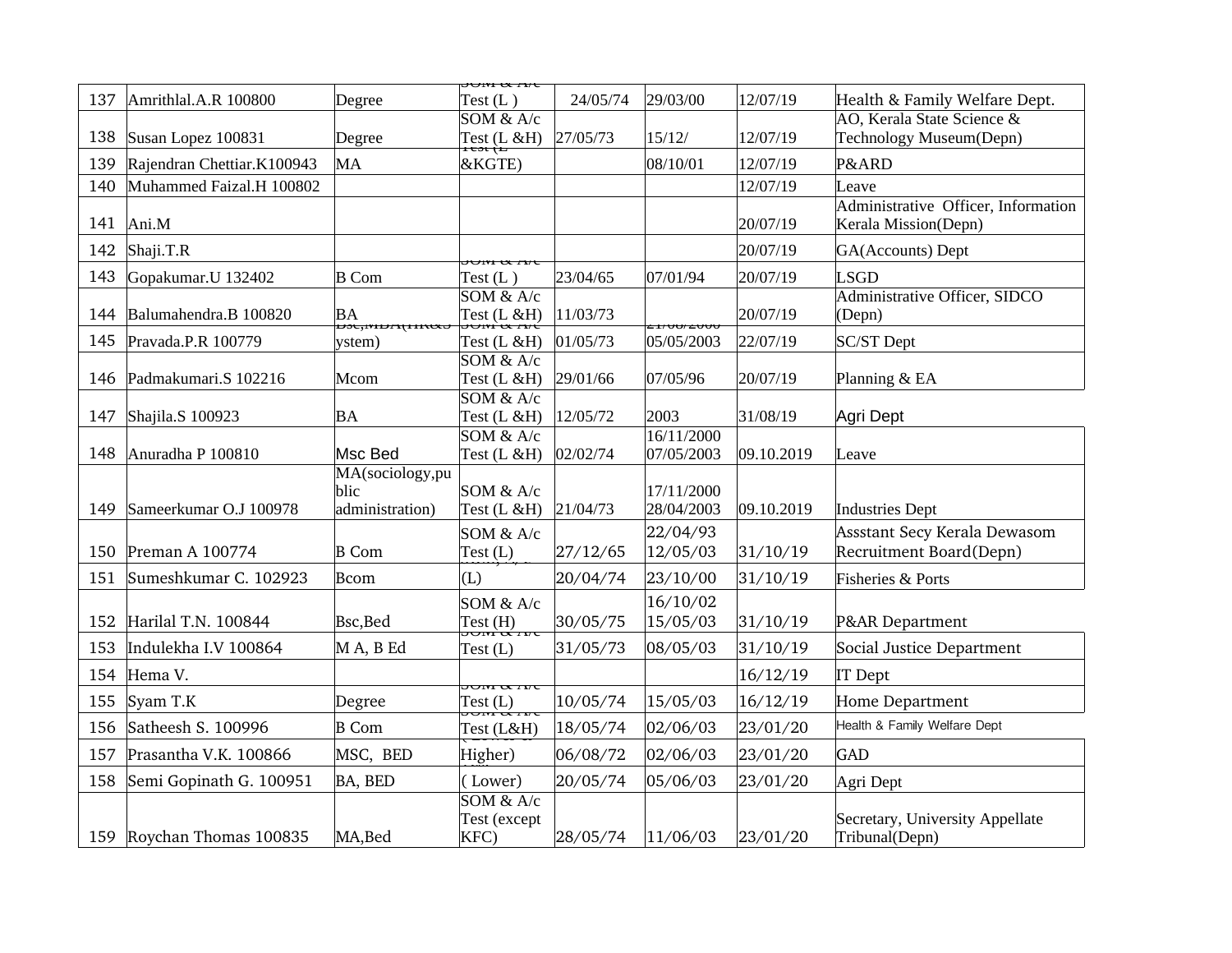| 160 | Ajikumar B 100815                 |           |                              |          |          | 23/01/20 | AO, Chief Electrical Inspectorate                                                |
|-----|-----------------------------------|-----------|------------------------------|----------|----------|----------|----------------------------------------------------------------------------------|
| 161 | Sajeev S. 100937                  |           |                              |          |          | 23/01/20 | Administrative Officer, Excise<br>Commissionerate                                |
| 162 | Anilkumar T. 100857               |           |                              |          |          | 23/01/20 | FO, District Panchayat,<br>Tvpm(Depn)                                            |
| 163 | Shinu V                           |           |                              |          |          | 23/01/20 | P&ARD                                                                            |
| 164 | Asha A.K.                         |           |                              |          |          | 23/01/20 | General Edn Dept                                                                 |
| 165 | Sunilkumar S. 100911              |           |                              |          |          | 23/01/20 | <b>Water Resources Dept</b>                                                      |
| 166 | Sindhu T.S 100906                 | MA        | 7010 0 71 17 U<br>Test (L&H) | 24/12/75 | 02/07/03 | 11/02/20 | Home( Attestation) Dept.                                                         |
| 167 | Anoop M.R. 104192                 | Bsc.PGDeG | SOM & A/c<br>Test (L&H)      | 24/05/75 | 02/07/03 | 11/02/20 | Chief Operating Officer, Kerala<br>Accademy for Skills<br>Excellence(KASE)(Depn) |
| 168 | Beena P.S-100859                  | Mcom      | Test(L)                      | 26/03/72 | 16/04/03 | 11/02/20 | <b>PWD</b>                                                                       |
| 169 | Anto M. 100861                    |           |                              |          |          | 11/02/20 | <b>Taxes Department</b>                                                          |
| 170 | Manojkumar K. 100812              |           |                              |          |          | 11/02/20 | Vigilance Department                                                             |
| 171 | Sajitha S Panicker 101005         |           |                              |          |          | 17/02/20 | Administratice cum A/C officer<br>Kerala State Social Security<br>Mission(depn)  |
| 172 | Nitha M. 100871                   | Bsc, MCA  | SOM & A/c<br>Test (L&H)      | 13/05/76 | 25/09/03 | 17/02/20 | AO Government Ayurveda<br>College, TVPM                                          |
| 173 | Vijayaraj J. 100916               |           |                              |          |          | 17/02/20 | <b>General Education</b>                                                         |
|     | 174 Biji K. 100813                |           |                              |          |          | 17/02/20 | <b>Revenue Department</b>                                                        |
| 175 | Bindu R. 100846                   |           |                              |          |          | 18/05/20 | <b>Transport Dept</b>                                                            |
| 176 | Sangeetha T.S. 100998             |           |                              |          |          | 08/06/20 | Agri Dept                                                                        |
| 177 | Bindu V.R. 100795                 |           |                              |          |          | 08/06/20 | Revenue Dept                                                                     |
| 178 | Sureshkumar T. 100921             |           |                              |          |          | 08/06/20 | Accounts Officer, Kudumbasree<br>(Depn)                                          |
| 179 | Priya V.K 100819                  | MA Bed    | SOM & A/c<br>Test (L&H)      | 26/12/73 | 22/08/03 | 08/06/20 | <b>General Education</b>                                                         |
| 180 | Subhashini Thankachy P.<br>102108 | Mcom      | SOM & A/c<br>Test (L&H)      | 20/05/69 | 08/05/96 | 08/06/20 | Home Department                                                                  |
| 181 | Salini O.G 100915                 |           |                              |          |          | 08/06/20 | <b>Revenue Department</b>                                                        |
|     | 182 Deeparani A 100872            |           |                              |          |          | 08/06/20 | Administrative Officer, IT Mission<br>(Depn)                                     |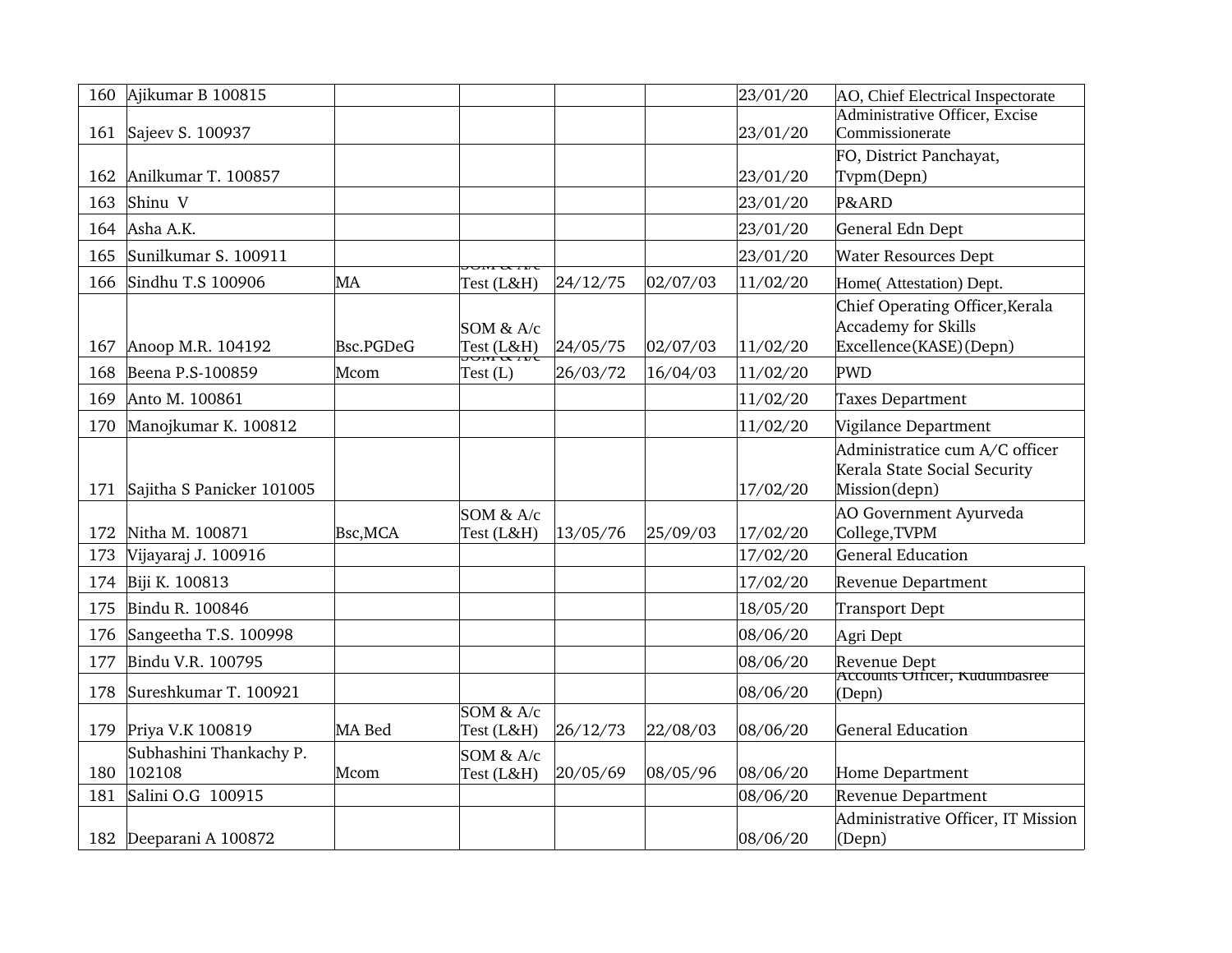| 183 | Sajeev <sub>R</sub>       |    |                                 |          |                                  | 08/06/20 | <b>DEO Cashew Board</b>                                             |
|-----|---------------------------|----|---------------------------------|----------|----------------------------------|----------|---------------------------------------------------------------------|
|     |                           |    | SOM & A/c                       |          |                                  |          |                                                                     |
|     | 184 Nizam S.A 100824      | BA | Test $(L)$                      |          | 27.05.1973 01.01.2003 08.06.2020 |          | Food & Civil Supplies                                               |
| 185 | Sharjah Beevi K 103139    |    |                                 |          |                                  | 08/06/20 | Coastal Shipping & Inland<br><b>Navigation Dept</b>                 |
| 186 | Praseena N                |    |                                 |          |                                  | 08/06/20 | Administrative Officer, Factories &<br>Boilers                      |
| 187 | Seleena A                 |    |                                 |          |                                  | 08/06/20 | Accounts Officer, I & PRD                                           |
| 188 | Ravikumar S 100794        | BA | SOM $&$ A/c<br>Test $(L)$ , $H$ | 29/05/65 | 22/10/98<br>21/11/03             | 08/06/20 | Home Authentication Officer, Home<br>Attestation, NORKA ROOTS, Tvpm |
| 189 | Sajeevan M.K 100898       |    |                                 |          |                                  | 08/06/20 | Forest & Wildlife                                                   |
| 190 | Baijukumar S 197623       |    |                                 |          |                                  | 08/06/20 | Industries Department                                               |
| 191 | Santhosh N.C 100925       |    |                                 |          |                                  | 08/06/20 | Electronics & ITD                                                   |
| 192 | Radha P.M 100877          |    |                                 |          |                                  | 08/06/20 | <b>Water Resources Dept</b>                                         |
| 193 | Joseph Zacharia           |    |                                 |          |                                  | 08/06/20 | <b>AO Archieves Department</b>                                      |
|     | 194 Pradeepkumar T 100876 |    |                                 |          |                                  | 08/06/20 | FO, District Panchayat, Kollam<br>(Depn)                            |
| 195 | Priya M N 100910          |    |                                 |          |                                  | 05/08/20 | AO Thripunithura Government<br>Ayurveda College                     |
|     |                           |    | SOM & A/c                       |          |                                  |          |                                                                     |
| 196 | Vijayan A 102132          | BA | Test (L)                        | 23/05/66 | 13/05/96                         | 05/08/20 | Higher Edn Dept                                                     |
| 197 | Sreelal R 100924          |    |                                 |          |                                  | 05/08/20 | <b>Accounts Officer TRIDA (Depn)</b>                                |
| 198 | Surabhi G S 101573        |    |                                 |          |                                  | 05/08/20 | Water Resources Department                                          |
| 199 | Jayasree P N 100879       |    |                                 |          |                                  | 05/08/20 | <b>LSGD</b>                                                         |
| 200 | Rajeev R 103058           |    |                                 |          |                                  | 05/08/20 | <b>Industries Department</b>                                        |
| 201 | Preena Shamsudeen 100878  |    |                                 |          |                                  | 05/08/20 | AO Homeopathy directorate                                           |
| 202 | Smitha M V 100907         |    |                                 |          |                                  | 05/08/20 | Science & Technology Dept                                           |
| 203 | Deepa G Nair              |    |                                 |          |                                  | 05/08/20 | GAD (Accounts)                                                      |
| 204 | Sreedevi I B 101000       |    |                                 |          |                                  | 09/10/20 | Agri Dept.                                                          |
| 205 | Lekha T. 100868           |    |                                 |          |                                  |          | P&ARD(AVC) Dept.                                                    |
|     | 206 Aravind B.S 100869    |    |                                 |          |                                  |          | FO, District<br>Panchayat, Malappuram.                              |